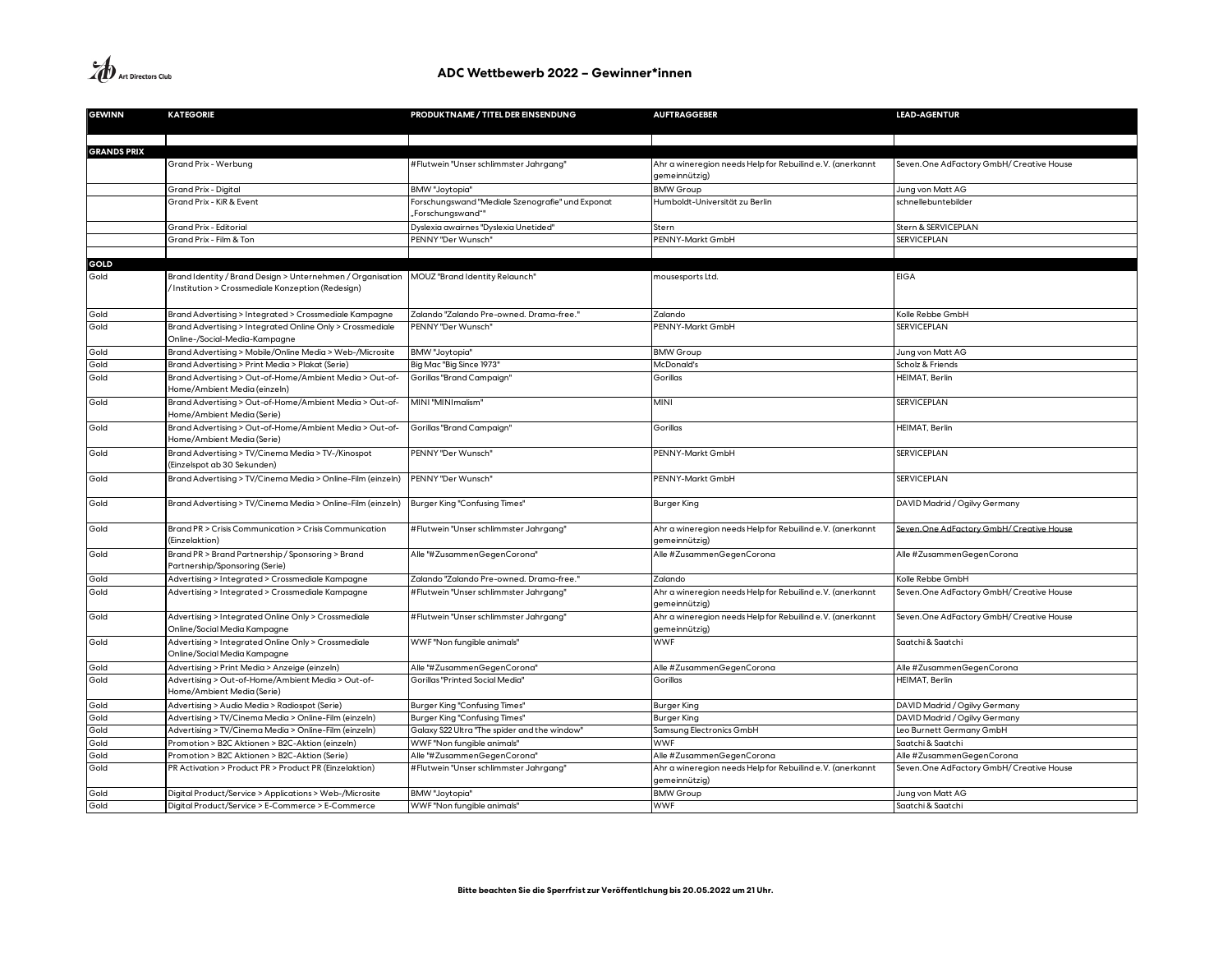| <b>GEWINN</b> | <b>KATEGORIE</b>                                                                    | PRODUKTNAME / TITEL DER EINSENDUNG                                                                                           | <b>AUFTRAGGEBER</b>                                                        | <b>LEAD-AGENTUR</b>                              |
|---------------|-------------------------------------------------------------------------------------|------------------------------------------------------------------------------------------------------------------------------|----------------------------------------------------------------------------|--------------------------------------------------|
| Gold          | Digital Skills > Creative Use of Technology > Technology                            | BMW "Joytopia"                                                                                                               | <b>BMW Group</b>                                                           | Jung von Matt AG                                 |
| Gold          | Digital Skills > Internet of Things > Internet of Things Solution                   | MyPiggy "Deutschlands erstes smartes Sparschwein'                                                                            | Volks- und Raiffeisenbanken                                                | Cheil Germany                                    |
| Gold          | Exhibition > Exhibition for Subject > Exponat/Installation                          | Bubblverse "Bubblverse"                                                                                                      | Jung von Matt AG                                                           | Jung von Matt AG                                 |
| Gold          | Public Space > Urban Design > Outdoor Space                                         | 'das Plakat, das Leben rettet" "City Life Billboard"                                                                         | Hinz&Kunzt                                                                 | Philipp und Keuntje GmbH                         |
| Gold          | Public Space > Service Design > Customer Experience                                 | 'das Plakat, das Leben rettet" "City Life Billboard"                                                                         | Hinz&Kunzt                                                                 | Philipp und Keuntje GmbH                         |
| Gold          | Exhibition > Exhibition Craft > Mediennutzung                                       | Forschungswand "Mediale Szenografie und Exponat                                                                              | Humboldt-Universität zu Berlin                                             | schnellebuntebilder                              |
|               |                                                                                     | ""Forschungswand,                                                                                                            |                                                                            |                                                  |
| Gold          | Editorial > Magazin > Strecke (Spread) / Beitrag                                    | ZEITmagazin "Hanau"                                                                                                          | Zeitverlag Gerd Bucerius GmbH & Co. KG                                     | ZEITmagazin                                      |
| Gold          | Editorial > Buch > Katalog                                                          | Karl Clauss Dietel: die offene form "Karl Clauss Dietel: die<br>offene form"                                                 | Kunstsammlung Chemnitz                                                     | <b>Spector Books</b>                             |
| Gold          | Editorial > Mobile/Online Media > Portal / Webmagazin /<br>Social-Media-Magazin     | FAQ YOU - Eine Aufklärungsplattform "faqyou.com"                                                                             | Ohhh! foundation                                                           | thjnk AG                                         |
| Gold          | Editorial > Copy for > Bericht                                                      | Dyslexia awairnes "Dyslexia Unetided"                                                                                        | Stern                                                                      | Stern & SERVICEPLAN                              |
| Gold          | Storytelling > Storytelling for > Film (Script/Drehbuch)                            | Burger King "Confusing Times"                                                                                                | <b>Burger King</b>                                                         | DAVID Madrid / Ogilvy Germany                    |
| Gold          | Graphic Design > Print Media > Plakat (Werbung,<br>Veranstaltung, Kunst, Kultur, )  | MINI "MINImalism"                                                                                                            | MINI                                                                       | SERVICEPLAN                                      |
| Gold          | Graphic Design > Public Space Media > Spatial Experience<br>Media                   | MYRIAD. Where we connect. VR Experience "MYRIAD. Where Interactive Media Foundation / Filmtank<br>we connect. VR Experience" |                                                                            | Miigo Studios, Artificial Rome                   |
| Gold          | Graphic Design > Special Media > Logo                                               | MOUZ "Brand Identity Relaunch"                                                                                               | mousesports Ltd.                                                           | <b>EIGA</b>                                      |
| Gold          | Motion Design > Motion Design for > Web-/Microsite                                  | <b>BMW</b> "Joytopia"                                                                                                        | <b>BMW Group</b>                                                           | Jung von Matt AG                                 |
| Gold          | Packaging Design > Packages > Werbemittel                                           | #Flutwein "Unser schlimmster Jahrgang"                                                                                       | Ahr a wineregion needs Help for Rebuilind e.V. (anerkannt<br>gemeinnützig) | Seven. One AdFactory GmbH/ Creative House        |
| Gold          | Product Design > Products > Industrial Goods                                        | Kaufland Klapp-Palette "Kaufland Klapp-Palette"                                                                              | Kaufland Stiftung & CoKG                                                   | Kaufland Werbeagentur                            |
| Gold          | Radio / Online > Radio/Online Media > Radiospot (einzeln)                           | Samsung Galaxy S22 Ultra "Die Dunkelmunkler"                                                                                 | Samsung Electronics GmbH                                                   | Leo Burnett Germany GmbH                         |
| Gold          | Audio Design > Audio Design > Film                                                  | WhatsApp "One"                                                                                                               | WhatsApp Inc.                                                              | <b>BBDO Group Germany GmbH</b>                   |
| Gold          | Music > Music > Use of existing Music (Pick)                                        | PENNY "Der Wunsch"                                                                                                           | PENNY-Markt GmbH                                                           | <b>SERVICEPLAN</b>                               |
| Gold          | Live Action Film > Film for TV/Cinema > TV-/Kinospot<br>(Einzelspot ab 30 Sekunden) | PENNY "Der Wunsch"                                                                                                           | PENNY-Markt GmbH                                                           | <b>SERVICEPLAN</b>                               |
| Gold          | Live Action Film > Film for Mobile/Online Media > Online-Film<br>(einzeln)          | PENNY "Der Wunsch"                                                                                                           | PENNY-Markt GmbH                                                           | <b>SERVICEPLAN</b>                               |
| Gold          | Live Action Film > Film for Mobile/Online Media > Online-Film<br>(einzeln)          | Social Spot "Pokerface"                                                                                                      | NACOA / RADICALMEDIA                                                       | RadicalMedia London                              |
| Gold          | Live Action Film > Film for Mobile/Online Media > Online-Film<br>(einzeln)          | WhatsApp"One"                                                                                                                | WhatsApp Inc.                                                              | <b>BBDO Group Germany GmbH</b>                   |
| Gold          | Live Action Film > Film for Mobile/Online Media > Online-Film<br>(einzeln)          | Galaxy S22 Ultra "The spider and the window"                                                                                 | Samsung Electronics GmbH                                                   | Leo Burnett Germany GmbH                         |
| Gold          | Live Action Film > Film Skills > Regie                                              | PENNY "Der Wunsch"                                                                                                           | PENNY-Markt GmbH                                                           | <b>SERVICEPLAN</b>                               |
| Gold          | Live Action Film > Film Skills > Regie                                              | Whatsapp "One"                                                                                                               | Whatsapp Inc.                                                              | <b>BBDO Group Germany GmbH</b>                   |
| Gold          | Live Action Film > Film Skills > Kamera                                             | Whatsapp "One"                                                                                                               | Whatsapp Inc.                                                              | <b>BBDO Group Germany GmbH</b>                   |
| Gold          | Live Action Film > Film Skills > Casting                                            | Whatsapp "One"                                                                                                               | Whatsapp Inc.                                                              | <b>BBDO Group Germany GmbH</b>                   |
| Gold          | Live Action Film > Film Skills > Post-Production/CGI/VFX                            | Galaxy S22 Ultra "The spider and the window"                                                                                 | Samsung Electronics GmbH                                                   | Leo Burnett Germany GmbH                         |
| Gold          | Live Action Film > Film Skills > Post-Production/CGI/VFX                            | IWC Schaffhausen "Born of a Dream"                                                                                           | <b>IWC Schaffhausen</b>                                                    | Scholz & Friends                                 |
| Gold          | Animated Film > Animation Digital Experience > Online-Film<br>(einzeln)             | Galaxy S22 Ultra "The spider and the window"                                                                                 | Samsung Electronics GmbH                                                   | Leo Burnett Germany GmbH                         |
| Gold          | Animated Film > Animation Skills > Post-Production/CGI/VFX                          | Galaxy S22 Ultra "The spider and the window"                                                                                 | Samsung Electronics GmbH                                                   | Leo Burnett Germany GmbH                         |
| Gold          | Digital Innovation > Concept > Concepts > Projekt                                   | TKKG "TKKG und die 12.000 Detektiv*innen"                                                                                    | Sony Music Entertainment Germany GmbH                                      | Mantikor / Philipp und Keuntje / German Wahnsinn |
| Gold          | Innovative Use of Media > Innovative Use of Media > Projekt                         | Universal Music / CRO "The Spotify Charthack"                                                                                | <b>Universal Music</b>                                                     | Ogilvy Germany                                   |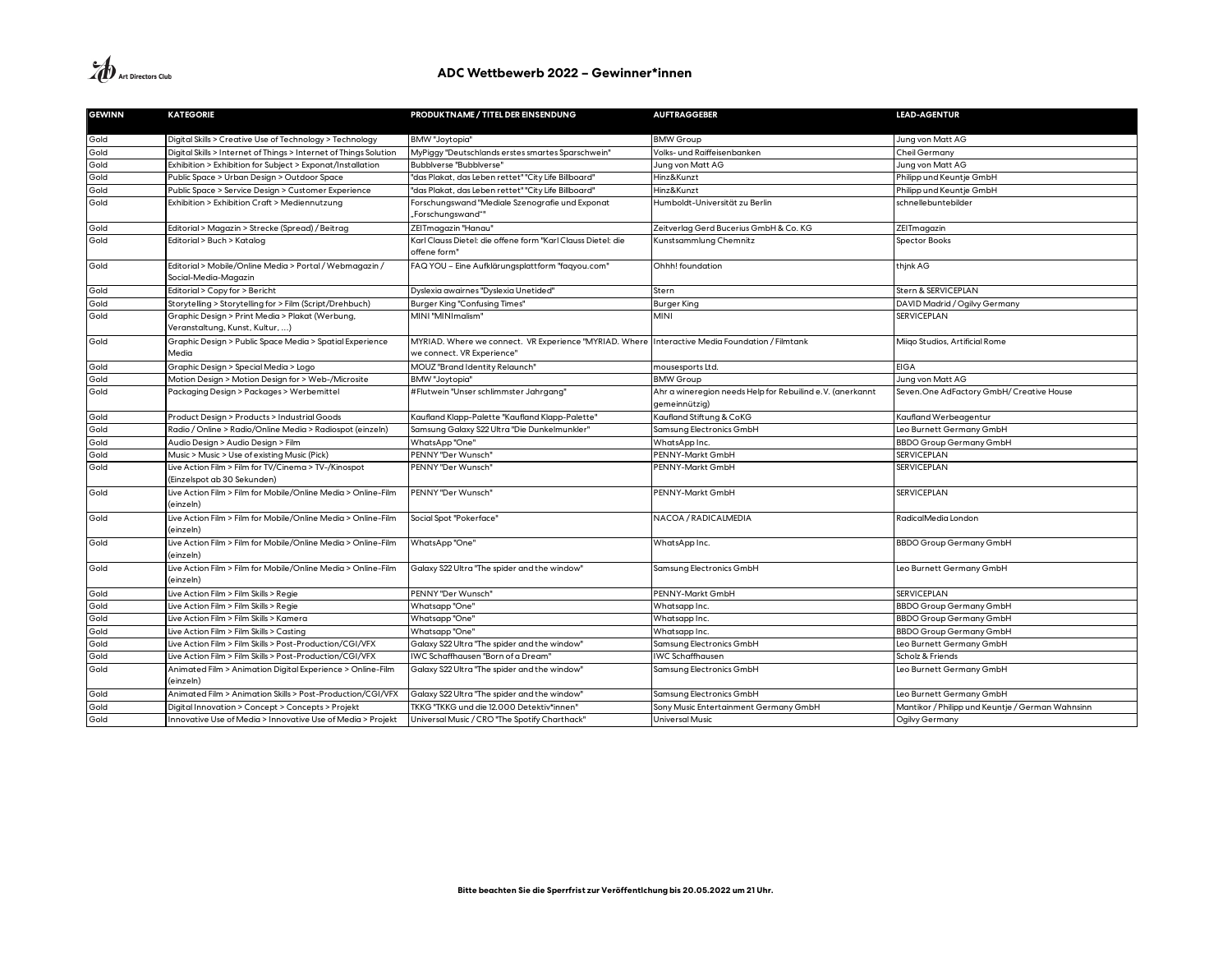**A**<br>Art Directors Club

| <b>GEWINN</b> | <b>KATEGORIE</b>                                            | PRODUKTNAME / TITEL DER EINSENDUNG                                        | <b>AUFTRAGGEBER</b>                                       | <b>LEAD-AGENTUR</b>                       |
|---------------|-------------------------------------------------------------|---------------------------------------------------------------------------|-----------------------------------------------------------|-------------------------------------------|
|               |                                                             |                                                                           |                                                           |                                           |
|               |                                                             |                                                                           |                                                           |                                           |
| <b>SILBER</b> |                                                             |                                                                           |                                                           |                                           |
| Silber        | Brand Identity / Brand Design > Unternehmen / Organisation  | Mey Bodywear "Speaking Quality"                                           | Mey Bodywear                                              | Peter Schmidt Group                       |
|               | /Institution > Crossmediale Konzeption (Redesign)           |                                                                           |                                                           |                                           |
|               |                                                             |                                                                           |                                                           |                                           |
| Silber        | Brand Identity / Brand Design > Produkt / Dienstleistung /  | Gorillas "Schwarz, Weiß, Logo, Schrift"                                   | Gorillas                                                  | HEIMAT, Berlin                            |
|               | Event > Crossmediale Konzeption (neu)                       |                                                                           |                                                           |                                           |
| Silber        | Brand Advertising > Integrated > Crossmediale Kampagne      | #Flutwein "Unser schlimmster Jahrgang"                                    | Ahr a wineregion needs Help for Rebuilind e.V. (anerkannt | Seven. One AdFactory GmbH/ Creative House |
|               |                                                             |                                                                           | gemeinnützig)                                             |                                           |
| Silber        | Brand Advertising > Integrated Online Only > Crossmediale   | WWF "Non fungible animals"                                                | <b>WWF</b>                                                | Saatchi & Saatchi                         |
|               | Online-/Social-Media-Kampagne                               |                                                                           |                                                           |                                           |
| Silber        | Brand Advertising > Mobile/Online Media > Plattform         | Wien Tourismus "Vienna strips on OnlyFans"                                | Vienna Tourist Board                                      | Jung von Matt AG                          |
| Silber        | Brand Advertising > Print Media > Anzeige (einzeln)         | Frankfurter Allgemeine Zeitung "Dahinter steckt immer ein                 | rankfurter Allgemeine Zeitung                             | Scholz & Friends                          |
|               |                                                             | kluger Kopf - Malaika Mihambo"                                            |                                                           |                                           |
| Silber        | Brand Advertising > Print Media > Anzeige (Serie)           | MINI "MINImalism"                                                         | MINI                                                      | <b>SERVICEPLAN</b>                        |
| Silber        | Brand Advertising > Print Media > Anzeige (Serie)           | Big Mac "Big Since 1973"                                                  | McDonald's                                                | Scholz & Friends                          |
| Silber        | Brand Advertising > Print Media > Anzeige (Serie)           | Frankfurter Allgemeine Zeitung "Dahinter steckt immer ein<br>kluger Kopf" | rankfurter Allgemeine Zeitung                             | Scholz & Friends                          |
| Silber        | Brand Advertising > Print Media > Anzeige (Serie)           | Berliner Morgenpost "Imagekampagne"                                       | Berliner Morgenpost / FUNKE Medien Berlin GmbH            | Römer Wildberger Werbeagentur GmbH        |
| Silber        | Brand Advertising > Print Media > Anzeige (Serie)           | Carbon Neutrality Campaign "The Bigger Crash"                             | lyundai International                                     | Jung von Matt AG                          |
| Silber        | Brand Advertising > Print Media > Plakat (einzeln)          | HORNBACH Baumarkt "Überall kann Garten sein.'                             | <b>IORNBACH Baumarkt</b>                                  | HEIMAT, Berlin                            |
| Silber        | Brand Advertising > Print Media > Plakat (Serie)            | RECUP "Es ist so einfach, gut zu sein.'                                   | reCup GmbH                                                | Kastner Frankfurt GmbH                    |
| Silber        | Brand Advertising > Print Media > Plakat (Serie)            | McDrive "McDrive Iconic Windows"                                          | McDonald's                                                | Scholz & Friends                          |
| Silber        | Brand Advertising > Print Media > Plakat (Serie)            | Theater Erlangen "Ensembleplakate Spielzeit 2021/22"                      | Theater Erlangen                                          | Neue Gestaltung GmbH                      |
| Silber        | Brand Advertising > Print Media > Broschüre (einzeln)       | Freie Demokraten "Das Wahlprogramm als Magazin.'                          | Freie Demokraten                                          | HEIMAT, Berlin                            |
| Silber        | Brand Advertising > Out-of-Home/Ambient Media > Out-of-     | MINI "MINImalism"                                                         | <b>MINI</b>                                               | SERVICEPLAN                               |
|               | Home/Ambient Media (einzeln)                                |                                                                           |                                                           |                                           |
| Silber        | Brand Advertising > Out-of-Home/Ambient Media > Out-of-     | Big Mac "Big Since 1973"                                                  | McDonald's                                                | Scholz & Friends                          |
|               | Home/Ambient Media (Serie)                                  |                                                                           |                                                           |                                           |
| Silber        | Brand Advertising > Out-of-Home/Ambient Media > Out-of-     | Gorillas "Printed Social Media"                                           | Gorillas                                                  | HEIMAT, Berlin                            |
|               | Home/Ambient Media (Serie)                                  |                                                                           |                                                           |                                           |
| Silber        | Brand Advertising > TV/Cinema Media > Point-of-Sale-Film    | MINI "MINImalism"                                                         | MINI                                                      | <b>SERVICEPLAN</b>                        |
| Silber        | Brand Advertising > TV/Cinema Media > TV-/Kinospot          | WhatsApp"One"                                                             | WhatsApp Inc.                                             | <b>BBDO Group Germany GmbH</b>            |
|               | (Einzelspot ab 30 Sekunden)                                 |                                                                           |                                                           |                                           |
| Silber        | Brand Advertising > TV/Cinema Media > Digital Pre-Roll Ads  | Zalando "Zalando Pre-owned, Drama-free."                                  | Zalando                                                   | Kolle Rebbe GmbH                          |
|               | (einzeln)                                                   |                                                                           |                                                           |                                           |
| Silber        | Brand Advertising > TV/Cinema Media > Online-Film (einzeln) | Galaxy S22 Ultra "The spider and the window"                              | Samsung Electronics GmbH                                  | Leo Burnett Germany GmbH                  |
|               |                                                             |                                                                           |                                                           |                                           |
| Silber        | Brand PR > Influencer Marketing > Influencer Marketing      | Zalando "Zalando Pre-owned. Drama-free."                                  | Zalando                                                   | Kolle Rebbe GmbH                          |
|               | (Einzelaktion)                                              |                                                                           |                                                           |                                           |
| Silber        | Brand PR > Branded Content/Entertainment > Video/Film       | Vielfalt "SuperMarc"                                                      | <b>EDEKA</b>                                              | Jung von Matt AG                          |
| Silber        | Brand PR > Branded Content/Entertainment > Social Media     | Deutscher Olympischer Sportbund "#ShowUsEqual"                            | Deutscher Olympischer Sportbund                           | Kolle Rebbe GmbH                          |
|               | Activation                                                  |                                                                           |                                                           |                                           |
| Silber        | Advertising > Integrated > Crossmediale Kampagne            | Gorillas "Brand Campaign"                                                 | Gorillas                                                  | HEIMAT, Berlin                            |
| Silber        | Advertising > Integrated > Crossmediale Kampagne            | ADC Festival Kampagne 2021 "Superkraft Kreativität"                       | Art Directors Club                                        | Überground GmbH                           |
| Silber        | Advertising > Mobile/Online Media > Plattform               | Antifascist Algorithms. "Hetzjaeger."                                     | aut gegen Nazis e.V.                                      | Philipp und Keuntje GmbH                  |
| Silber        | Advertising > Print Media > Anzeige (Serie)                 | Kindernothilfe "#DeinGrundZuSpenden"                                      | Kindernothilfe e.V.                                       | <b>SERVICEPLAN</b>                        |
| Silber        | Advertising > Print Media > Plakat (einzeln)                | HORNBACH Baumarkt "Überall kann Garten sein."                             | <b>IORNBACH Baumarkt</b>                                  | HEIMAT, Berlin                            |
| Silber        | Advertising > Print Media > Plakat (Serie)                  | McDrive "McDrive Iconic Windows"                                          | McDonald's                                                | Scholz & Friends                          |
| Silber        | Advertising > Print Media > Plakat (Serie)                  | Kindernothilfe "#DeinGrundZuSpenden"                                      | Kindernothilfe e.V.                                       | <b>SERVICEPLAN</b>                        |
| Silber        | Advertising > Print Media > Plakat (Serie)                  | RECUP "Es ist so einfach, gut zu sein."                                   | reCup GmbH                                                | Kastner Frankfurt GmbH                    |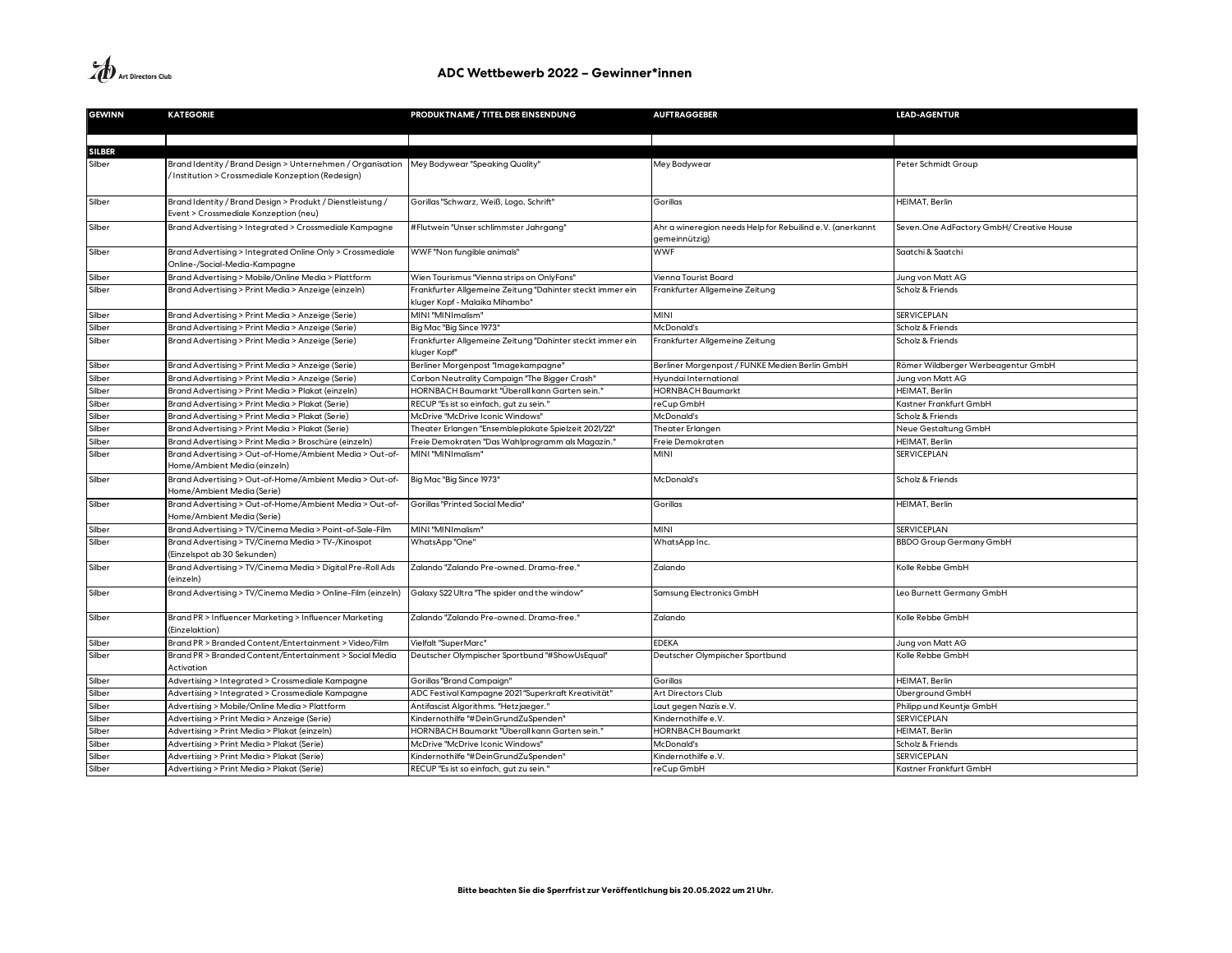| <b>GEWINN</b> | <b>KATEGORIE</b>                                                                          | PRODUKTNAME / TITEL DER EINSENDUNG                                                   | <b>AUFTRAGGEBER</b>                                                        | <b>LEAD-AGENTUR</b>                                                                         |
|---------------|-------------------------------------------------------------------------------------------|--------------------------------------------------------------------------------------|----------------------------------------------------------------------------|---------------------------------------------------------------------------------------------|
| Silber        | Advertising > Out-of-Home/Ambient Media > Out-of-<br>Home/Ambient Media (einzeln)         | Gorillas "Brand Campaign"                                                            | Gorillas                                                                   | HEIMAT, Berlin                                                                              |
| Silber        | Advertising > Out-of-Home/Ambient Media > Out-of-<br>Home/Ambient Media (einzeln)         | Gorillas "Printed Social Media"                                                      | Gorillas                                                                   | HEIMAT, Berlin                                                                              |
| Silber        | Advertising > Out-of-Home/Ambient Media > Out-of-<br>Home/Ambient Media (Serie)           | MINI "MINImalism"                                                                    | <b>MINI</b>                                                                | SERVICEPLAN                                                                                 |
| Silber        | Advertising > Out-of-Home/Ambient Media > Out-of-<br>Home/Ambient Media (Serie)           | Gorillas "Brand Campaign"                                                            | Gorillas                                                                   | HEIMAT, Berlin                                                                              |
| Silber        | Advertising > Out-of-Home/Ambient Media > Out-of-<br>Home/Ambient Media (Serie)           | #Flutwein "Unser schlimmster Jahrgang"                                               | Ahr a wineregion needs Help for Rebuilind e.V. (anerkannt<br>gemeinnützig) | Seven. One AdFactory GmbH/ Creative House                                                   |
| Silber        | Advertising > Audio Media > Radiospot (einzeln)                                           | Burger King "Confusing Times: Sneezing into bumping elbows"                          | Burger King                                                                | DAVID Madrid / Ogilvy Germany                                                               |
| Silber        | Advertising > Audio Media > Radiospot (Serie)                                             | Flink "Flink Song"                                                                   | Flink                                                                      | thjnk AG                                                                                    |
| Silber        | Advertising > TV/Cinema Media > Point-of-Sale-Film                                        | MINI "MINImalism"                                                                    | MINI                                                                       | SERVICEPLAN                                                                                 |
| Silber        | Advertising > TV/Cinema Media > TV-/Kinospot (Einzelspot ab<br>30 Sekunden)               | PENNY "Der Wunsch"                                                                   | PENNY-Markt GmbH                                                           | <b>SERVICEPLAN</b>                                                                          |
| Silber        | Advertising > TV/Cinema Media > Online-Film (einzeln)                                     | PENNY "Der Wunsch"                                                                   | PENNY-Markt GmbH                                                           | <b>SERVICEPLAN</b>                                                                          |
| Silber        | Promotion > B2B Aktionen > B2B-Aktion (Serie)                                             | Alle "#ZusammenGegenCorona"                                                          | Alle #ZusammenGegenCorona                                                  | Alle #ZusammenGegenCorona                                                                   |
| ilber         | PR Activation > Product PR > Product PR (Einzelaktion)                                    | Hanfticket "Hanfticket"                                                              | Berliner Verkehrsbetriebe (BVG) - AöR                                      | Jung von Matt AG                                                                            |
| Silber        | PR Activation > Cause Related Marketing > Cause-Related<br>(Einzelaktion)                 | WWF "Non fungible animals"                                                           | <b>WWF</b>                                                                 | Saatchi & Saatchi                                                                           |
| Silber        | PR Activation > Agenda Surfing > Agenda Surfing                                           | #Flutwein "Unser schlimmster Jahrgang'                                               | Ahr a wineregion needs Help for Rebuilind e.V. (anerkannt<br>gemeinnützig) | Seven. One AdFactory GmbH/ Creative House                                                   |
| Silber        | PR Activation > Agenda Surfing > Agenda Surfing                                           | PENNY "Der Wunsch"                                                                   | PENNY-Markt GmbH                                                           | <b>SERVICEPLAN</b>                                                                          |
| Silber        | Dialog Activation > B2C > Dialog Content Marketing                                        | Antifascist Algorithms. "Hetzjaeger."                                                | Laut gegen Nazis e.V.                                                      | Philipp und Keuntje GmbH                                                                    |
| Silber        | Dialog Activation > B2C > Dialog Content Marketing                                        | WWF "Non fungible animals"                                                           | <b>WWF</b>                                                                 | Saatchi & Saatchi                                                                           |
| Silber        | Digital Product/Service > Games > Game                                                    | TKKG "TKKG und die 12.000 Detektiv*innen"                                            | Sony Music Entertainment Germany GmbH                                      | Mantikor / Philipp und Keuntje / German Wahnsinn                                            |
| Silber        | Digital Product/Service > Virtual Reality > VR Experience                                 | MYRIAD. Where we connect. VR Experience "MYRIAD. Where<br>we connect. VR Experience" | Interactive Media Foundation / Filmtank                                    | Miigo Studios, Artificial Rome                                                              |
| Silber        | Digital Skills > Creative Use of UX > UX                                                  | Kollektiv Turmstrasse "Virtual Festival Space"                                       | Kollektiv Turmstrasse                                                      | Demodern GmbH                                                                               |
| Silber        | Digital Skills > Creative Use of UX > UX                                                  | TKKG "TKKG und die 12.000 Detektiv*innen"                                            | Sony Music Entertainment Germany GmbH                                      | Mantikor / Philipp und Keuntje / German Wahnsinn                                            |
| Silber        | Digital Skills > Creative Use of Code > Code                                              | PocketVerse "The Universe in Your Pocket"                                            | Karsten Weil                                                               | Karsten Weil                                                                                |
| Silber        | Digital Skills > Creative Use of Technology > Technology                                  | TKKG "TKKG und die 12.000 Detektiv*innen"                                            | Sony Music Entertainment Germany GmbH                                      | Mantikor / Philipp und Keuntje / German Wahnsinn                                            |
| Silber        | Exhibition > Exhibition for Brand > Museum/Pavillon                                       | Pavillon Deutschland Expo 2020 Dubai "CAMPUS GERMANY"                                | Bundesministerium für Wirtschaft und Klimaschutz                           | facts and fiction                                                                           |
| Silber        | Exhibition > Exhibition for Brand > Museum/Pavillon                                       | UK Pavillion "UK PAVILLION'                                                          | Department of International Trade, United Kingdom                          | <b>AVANTGARDE Group</b>                                                                     |
| Silber        | Exhibition > Exhibition for Brand > Messeauftritt                                         | IAA Mobility 2021 "The IAA Turn Around'                                              | Verband der Automobilindustrie e.V.                                        | Jung von Matt AG                                                                            |
| Silber        | Exhibition > Exhibition for Brand > Messeauftritt                                         | Das neue Potenzial der IAA MOBILITY 2021<br>"Markeninszenierung an zwei Standorten"  | Mercedes-Benz                                                              | Atelier Markgraph GmbH (Kommunikation, Inszenierung);<br>jangled nerves GmbH (Architektur)  |
| Silber        | Exhibition > Exhibition for Subject > Museum/Pavillon                                     | The Forestias "Imagine Happiness"                                                    | <b>MQDC Limited</b>                                                        | <b>VAVE GmbH</b>                                                                            |
| Silber        | Exhibition > Exhibition for Subject > Exponat/Installation                                | Bauhaus Infinity Archive "Konzeption und Realisierung der<br>Installation"           | Bauhaus-Archive.V. / Museum für Gestaltung                                 | ART+COM                                                                                     |
| Silber        | Exhibition > Online/Hybrid Exhibition for Brand > Messeauftritt   BMW IAA 2021 "Joytopia" |                                                                                      | <b>BMW Group</b>                                                           | Jung von Matt AG                                                                            |
| Silber        | Exhibition > Online/Hybrid Exhibition for Subject ><br>Museum/Pavillon                    | The Bookcase For Tolerance "The Bookcase For Tolerance'                              | Anne Frank House                                                           | INNOCEAN Worldwide Europe GmbH                                                              |
| Silber        | Exhibition > Online/Hybrid Exhibition for Subject > Ausstellung                           | 15:14 "Eine Ausstellung zum Hören!"                                                  | Haus der Geschichte Baden-Württemberg                                      | Klangerfinder GmbH & Co KG, Stuttgart                                                       |
| Silber        | Event > Event Craft > Art Direction / Dramaturgie                                         | BMW IAA 2021 "Joytopia"                                                              | <b>BMW Group</b>                                                           | Jung von Matt AG                                                                            |
| Silber        | Event > Event Craft > Rauminszenierung                                                    | Markeninszenierung im öffentlichen Raum "Ein kultureller<br>Beitrag für München"     | Mercedes-Benz                                                              | Atelier Markgraph GmbH, (Kommunikation, Inszenierung);<br>jangled nerves GmbH (Architektur) |
| Silber        | Editorial > Magazin > Heft (einzeln)                                                      | Science Notes Magazin, Ausgabe #7 "Graben – Wie<br>Wissenschaft in die Tiefe geht"   | Science Notes Magazin                                                      | <b>Science Notes</b>                                                                        |
| Silber        | Editorial > Magazin > Heft (einzeln)                                                      | ZEITmagazin "Die Flut"                                                               | Zeitverlag Gerd Bucerius GmbH & Co. KG                                     | ZEITmagazin                                                                                 |
| Silber        | Editorial > Magazin > Redesign                                                            | form Magazin "form Magazin Redesign"                                                 | Verlag form GmbH & Co.KG                                                   | Verlag form GmbH & Co.KG                                                                    |
| Silber        | Editorial > Magazin > Cover (einzeln)                                                     | ZEITmagazin "Hanau"                                                                  | Zeitverlag Gerd Bucerius GmbH & Co. KG                                     | ZEITmagazin                                                                                 |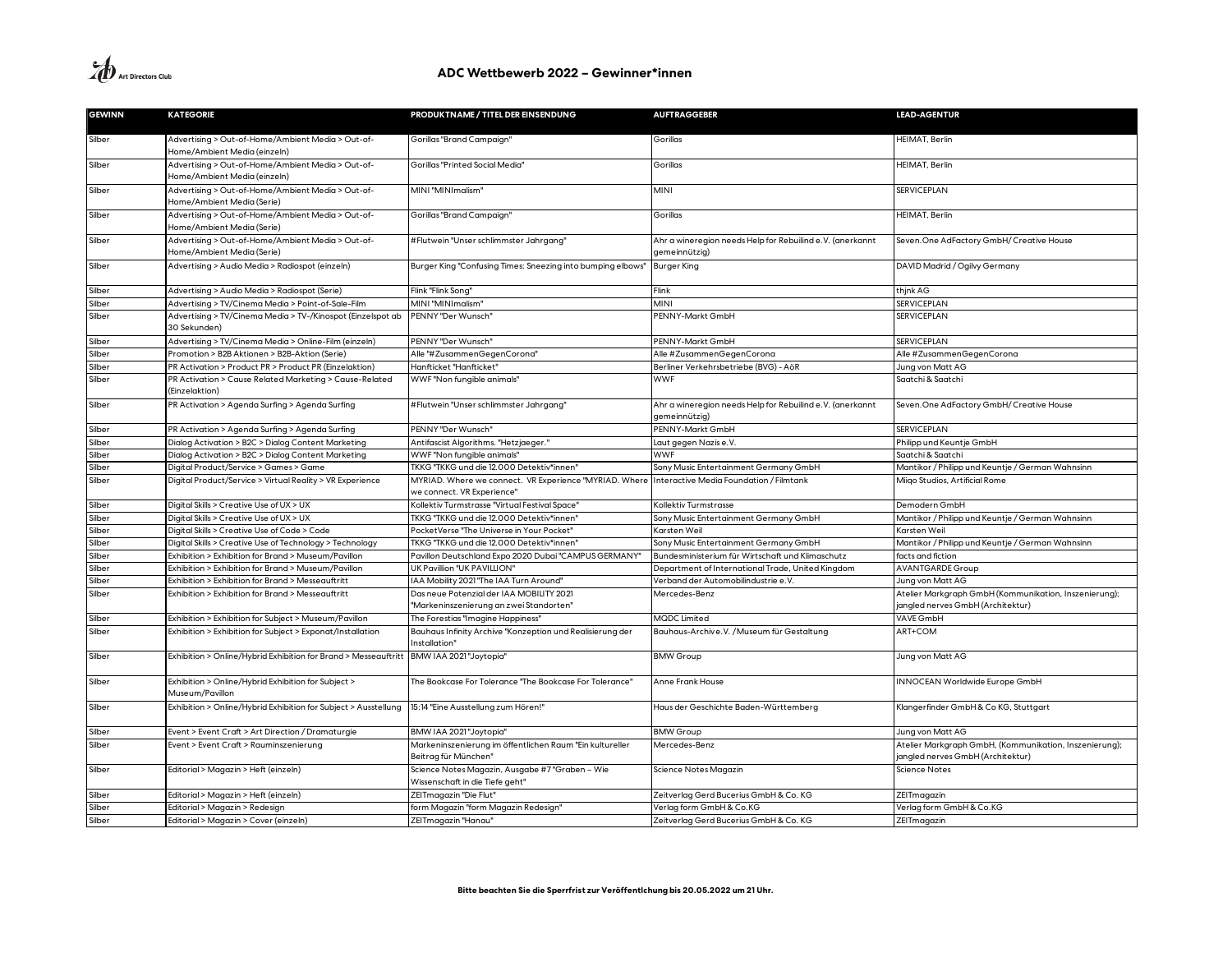**A**<br>Art Directors Club

| <b>GEWINN</b> | <b>KATEGORIE</b>                                                                    | PRODUKTNAME / TITEL DER EINSENDUNG                                                                                            | <b>AUFTRAGGEBER</b>                                                        | <b>LEAD-AGENTUR</b>                       |
|---------------|-------------------------------------------------------------------------------------|-------------------------------------------------------------------------------------------------------------------------------|----------------------------------------------------------------------------|-------------------------------------------|
| Silber        | Commercial > Copy for > Print Media                                                 | Audioplan Jadis Highend Audiokomponenten "Joy And Pain In Audioplan Thomas Kühn e.K.<br>High Fidelity"                        |                                                                            | Jung von Matt AG                          |
| Silber        | Commercial > Copy for > Print Media                                                 | Felix Burda Stiftung "Nächste Woche"                                                                                          | Felix Burda Stiftung                                                       | SERVICEPLAN                               |
| Silber        | Storytelling > Storytelling for > Film (Script/Drehbuch)                            | Zalando "Zalando Pre-owned. Drama-free."                                                                                      | Zalando                                                                    | Kolle Rebbe GmbH                          |
| Silber        | Storytelling > Storytelling for > Audio (Script)                                    | Samsung Galaxy S22 Ultra "Die Dunkelmunkler"                                                                                  | Samsung Electronics GmbH                                                   | Leo Burnett Germany GmbH                  |
| Silber        | Graphic Design > Print Media > Plakat (Werbung,<br>Veranstaltung, Kunst, Kultur, )  | Big Mac "Big Since 1973"                                                                                                      | McDonald's                                                                 | Scholz & Friends                          |
| Silber        | Graphic Design > Print Media > Anzeige (Werbung,<br>Veranstaltung, Kunst, Kultur, ) | MINI "MINImalism"                                                                                                             | <b>MINI</b>                                                                | <b>SERVICEPLAN</b>                        |
| Silber        | Graphic Design > Print Media > Buch                                                 | Rainbow Fantasy Popart Adventure "Rainbow Fantasy Popart<br>Adventure"                                                        | Mr Wink                                                                    | Rocket & Wink GmbH                        |
| Silber        | Graphic Design > Public Space Media > POS/POP                                       | MINI "MINImalism"                                                                                                             | <b>MINI</b>                                                                | SERVICEPLAN                               |
| Silber        | Graphic Design > Special Media > Logo                                               | Achtung! "Aufmerksamkeit integriert"                                                                                          | Achtung!                                                                   | Mutabor                                   |
| Silber        | Graphic Design > Special Media > Key Visual                                         | #Flutwein "Unser schlimmster Jahrgang"                                                                                        | Ahr a wineregion needs Help for Rebuilind e.V. (anerkannt<br>gemeinnützig) | Seven. One AdFactory GmbH/ Creative House |
| Silber        | Graphic Design > Special Media ><br>nfografik/Datenvisualisierung                   | MYRIAD. Where we connect.  VR Experience "MYRIAD. Where Interactive Media Foundation / Filmtank<br>we connect. VR Experience" |                                                                            | Miigo Studios, Artificial Rome            |
| Silber        | nterface Design > Mobile Interactive Media > Web-/Microsite                         | FAQ YOU - Eine Aufklärungsplattform "faqyou.com"                                                                              | Ohhh! foundation                                                           | thjnk AG                                  |
| Silber        | Motion Design > Motion Design for > Online/Social Media                             | Mercedes-Benz "100 Jahre Stern als Markenzeichen"                                                                             | Mercedes-Benz                                                              | antoni Holding GmbH                       |
| Silber        | Packaging Design > Packages > Promotion-<br>Verpackung/Sonderform                   | #Flutwein "Unser schlimmster Jahrgang'                                                                                        | Ahr a wineregion needs Help for Rebuilind e.V. (anerkannt<br>gemeinnützig) | Seven. One AdFactory GmbH/ Creative House |
| Silber        | Product Design > Products > Werbemittel                                             | 'das Plakat, das Leben rettet" "City Life Billboard"                                                                          | Hinz&Kunzt                                                                 | Philipp und Keuntje GmbH                  |
| Silber        | Photography > Photography for > Brand an Product<br>Presentation                    | Douglas "Brand Revolution"                                                                                                    | Douglas GmbH                                                               | Jung von Matt AG                          |
| Silber        | Photography > Photography for > Editorial                                           | ZEITmagazin "Sonne und Flut"                                                                                                  | Zeitverlag Gerd Bucerius GmbH & Co. KG                                     | ZEITmagazin                               |
| Silber        | Ilustration > Illustration for > Activation                                         | fritz-kola "Trink aus Glas 2.0"                                                                                               | fritz Kulturgüter GmbH                                                     | Rocket & Wink GmbH                        |
| Silber        | Illustration > Illustration for > Online/Social Media                               | Upon You Records "Animated Artworks Video"                                                                                    | Upon You Records                                                           | Eat, Sleep + Design                       |
| Silber        | Ilustration > Illustration for > Editorial                                          | ZEITmagazin "Das üben wir noch"                                                                                               | Zeitverlag Gerd Bucerius GmbH & Co. KG                                     | ZEITmagazin                               |
| Silber        | Ilustration > Illustration for > Freie Arbeit / Eigenwerbung                        | Rainbow Fantasy Popart Adventure "Rainbow Fantasy Popart<br>Adventure'                                                        | Mr Wink                                                                    | Rocket & Wink GmbH                        |
| Silber        | Radio / Online > Radio/Online Media > Radiospot (einzeln)                           | Burger King "Confusing Times: Sneezing into bumping elbows"                                                                   | <b>Burger King</b>                                                         | DAVID Madrid / Ogilvy Germany             |
| Silber        | Radio / Online > Radio/Online Media > Radiospot (Serie)                             | McDelivery "McDelivery Doorbells"                                                                                             | McDonald's                                                                 | Scholz & Friends                          |
| Silber        | Radio / Online > Radio/Online Media > Radiospot (Serie)                             | Burger King "Confusing Times"                                                                                                 | <b>Burger King</b>                                                         | DAVID Madrid / Ogilvy Germany             |
| Silber        | Music > Music > New Composition for Advertising                                     | "Hardcore Denim "The Rhythm of Denim                                                                                          | G-Star Raw                                                                 | Sizzer B.V.                               |
| Silber        | Music > Music > Use of existing Music (Pick)                                        | Ford Kuga Plug-In Hybrid "The Game"                                                                                           | Ford Europe GmbH                                                           | <b>BBDO Group Germany GmbH</b>            |
| Silber        | Music > Music > Brand Partnership Music                                             | Milka "Nimo x Milka - ZART'                                                                                                   | Mondelez Deutschland Services GmbH & Co. KG                                | Ogilvy Germany                            |
| Silber        | Live Action Film > Film for TV/Cinema > TV-/Kinospot<br>(Einzelspot ab 30 Sekunden) | HORNBACH Baumarkt "Es kann nicht schlecht sein. Denn es ist<br>von Dir."                                                      | <b>HORNBACH Baumarkt</b>                                                   | HEIMAT, Berlin                            |
| Silber        | Live Action Film > Film for Mobile/Online Media > Digital Pre-<br>Roll Ad (Serie)   | Zalando "Zalando Pre-owned, Drama-free,"                                                                                      | Zalando                                                                    | Kolle Rebbe GmbH                          |
| Silber        | Live Action Film > Music Video > Music Video                                        | Vielfalt "SuperMarc"                                                                                                          | EDEKA                                                                      | Jung von Matt AG                          |
| Silber        | Live Action Film > Film Skills > Regie                                              | HORNBACH Baumarkt "Es kann nicht schlecht sein. Denn es ist<br>von Dir."                                                      | <b>HORNBACH Baumarkt</b>                                                   | HEIMAT, Berlin                            |
| Silber        | Live Action Film > Film Skills > Regie                                              | WC Schaffhausen "A Boy from San Mateo"                                                                                        | <b>IWC Schaffhausen</b>                                                    | Scholz & Friends                          |
| Silber        | Live Action Film > Film Skills > Kamera                                             | PENNY "Der Wunsch'                                                                                                            | PENNY-Markt GmbH                                                           | <b>SERVICEPLAN</b>                        |
| Silber        | Live Action Film > Film Skills > Schnitt                                            | WhatsApp "Just Send It"                                                                                                       | WhatsApp Inc.                                                              | <b>BBDO Group Germany GmbH</b>            |
| Silber        | Live Action Film > Film Skills > Schnitt                                            | Whatsapp "One'                                                                                                                | Whatsapp Inc.                                                              | <b>BBDO Group Germany GmbH</b>            |
| Silber        | Live Action Film > Film Skills > Set/Production Design                              | Concept EQG "Future 2021: Die G-Klasse wird elektrisch"                                                                       | Mercedes-Benz                                                              | antoni Holding GmbH                       |
| Silber        | Live Action Film > Film Skills > Set/Production Design                              | WC Schaffhausen "Born of a Dream"                                                                                             | <b>IWC</b> Schaffhausen                                                    | Scholz & Friends                          |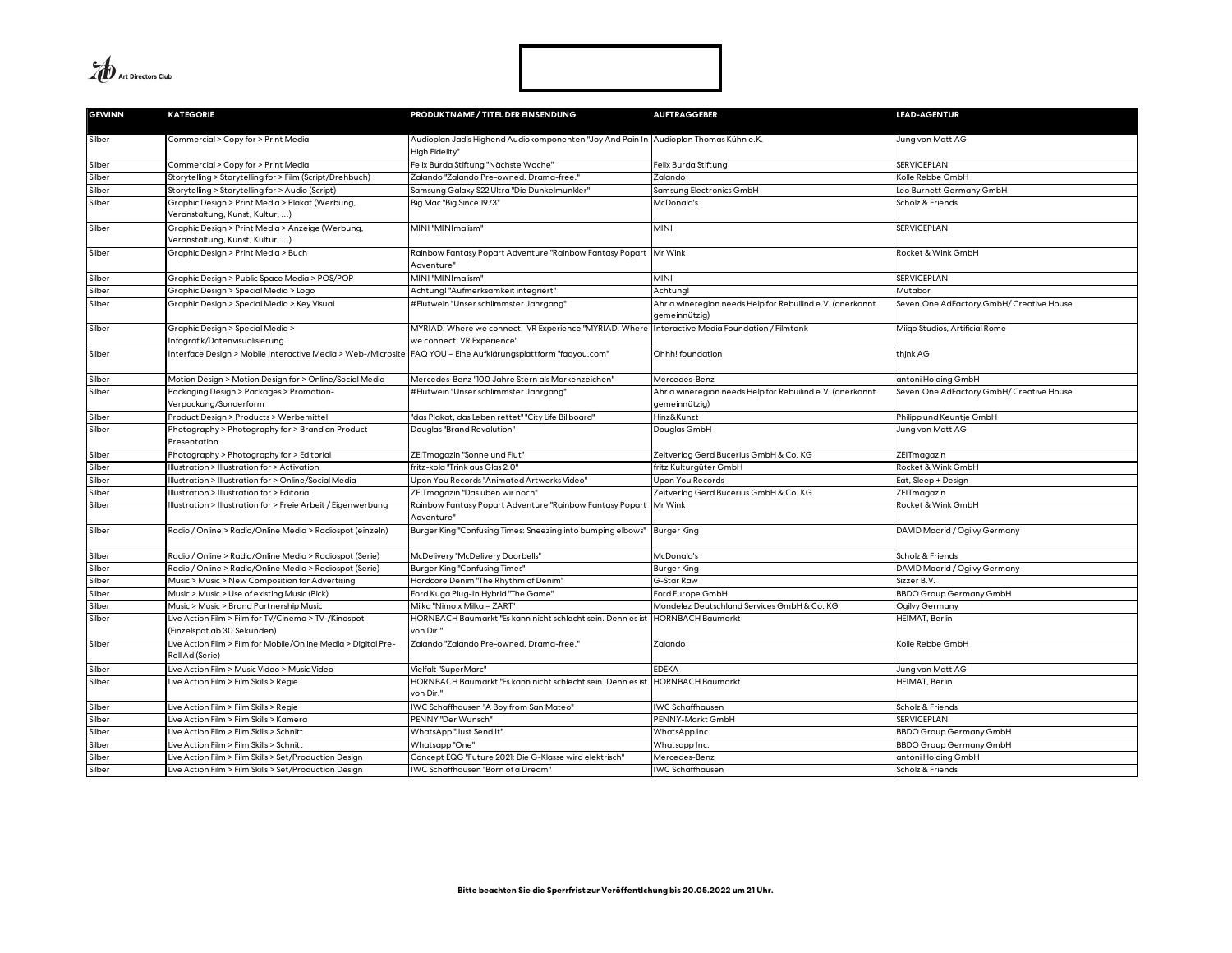

| <b>GEWINN</b> | <b>KATEGORIE</b>                                                                                                                  | PRODUKTNAME / TITEL DER EINSENDUNG                                           | <b>AUFTRAGGEBER</b>                            | <b>LEAD-AGENTUR</b>                              |
|---------------|-----------------------------------------------------------------------------------------------------------------------------------|------------------------------------------------------------------------------|------------------------------------------------|--------------------------------------------------|
| Silber        | Animated Film > Animation for TV/Cinema > TV/Kinospot<br>(Einzelspot ab 30 Sekunden)                                              | Der wahre Weihnachtsmann "Der wahre Weihnachtsmann"                          | Netto Marken-Discount Stiftung & Co. KG        | Jung von Matt AG                                 |
| Silber        | Animated Film > Animation Skills > Character Development                                                                          | Der wahre Weihnachtsmann "Der wahre Weihnachtsmann"                          | Netto Marken-Discount Stiftung & Co. KG        | Jung von Matt AG                                 |
| Silber        | Animated Film > Animation Skills > Character Development                                                                          | Galaxy S22 Ultra "The spider and the window"                                 | Samsung Electronics GmbH                       | Leo Burnett Germany GmbH                         |
| Silber        | Digital Innovation > Concept > Concepts > Projekt                                                                                 | Hanfticket "Hanfticket"                                                      | Berliner Verkehrsbetriebe (BVG) - AöR          | Jung von Matt AG                                 |
| Silber        | Innovative Use of Media > Innovative Use of Media > Projekt                                                                       | Runtime by Ochsner Sport "Runtime"                                           | Ochsner Sport                                  | thjnk AG                                         |
| Silber        | Innovative Use of Media > Innovative Use of Media > Projekt                                                                       | Hanfticket "Hanfticket"                                                      | Berliner Verkehrsbetriebe (BVG) - AöR          | Jung von Matt AG                                 |
|               |                                                                                                                                   |                                                                              |                                                |                                                  |
| <b>BRONZE</b> |                                                                                                                                   |                                                                              |                                                |                                                  |
| Bronze        | Brand Identity / Brand Design > Unternehmen / Organisation   Gilbert "Truly your hotel"<br>/Institution > Crossmediale Konzeption |                                                                              | Hotel Gilbert                                  | moodley design group                             |
| Bronze        | Brand Identity / Brand Design > Unternehmen / Organisation<br>/Institution > Crossmediale Konzeption (Redesign)                   | RR MOTORS "THE CANDYSHOP"                                                    | Robert Reindl                                  | Fredmansky                                       |
| Bronze        | Brand Identity / Brand Design > Unternehmen / Organisation<br>/Institution > Crossmediale Konzeption (Redesign)                   | AOK Corporate Design "Die Eine für alle: Der neue<br>Markenauftritt der AOK" | AOK-Bundesverband                              | MetaDesign, Berlin                               |
| Bronze        | Brand Identity / Brand Design > Unternehmen / Organisation<br>/Institution > Crossmediale Konzeption (Redesign)                   | Hotel-Restaurant Mühltalhof "Rebranding"                                     | Hotel-Restaurant Mühltalhof                    | Fredmansky                                       |
| Bronze        | Brand Identity / Brand Design > Produkt / Dienstleistung /<br>Event > Crossmediale Konzeption (neu)                               | Vehappy "Produktrange"                                                       | EDEKA ZENTRALE Stiftung & Co. KG               | Rocket & Wink GmbH                               |
| Bronze        | Brand Identity / Brand Design > Produkt / Dienstleistung /<br>Event > Crossmediale Konzeption (neu)                               | equio "Reversing Imbalance"                                                  | Friday                                         | Mutabor                                          |
| Bronze        | Brand Identity / Brand Design > Produkt / Dienstleistung /<br>Event > Crossmediale Konzeption (Redesign)                          | Achtung! "Aufmerksamkeit integriert"                                         | Achtung!                                       | Mutabor                                          |
| Bronze        | Brand Identity / Brand Design > Produkt / Dienstleistung /<br>Event > Crossmediale Konzeption (Redesign)                          | OTTO "Dein Leben in vier Buchstaben"                                         | Otto Group                                     | Mutabor                                          |
| Bronze        | Brand Advertising > Integrated > Crossmediale Kampagne                                                                            | ADC Festival Kampagne 2021 "Superkraft Kreativität"                          | Art Directors Club                             | Überground GmbH                                  |
| Bronze        | Brand Advertising > Integrated > Crossmediale Kampagne                                                                            | TERRE DE FEMME "Streicht §219a"                                              | TERRE DE FEMME - Menschenrechte für die Frau   | <b>Grey Germany</b>                              |
| Bronze        | Brand Advertising > Integrated > Crossmediale Kampagne                                                                            | Baden-Württemberg "THE LÄND"                                                 | Staatsministerium Baden-Württemberg            | Jung von Matt AG                                 |
| Bronze        | Brand Advertising > Integrated > Crossmediale Kampagne                                                                            | Herzstillstand "Herzstillstand"                                              | Berliner Verkehrsbetriebe (BVG) - AöR          | Jung von Matt AG                                 |
| Bronze        | Brand Advertising > Integrated > Crossmediale Kampagne                                                                            | Douglas "Brand Revolution"                                                   | Douglas GmbH                                   | Jung von Matt AG                                 |
| Bronze        | Brand Advertising > Integrated Online Only > Crossmediale<br>Online-/Social-Media-Kampagne                                        | TKKG "TKKG und die 12.000 Detektiv*innen"                                    | Sony Music Entertainment Germany GmbH          | Mantikor / Philipp und Keuntje / German Wahnsinn |
| Bronze        | Brand Advertising > Integrated Online Only > Crossmediale<br>Online-/Social-Media-Kampagne                                        | TERRE DE FEMME "Streicht §219a"                                              | TERRE DE FEMME - Menschenrechte für die Frau   | Grey Germany                                     |
| Bronze        | Brand Advertising > Integrated Online Only > Crossmediale<br>Online-/Social-Media-Kampagne                                        | Sea Eye e.V. "Ein Geschenk für Horst"                                        | Sea Eye e.V.                                   | Grabarz & Partner Werbeagentur GmbH              |
| Bronze        | Brand Advertising > Mobile/Online Media > Display                                                                                 | taz - Gen Z Kampagne 2021 "Bereit für Streit"                                | taz                                            | Überground GmbH                                  |
| Bronze        | Brand Advertising > Print Media > Anzeige (einzeln)                                                                               | STRANDMON "IKEA - Merkel"                                                    | KEA Deutschland GmbH & Co. KG                  | thjnk AG                                         |
| Bronze        | Brand Advertising > Print Media > Anzeige (einzeln)                                                                               | Berliner Morgenpost "Imagekampagne"                                          | Berliner Morgenpost / FUNKE Medien Berlin GmbH | Römer Wildberger Werbeagentur GmbH               |
| Bronze        | Brand Advertising > Print Media > Anzeige (einzeln)                                                                               | Carbon Neutrality Campaign "The Bigger Crash'                                | Hyundai International                          | Jung von Matt AG                                 |
| Bronze        | Brand Advertising > Print Media > Anzeige (Serie)                                                                                 | Das Ruhrgebiet "Metropole Ruhr"                                              | Regionalverband Ruhr                           | Scholz & Friends                                 |
| Bronze        | Brand Advertising > Print Media > Anzeige (Serie)                                                                                 | Landesbank Baden-Württemberg "Ihr Business ist unser<br>Business"            | Landesbank Baden-Württemberg                   | Scholz & Friends                                 |
| Bronze        | Brand Advertising > Print Media > Plakat (einzeln)                                                                                | McCafé "Dampfende Tasse"                                                     | McDonald's                                     | Scholz & Friends                                 |
| Bronze        | Brand Advertising > Print Media > Plakat (Serie)                                                                                  | Gorillas "Brand Campaign"                                                    | Gorillas                                       | HEIMAT, Berlin                                   |
| Bronze        | Brand Advertising > Print Media > Plakat (Serie)                                                                                  | Gorillas "Printed Social Media"                                              | Gorillas                                       | HEIMAT, Berlin                                   |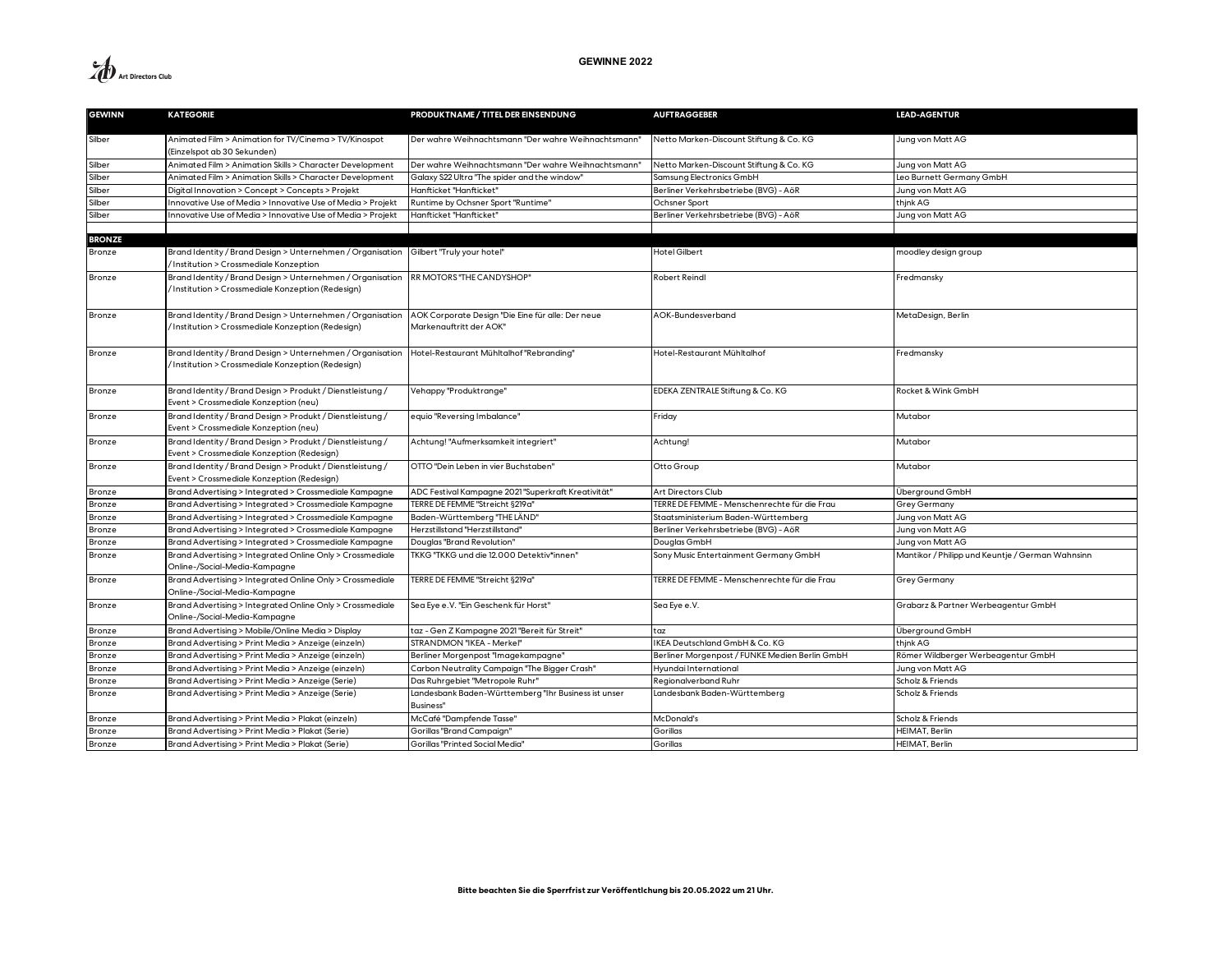| <b>GEWINN</b> | <b>KATEGORIE</b>                                                                        | PRODUKTNAME / TITEL DER EINSENDUNG                                       | <b>AUFTRAGGEBER</b>                 | <b>LEAD-AGENTUR</b>            |
|---------------|-----------------------------------------------------------------------------------------|--------------------------------------------------------------------------|-------------------------------------|--------------------------------|
| Bronze        | Brand Advertising > Out-of-Home/Ambient Media > Out-of-<br>Home/Ambient Media (einzeln) | HORNBACH Baumarkt "Überall kann Garten sein."                            | <b>IORNBACH Baumarkt</b>            | HEIMAT, Berlin                 |
| Bronze        | Brand Advertising > Out-of-Home/Ambient Media > Out-of-<br>Home/Ambient Media (einzeln) | Gorillas "Printed Social Media"                                          | Gorillas                            | HEIMAT, Berlin                 |
| Bronze        | Brand Advertising > Out-of-Home/Ambient Media > Out-of-<br>Home/Ambient Media (einzeln) | STRANDMON "IKEA - Merkel"                                                | IKEA Deutschland GmbH & Co. KG      | thjnk AG                       |
| Bronze        | Brand Advertising > Out-of-Home/Ambient Media > Out-of-<br>Home/Ambient Media (Serie)   | Trolli "Let the fun win."                                                | Trolli                              | HEIMAT, Berlin                 |
| Bronze        | Brand Advertising > Out-of-Home/Ambient Media > Out-of-<br>Home/Ambient Media (Serie)   | Burger King "Proper Dining"                                              | <b>Burger King</b>                  | INGO Hamburg / Ogilvy Germany  |
| Bronze        | Brand Advertising > Audio Media > Radiospot (Serie)                                     | McDelivery "McDelivery Doorbells"                                        | McDonald's                          | Scholz & Friends               |
| Bronze        | Brand Advertising > TV/Cinema Media > TV-/Kinospot<br>(Einzelspot bis 30 Sekunden)      | Smart "Cars can be good. (Monster)"                                      | Smart                               | HEIMAT, Berlin                 |
| Bronze        | Brand Advertising > TV/Cinema Media ><br>Kurzfilm/Sonderformat                          | IWC Schaffhausen "Born of a Dream"                                       | <b>IWC</b> Schaffhausen             | Scholz & Friends               |
| Bronze        | Brand Advertising > TV/Cinema Media > Film für<br>Unternehmensdarstellung               | IWC Schaffhausen "Born of a Dream"                                       | <b>IWC Schaffhausen</b>             | Scholz & Friends               |
| Bronze        | Brand Advertising > TV/Cinema Media > Filmische<br>Dokumentation                        | Birkenstock "Birkenstory #28 Hermann Gerland"                            | Birkenstock Group B.V. & Co.KG      | keine                          |
| Bronze        | Brand Advertising > TV/Cinema Media > Filmische<br>Dokumentation                        | ALDI NORD "A TASTE OF"                                                   | <b>ALDI NORD</b>                    | Kolle Rebbe GmbH               |
| Bronze        | Brand Advertising > TV/Cinema Media > Taktischer Film                                   | Frauenaufspodium.org "Gender Gaps"                                       | Frauen aufs Podium e.V.             | <b>+KNAUSS</b>                 |
| Bronze        | Brand Advertising > TV/Cinema Media > TV-/Kinospot<br>(Einzelspot ab 30 Sekunden)       | Betway Online Sportwetten "I bet it my way"                              | Betway                              | David+Martin                   |
| Bronze        | Brand Advertising > TV/Cinema Media > TV-/Kinospot<br>(Einzelspot ab 30 Sekunden)       | TOFTLUND, HEROISK, STJÄRNBRÄCKA, TORARED "IKEA -<br>Unglaublich"         | IKEA Deutschland GmbH & Co. KG      | thjnk AG                       |
| Bronze        | Brand Advertising > TV/Cinema Media > TV-/Kinospot<br>(Einzelspot ab 30 Sekunden)       | HORNBACH Baumarkt "Es kann nicht schlecht sein. Denn es ist<br>von Dir." | <b>HORNBACH Baumarkt</b>            | HEIMAT, Berlin                 |
| Bronze        | Brand Advertising > TV/Cinema Media > Digital Pre-Roll Ads<br>(Serie)                   | Zalando "Zalando Pre-owned. Drama-free."                                 | Zalando                             | Kolle Rebbe GmbH               |
| Bronze        | Brand Advertising > TV/Cinema Media > Online-Film (einzeln)                             | Concept EQG "Future 2021: Die G-Klasse wird elektrisch"                  | Mercedes-Benz                       | antoni Holding GmbH            |
| Bronze        | Brand Advertising > TV/Cinema Media > Online-Film (einzeln)                             | S-Klasse "Valet Guys"                                                    | Mercedes-Benz                       | antoni Holding GmbH            |
| Bronze        | Brand Advertising > TV/Cinema Media > Online-Film (einzeln)                             | Weihnachten "Drip, der Schneetropfen"                                    | EDEKA                               | Jung von Matt AG               |
| Bronze        | Brand Advertising > TV/Cinema Media > Online-Film (einzeln)                             | WhatsApp "One"                                                           | WhatsApp Inc.                       | <b>BBDO Group Germany GmbH</b> |
| Bronze        | Brand Advertising > TV/Cinema Media > Online-Film (einzeln)                             | ALDI "Heilige Nachtschicht"                                              | ALDI Nord & ALDI Süd                | McCANN                         |
| Bronze        | Brand Advertising > TV/Cinema Media > Online-Film (Serie)                               | Deutsche Bahn Business Travel "Unfreeze your Business"                   | Deutsche Bahn                       | Ogilvy Germany                 |
| Bronze        | Brand PR > Influencer Marketing > Influencer Marketing<br>(Einzelaktion)                | Deutscher Olympischer Sportbund "#ShowUsEqual"                           | Deutscher Olympischer Sportbund     | Kolle Rebbe GmbH               |
| Bronze        | Brand PR > Influencer Marketing > Influencer Marketing<br>(Einzelaktion)                | McDonald's "Sub Bomb Delivery"                                           | McDonald's Deutschland LLC          | Jung von Matt AG               |
| Bronze        | Brand PR > Influencer Marketing > Influencer Marketing<br>(Einzelaktion)                | Vielfalt "SuperMarc"                                                     | <b>EDEKA</b>                        | Jung von Matt AG               |
| Bronze        | Brand PR > Influencer Marketing > Influencer Marketing<br>(Serie)                       | ALDI NORD "A TASTE OF"                                                   | <b>ALDI NORD</b>                    | Kolle Rebbe GmbH               |
| Bronze        | Brand PR > Brand Partnership / Sponsoring > Brand<br>Partnership/Sponsoring (Serie)     | Sponsoring "FC Bayern World Squad"                                       | Volkswagen AG                       | Jung von Matt AG               |
| Bronze        | Brand PR > Employer Branding > Employer Branding<br>(Einzelaktion)                      | Baden-Württemberg "THE LÄND"                                             | Staatsministerium Baden-Württemberg | Jung von Matt AG               |
| Bronze        | Brand PR > Branded Content/Entertainment > Event/Live<br>Experience                     | McDonald's "Sub Bomb Delivery"                                           | McDonald's Deutschland LLC          | Jung von Matt AG               |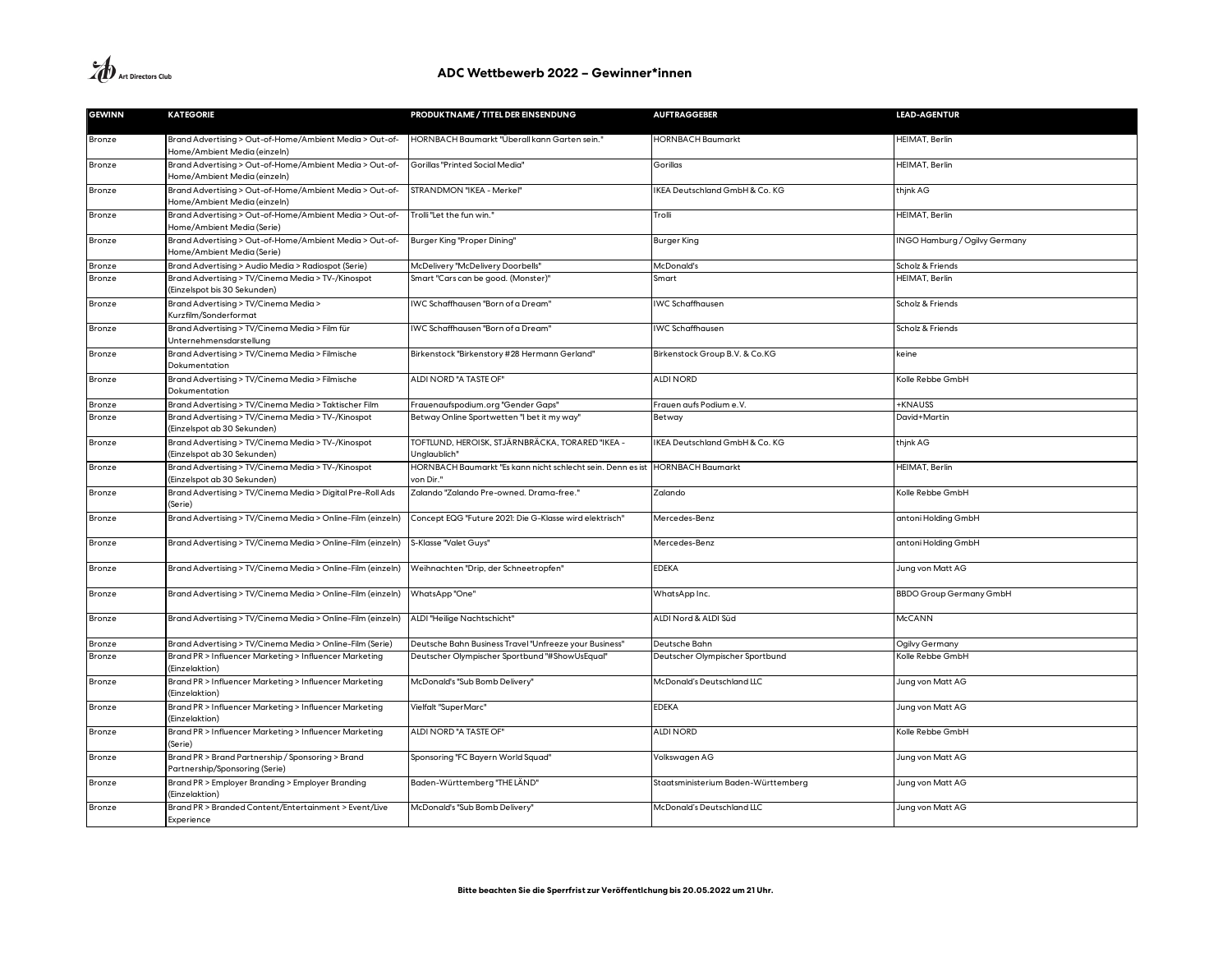| <b>GEWINN</b>    | <b>KATEGORIE</b>                                                                                               | PRODUKTNAME / TITEL DER EINSENDUNG                                                   | <b>AUFTRAGGEBER</b>                                                        | <b>LEAD-AGENTUR</b>                              |
|------------------|----------------------------------------------------------------------------------------------------------------|--------------------------------------------------------------------------------------|----------------------------------------------------------------------------|--------------------------------------------------|
|                  |                                                                                                                | ALDI NORD "A TASTE OF"                                                               | <b>ALDI NORD</b>                                                           | Kolle Rebbe GmbH                                 |
| Bronze<br>Bronze | Brand PR > Branded Content/Entertainment > Video/Film<br>Brand PR > Branded Content/Entertainment > Video/Film | <b>BVG "Allein Allein"</b>                                                           | Berliner Verkehrsbetriebe (BVG) - AöR                                      | Jung von Matt AG                                 |
| Bronze           | Brand PR > Branded Content/Entertainment > Audio                                                               | Jägermeister "FNFZHN"                                                                | Mast-Jägermeister Deutschland GmbH                                         | la red GmbH                                      |
| Bronze           | Brand PR > Branded Content/Entertainment > Audio                                                               | Milka "Nimo x Milka - ZART"                                                          | Mondelez Deutschland Services GmbH & Co. KG                                | Ogilvy Germany                                   |
| Bronze           | Brand PR > Branded Content/Entertainment > Social Media                                                        | Wien Tourismus "Vienna strips on OnlyFans"                                           | Vienna Tourist Board                                                       | Jung von Matt AG                                 |
|                  | Activation                                                                                                     |                                                                                      |                                                                            |                                                  |
| Bronze           | Brand Dialog > B2C > Crossmediale Kampagne                                                                     | #Flutwein "Unser schlimmster Jahrgang"                                               | Ahr a wineregion needs Help for Rebuilind e.V. (anerkannt<br>gemeinnützig) | Seven. One AdFactory GmbH/ Creative House        |
| Bronze           | Brand Dialog > B2C > Crossmediale Kampagne                                                                     | TKKG "TKKG und die 12.000 Detektiv*innen"                                            | Sony Music Entertainment Germany GmbH                                      | Mantikor / Philipp und Keuntje / German Wahnsinn |
| Bronze           | Brand Dialog > B2C > Social Media                                                                              | Gorillas App "Rotkohl"                                                               | Gorillas                                                                   | Media.Monks                                      |
| Bronze           | Brand Dialog > B2C > Social Media                                                                              | Organspende "Angel's Souls"                                                          | Save One Person                                                            | <b>BBDO Group Germany GmbH</b>                   |
| Bronze           | Brand Dialog > B2C > Social Media                                                                              | Online grooming awareness "Dance Against Predators"                                  | Amber Alert Europe                                                         | <b>INNOCEAN Worldwide Europe GmbH</b>            |
| Bronze           | Brand Dialog > B2C > Content Marketing                                                                         | TKKG "TKKG und die 12.000 Detektiv*innen"                                            | Sony Music Entertainment Germany GmbH                                      | Mantikor / Philipp und Keuntje / German Wahnsinn |
| Bronze           | Brand Dialog > B2C > Content Marketing                                                                         | WWF "Non fungible animals"                                                           | <b>WWF</b>                                                                 | Saatchi & Saatchi                                |
| Bronze           | Advertising > Integrated > Crossmediale Kampagne                                                               | TERRE DE FEMME "Streicht §219a"                                                      | TERRE DE FEMME - Menschenrechte für die Frau                               | Grey Germany                                     |
| Bronze           | Advertising > Integrated > Crossmediale Kampagne                                                               | Deutsche Bahn Business Travel "Unfreeze your Business"                               | Deutsche Bahn                                                              | Ogilvy Germany                                   |
| Bronze           | Advertising > Integrated > Crossmediale Kampagne                                                               | Herzstillstand "Herzstillstand"                                                      | Berliner Verkehrsbetriebe (BVG) - AöR                                      | Jung von Matt AG                                 |
| Bronze           | Advertising > Integrated Online Only > Crossmediale<br>Online/Social Media Kampagne                            | PENNY "Der Wunsch"                                                                   | PENNY-Markt GmbH                                                           | <b>SERVICEPLAN</b>                               |
| Bronze           | Advertising > Integrated Online Only > Crossmediale<br>Online/Social Media Kampagne                            | N26 "The Month of N"                                                                 | N26                                                                        | N26 Creative Studio                              |
| Bronze           | Advertising > Integrated Online Only > Crossmediale<br>Online/Social Media Kampagne                            | Kärcher VC 4, VC 6, VC 7 "The Obviously Good VC"                                     | Alfred Kärcher SE & Co. KG                                                 | antoni Holding GmbH                              |
| Bronze           | Advertising > Mobile/Online Media > App                                                                        | Runtime by Ochsner Sport "Runtime"                                                   | Ochsner Sport                                                              | thjnk AG                                         |
| Bronze           | Advertising > Mobile/Online Media > Terminal                                                                   | MYRIAD. Where we connect. VR Experience "MYRIAD. Where<br>we connect. VR Experience" | Interactive Media Foundation / Filmtank                                    | Miiqo Studios, Artificial Rome                   |
| Bronze           | Advertising > Mobile/Online Media > Targeting / Real-Time<br>Advertising                                       | Taft "Danke Angela Merkel"                                                           | Henkel AG & Co. KGaA                                                       | TBWA Düsseldorf GmbH                             |
| Bronze           | Advertising > Mobile/Online Media > Targeting / Real-Time<br>Advertising                                       | Vegane Mühlen Bratwurst "#rettetdieCurrywurst"                                       | Rügenwalder Mühle Carl Müller GmbH & Co. KG                                | häppy GmbH                                       |
| Bronze           | Advertising > Print Media > Anzeige (Serie)                                                                    | Burger King "Proper Dining"                                                          | <b>Burger King</b>                                                         | INGO Hamburg / Ogilvy Germany                    |
| Bronze           | Advertising > Print Media > Plakat (einzeln)                                                                   | McDrive "McDrive Iconic Windows"                                                     | McDonald's                                                                 | Scholz & Friends                                 |
| Bronze           | Advertising > Print Media > Plakat (Serie)                                                                     | Gorillas "Printed Social Media"                                                      | Gorillas                                                                   | HEIMAT, Berlin                                   |
| Bronze           | Advertising > Out-of-Home/Ambient Media > Out-of-<br>Home/Ambient Media (einzeln)                              | HORNBACH Baumarkt "Überall kann Garten sein."                                        | <b>HORNBACH Baumarkt</b>                                                   | <b>HEIMAT, Berlin</b>                            |
| Bronze           | Advertising > Out-of-Home/Ambient Media > Out-of-<br>Home/Ambient Media (einzeln)                              | "das Plakat, das Leben rettet" "City Life Billboard"                                 | Hinz&Kunzt                                                                 | Philipp und Keuntje GmbH                         |
| Bronze           | Advertising > Out-of-Home/Ambient Media > Out-of-<br>Home/Ambient Media (Serie)                                | Burger King "Proper Dining"                                                          | Burger King                                                                | INGO Hamburg / Ogilvy Germany                    |
| Bronze           | Advertising > Out-of-Home/Ambient Media > Out-of-<br>Home/Ambient Media (Serie)                                | McDrive "McDrive Iconic Windows"                                                     | McDonald's                                                                 | Scholz & Friends                                 |
| Bronze           | Advertising > Out-of-Home/Ambient Media > Digital Out-of-<br>Home                                              | Petition C190 "Mit Sexismus gegen Sexismus."                                         | Ursula Karven/Frauen100/hell & karrer communications<br>GmbH               | thjnk AG                                         |
| Bronze           | Advertising > Audio Media > Radiospot (einzeln)                                                                | E-Ducato "EH Ducato"                                                                 | Fiat Professional                                                          | Leo Burnett Germany GmbH                         |
| Bronze           | Advertising > Audio Media > Radiospot (einzeln)                                                                | Samsung Galaxy S22 Ultra "Die Dunkelmunkler"                                         | Samsung Electronics GmbH                                                   | Leo Burnett Germany GmbH                         |
| Bronze           | Advertising > TV/Cinema Media > TV-/Kinospot (Einzelspot bis<br>30 Sekunden)                                   | Smart "Cars can be good. (Monster)"                                                  | Smart                                                                      | HEIMAT, Berlin                                   |
| Bronze           | Advertising > TV/Cinema Media > Taktischer Film                                                                | Frauenaufspodium.org "Gender Gaps"                                                   | Frauen aufs Podium e.V.                                                    | <b>+KNAUSS</b>                                   |
| Bronze           | Advertising > TV/Cinema Media > TV-/Kinospot (Einzelspot ab<br>30 Sekunden)                                    | TOFTLUND, HEROISK, STJÄRNBRÄCKA, TORARED "IKEA -<br>Unglaublich'                     | IKEA Deutschland GmbH & Co. KG                                             | thjnk AG                                         |
| Bronze           | Advertising > TV/Cinema Media > TV-/Kinospot (Einzelspot ab<br>30 Sekunden)                                    | Präventions- und Vorsorgeangebote der AOK "Wir müssen<br>reden"                      | <b>AOK Bundesverband</b>                                                   | Scholz & Friends                                 |
| Bronze           | Advertising > TV/Cinema Media > TV-/Kinospot (Serie)                                                           | Präventions- und Vorsorgeangebote der AOK "Wir müssen<br>reden"                      | <b>AOK Bundesverband</b>                                                   | Scholz & Friends                                 |
| Bronze           | Advertising > TV/Cinema Media > Digital Mobile Only (Serie)                                                    | Wick "Geile Abwehrkräfte. Geiles Leben."                                             | Katjes Fassin GmbH & Co. KG                                                | antoni Holding GmbH                              |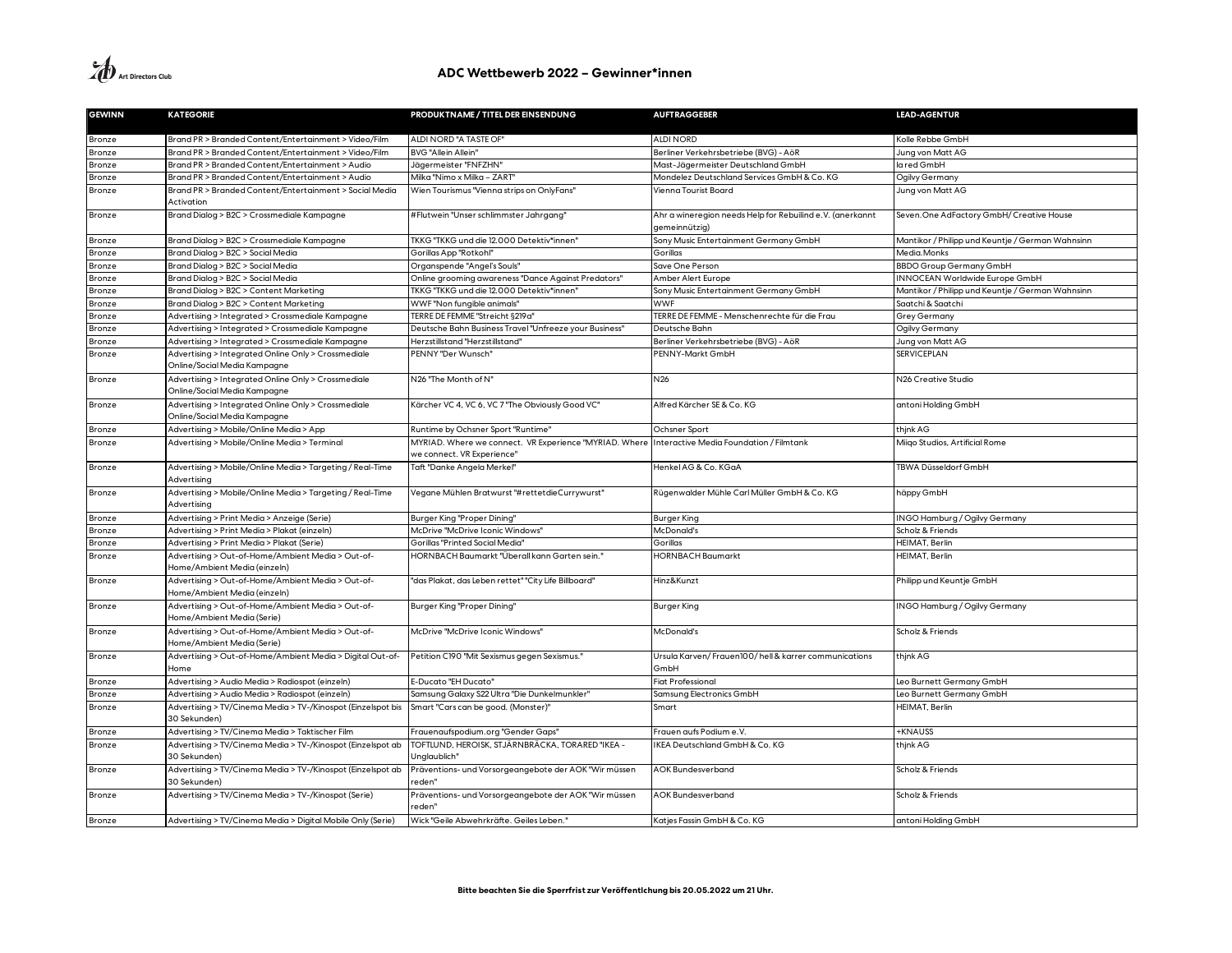| <b>GEWINN</b> | <b>KATEGORIE</b>                                                                                         | PRODUKTNAME / TITEL DER EINSENDUNG                                                                           | <b>AUFTRAGGEBER</b>                                                        | <b>LEAD-AGENTUR</b>                              |
|---------------|----------------------------------------------------------------------------------------------------------|--------------------------------------------------------------------------------------------------------------|----------------------------------------------------------------------------|--------------------------------------------------|
| Bronze        | ". Advertising > TV/Cinema Media > Digital Pre-Roll Ads (einzeln) Zalando "Zalando Pre-owned. Drama-free |                                                                                                              | Zalando                                                                    | Kolle Rebbe GmbH                                 |
|               |                                                                                                          |                                                                                                              |                                                                            |                                                  |
| Bronze        | Advertising > TV/Cinema Media > Digital Pre-Roll Ads (Serie)                                             | TOFTLUND, HEROISK, STJÄRNBRÄCKA, TORARED "IKEA -<br>Unglaublich"                                             | KEA Deutschland GmbH & Co. KG                                              | thjnk AG                                         |
| Bronze        | Advertising > TV/Cinema Media > Online-Film (einzeln)                                                    | Vielfalt "SuperMarc"                                                                                         | <b>EDEKA</b>                                                               | Jung von Matt AG                                 |
| Bronze        | Advertising > TV/Cinema Media > Online-Film (Serie)                                                      | Kärcher VC 4, VC 6, VC 7 "The Obviously Good VC"                                                             | Alfred Kärcher SE & Co. KG                                                 | antoni Holding GmbH                              |
| Bronze        | Advertising > TV/Cinema Media > Online-Film (Serie)                                                      | Deutsche Bahn Business Travel "Unfreeze your Business"                                                       | Deutsche Bahn                                                              | Ogilvy Germany                                   |
| Bronze        | Promotion > B2C Aktionen > B2C-Aktion (einzeln)                                                          | Universal Music / CRO "The Spotify Charthack"                                                                | Universal Music                                                            | Ogilvy Germany                                   |
| Bronze        | Promotion > B2C Aktionen > B2C-Aktion (Serie)                                                            | Die Optimistin (Roman) "Die Optmistin"                                                                       | Timo Blunck                                                                | <b>FAKTOR3 AG</b>                                |
| Bronze        | Promotion > B2C Werbemittel > B2C-Werbemittel                                                            | Hanfticket "Hanfticket"                                                                                      | Berliner Verkehrsbetriebe (BVG) - AöR                                      | Jung von Matt AG                                 |
| Bronze        | PR Activation > Cause Related Marketing > Cause-Related<br>(Einzelaktion)                                | Deutscher Olympischer Sportbund "#ShowUsEqual"                                                               | Deutscher Olympischer Sportbund                                            | Kolle Rebbe GmbH                                 |
| Bronze        | PR Activation > Cause Related Marketing > Cause-Related<br>(Einzelaktion)                                | "das Plakat, das Leben rettet" "City Life Billboard"                                                         | Hinz&Kunzt                                                                 | Philipp und Keuntje GmbH                         |
| Bronze        | PR Activation > Cause Related Marketing > Cause-Related<br>(Einzelaktion)                                | #Flutwein "Unser schlimmster Jahrgang"                                                                       | Ahr a wineregion needs Help for Rebuilind e.V. (anerkannt<br>gemeinnützig) | Seven. One AdFactory GmbH/ Creative House        |
| Bronze        | PR Activation > Agenda Surfing > Agenda Surfing                                                          | Curtice Brothers Ketchup "The Ketchup Ban"                                                                   | Curtice Brothers GmbH                                                      | Ogilvy Germany                                   |
| Bronze        | PR Activation > Public Affairs > Public Affairs                                                          | #NotComingHome "#NotComingHome'                                                                              | Newtown Action Alliance                                                    | SERVICEPLAN                                      |
| Bronze        | Dialog Activation > B2C > Dialog crossmediale Kampagne                                                   | #Flutwein "Unser schlimmster Jahrgang"                                                                       | Ahr a wineregion needs Help for Rebuilind e.V. (anerkannt<br>gemeinnützig) | Seven. One AdFactory GmbH/ Creative House        |
| Bronze        | Dialog Activation > B2C > Dialog Printanzeige                                                            | Felix Burda Stiftung "Nächste Woche"                                                                         | Felix Burda Stiftung                                                       | <b>SERVICEPLAN</b>                               |
| Bronze        | Dialog Activation > B2C > Dialog Online/Social Media                                                     | TERRE DE FEMME "Streicht §219a"                                                                              | TERRE DE FEMME - Menschenrechte für die Frau                               | <b>Grey Germany</b>                              |
| Bronze        | Digital Product/Service > Applications > Web-/Microsite                                                  | FAQ YOU – Eine Aufklärungsplattform "faqyou.com"                                                             | Ohhh! foundation                                                           | thjnk AG                                         |
| Bronze        | Digital Product/Service > Applications > Web-/Microsite                                                  | «Gllektiv Turmstrasse "Virtual Festival Space"                                                               | Kollektiv Turmstrasse                                                      | Demodern GmbH                                    |
| Bronze        | Digital Product/Service > Applications > App                                                             | Nature Detectives Mania App "3D Detektiv-Abenteuer"                                                          | Migros                                                                     | MUTABOR Management GmbH                          |
| Bronze        | Digital Product/Service > Applications > Plattform                                                       | Collektiv Turmstrasse "Virtual Festival Space"                                                               | Collektiv Turmstrasse                                                      | Demodern GmbH                                    |
| Bronze        | Digital Product/Service > Applications > Targeting / Real-Time<br>Advertising                            | Organspende "Angel's Souls'                                                                                  | Save One Person                                                            | <b>BBDO Group Germany GmbH</b>                   |
| Bronze        | Digital Product/Service > Augmented Reality > AR Effect                                                  | DB Employer Brand "#WasInDirSteckt"                                                                          | Deutsche Bahn Personalmarketing                                            | thjnk AG                                         |
| Bronze        | Digital Product/Service > Internet of Things > Internet of<br>Things Solution                            | MyPiggy "Deutschlands erstes smartes Sparschwein"                                                            | Volks- und Raiffeisenbanken                                                | Cheil Germany                                    |
| Bronze        | Digital Skills > Creative Use of UX > UX                                                                 | The Bookcase For Tolerance "The Bookcase For Tolerance"                                                      | Anne Frank House                                                           | <b>INNOCEAN Worldwide Europe GmbH</b>            |
| Bronze        | Digital Skills > Creative Use of Data > Data                                                             | Antifascist Algorithms. "Hetzjaeger."                                                                        | .aut gegen Nazis e.V.                                                      | Philipp und Keuntje GmbH                         |
| Bronze        | Digital Skills > Creative Use of Technology > Technology                                                 | BMW IAA 2021 "Keynote Intro - Gemma Styles as MetaHuman BMW Group<br>& Oliver Zipse"                         |                                                                            | Elastique.                                       |
| Bronze        | Exhibition > Exhibition for Brand > Museum/Pavillon                                                      | Sinovac "Sinovac An injection of hope'                                                                       | Sinovac, Yin Weidong                                                       | VAVE GmbH                                        |
| Bronze        | Exhibition > Exhibition for Brand > Museum/Pavillon                                                      | BMW Group IAA Mobility 2021 "Open Space"                                                                     | <b>BMW AG</b>                                                              | Meiré und Meiré GmbH & Co. KG                    |
| Bronze        | Exhibition > Exhibition for Subject > Immersive Welt                                                     | Genius - Immersive Experience "Genius – a creative journey<br>through the eyes of Leonardo da Vinci, today." | <b>Borealis Interactive Group BV</b>                                       | flora&faunavisions GmbH                          |
| Bronze        | Exhibition > Online/Hybrid Exhibition for Subject ><br>Exponat/Installation                              | BMW IAA 2021 "Circular Hub"                                                                                  | <b>BMW Group</b>                                                           | Elastique.                                       |
| Bronze        | Exhibition > Exhibition Craft > Art Direction / Dramaturgie                                              | Main Show "Unlimited Space"                                                                                  | Kazakhstan Pavilion                                                        | insglück Gesellschaft für Markeninszenierung mbH |
| Bronze        | Exhibition > Exhibition Craft > Rauminszenierung                                                         | share "Das Goldene Haus"                                                                                     | share / Neulant van Exel / Ressourcenmangel                                | share / Neulant van Exel / Ressourcenmangel      |
| Bronze        | Exhibition > Exhibition Craft > Rauminszenierung                                                         | Besucherzentrum Fraport "Inszenierung des Flughafen<br>Frankfurt"                                            | Fraport AG                                                                 | COORDINATION Berlin / ART+COM                    |
| Bronze        | Exhibition > Exhibition Craft > Partizipation des Publikums                                              | Pavillon Deutschland Expo 2020 Dubai "CAMPUS GERMANY'                                                        | Bundesministerium für Wirtschaft und Klimaschutz                           | facts and fiction                                |
| Bronze        | Event > Event > Public                                                                                   | UK Pavillion "UK PAVILLION"                                                                                  | Department of International Trade, United Kingdom                          | <b>AVANTGARDE Group</b>                          |
| Bronze        | Event > Event > Public                                                                                   | Pavillon Deutschland Expo 2020 Dubai "CAMPUS GERMANY'                                                        | Bundesministerium für Wirtschaft und Klimaschutz                           | facts and fiction                                |
| Bronze        | Event > Hybrid Event > Corporate                                                                         | AA Mobility 2021 "The IAA Turn Around"                                                                       | Verband der Automobilindustrie e.V.                                        | Jung von Matt AG                                 |
| Bronze        | Event > Hybrid Event > Consumer                                                                          | IAA Mobility 2021 "The IAA Turn Around"                                                                      | Verband der Automobilindustrie e.V.                                        | Jung von Matt AG                                 |
| Bronze        | Event > Hybrid Event > Public                                                                            | United Nations ActNow "The [Uncertain] Four Seasons"                                                         | <b>United Nations ActNow</b>                                               | Jung von Matt AG                                 |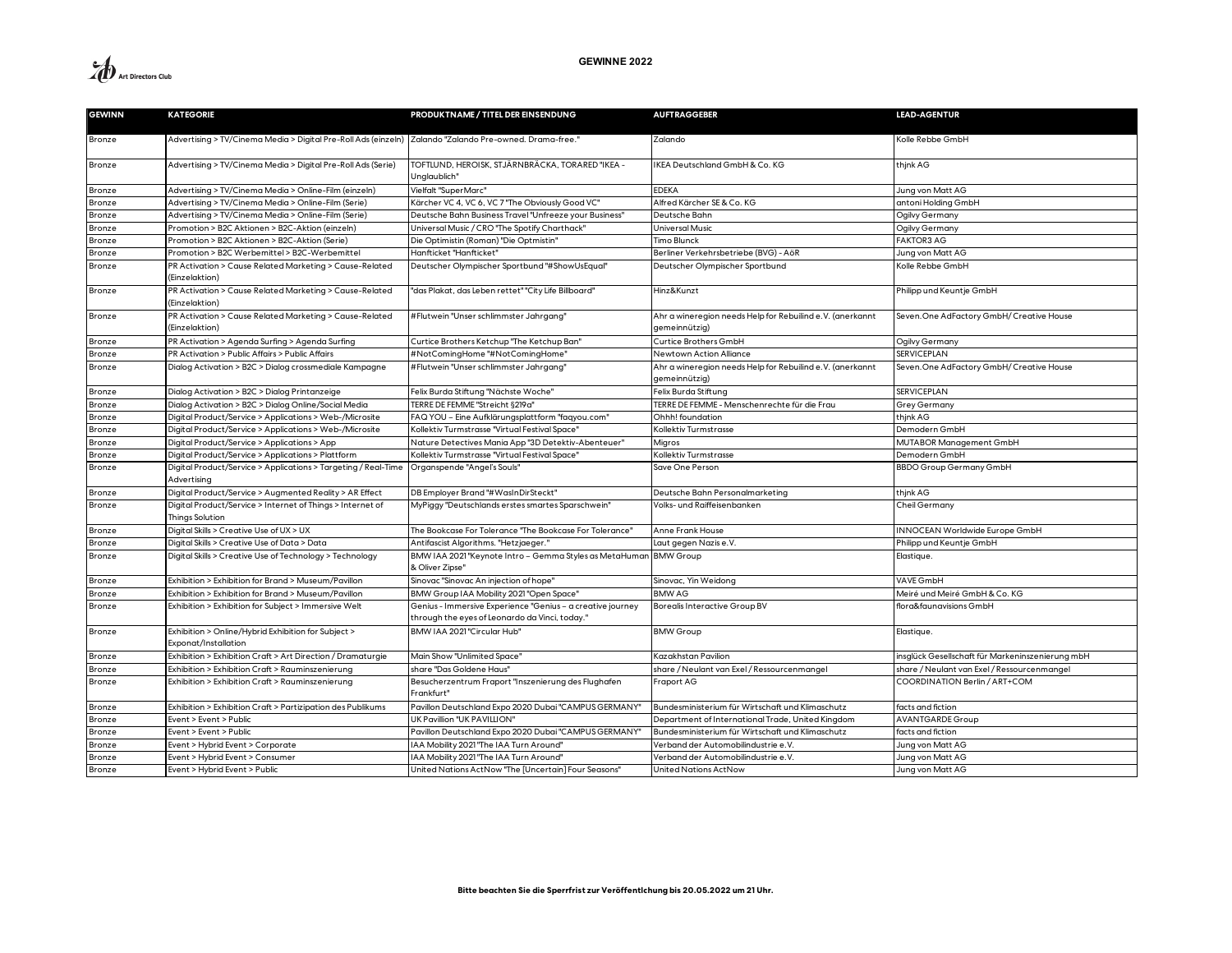| <b>GEWINN</b> | <b>KATEGORIE</b>                                                                                        | PRODUKTNAME / TITEL DER EINSENDUNG                                                                          | <b>AUFTRAGGEBER</b>                                                        | <b>LEAD-AGENTUR</b>                                           |
|---------------|---------------------------------------------------------------------------------------------------------|-------------------------------------------------------------------------------------------------------------|----------------------------------------------------------------------------|---------------------------------------------------------------|
| Bronze        | Event > Online Event > Public                                                                           | BMW IAA 2021 "Joytopia"                                                                                     | <b>BMW Group</b>                                                           | Jung von Matt AG                                              |
| Bronze        | Event > Online Event > Public                                                                           | Kollektiv Turmstrasse "Virtual Festival Space'                                                              | Kollektiv Turmstrasse                                                      | Demodern GmbH                                                 |
| Bronze        | Event > Online Event > Promotion                                                                        | TKKG "TKKG und die 12.000 Detektiv*innen"                                                                   | Sony Music Entertainment Germany GmbH                                      | Mantikor / Philipp und Keuntje / German Wahnsinn              |
| Bronze        | Event > Online Event > Bühnenshow                                                                       | VW ID.4 GTX "Weltpremiere"                                                                                  | Volkswagen AG                                                              | in jangled nerves GmbH                                        |
| Bronze        | Event > Event Craft > Partizipation des Publikums                                                       | Deutsche Sport Marketing / Deutscher Olympischer                                                            | Deutsche Sport Marketing / Deutscher Olympischer                           | Kolle Rebbe GmbH                                              |
|               |                                                                                                         | Sportbund "Tokyo Tree"                                                                                      | Sportbund                                                                  |                                                               |
| Bronze        | Public Space > Interior > Retail/Shop Space                                                             | AlphaTauri "AlphaTauri Global Brand Stage"                                                                  | AlphaTauri                                                                 | Studio Riebenbauer                                            |
| Bronze        | Public Space > Urban Design > Outdoor Space                                                             | IAA Mobility 2021 "The IAA Turn Around"                                                                     | Verband der Automobilindustrie e.V.                                        | Jung von Matt AG                                              |
| Bronze        | Public Space > Service Design > Customer Experience                                                     | ÖTZTAL 360 - INFORM. INSPIRE. EXPLORE.<br>"Zukunftsorientierte Tourismuskommunikation"                      | Ötztal Tourismus                                                           | Atelier Markgraph GmbH                                        |
| Bronze        | Editorial > Magazin > Heft (einzeln)                                                                    | C/O VIENNA MAGAZINE "The Wasted Issue"                                                                      | C/O VIENNA                                                                 | seite zwei OG                                                 |
| Bronze        | Editorial > Magazin > Heft (einzeln)                                                                    | Slanted Magazine #38-Colours "Slanted Magazine                                                              | <b>Slanted Publishers</b>                                                  | <b>Slanted Publishers</b>                                     |
|               |                                                                                                         | #38-Colours"                                                                                                |                                                                            |                                                               |
| Bronze        | Editorial > Magazin > Jahrgang (Serie)                                                                  | Positionen – Texte zur aktuellen Musik "Jahrgang 2021"                                                      | Positionen GbR                                                             | Positionen GbR / Bastian Zimmermann & Andreas Engström        |
| Bronze        | Editorial > Magazin > Jahrgang (Serie)                                                                  | rankfurter Allgemeine Quarterly "Frankfurter Allgemeine<br>"Quarterly - Jahrgang 2021                       | Frankfurter Allgemeine Zeitung GmbH                                        | Frankfurter Allgemeine Zeitung GmbH                           |
| Bronze        | Editorial > Magazin > Redesign                                                                          | Missy Magazine "Heftrelaunch"                                                                               | Missy Magazine                                                             | Daniela Burger, Lisa Klinkenberg, Stefanie Rau, Lena Rossbach |
| Bronze        | Editorial > Magazin > Independent                                                                       | <b>DADDY Magazine "Dreams Issue"</b>                                                                        | We are DADDY Media UG                                                      | We are DADDY Media UG                                         |
| Bronze        | Editorial > Magazin > Cover (einzeln)                                                                   | ZEITmagazin "Die Flut"                                                                                      | Zeitverlag Gerd Bucerius GmbH & Co. KG                                     | ZEITmagazin                                                   |
| Bronze        | Editorial > Magazin > Cover (einzeln)                                                                   | DER SPIEGEL Magazin "Magazin DER SPIEGEL "Häuptling<br>Wirdsonix'                                           | DER SPIEGEL Verlag Rudolf Augstein GmbH&Co KG                              | Der Spiegel Titelressort                                      |
| Bronze        | Editorial > Magazin > Strecke (Spread) / Beitrag                                                        | Zeit Verbrechen Magazin "Strecke Polizeipferde"                                                             | Zeitverlag Gerd Bucerius GmbH & Co. KG                                     | Zeitverlag                                                    |
| Bronze        | Editorial > Zeitung > Beitrag                                                                           | Berliner Morgenpost "Sonntagsgrafik"                                                                        | Funke Medien Berlin GmbH                                                   | <b>Berliner Morgenpost</b>                                    |
| Bronze        | Editorial > Buch > Buch (nicht fiktional)                                                               | Buch "Vom Abgrund - Der größte Abstiegskrimi in über 50<br>Jahren Bundesliga"                               | ars Schrodberger.                                                          | Lars Schrodberger                                             |
| Bronze        | Editorial > Buch > Buch (nicht fiktional)                                                               | Flexible Visual Systems "Flexible Visual Systems—By Dr. Martin<br>Lorenz"                                   | Slanted Publishers                                                         | Slanted Publishers                                            |
| Bronze        | Editorial > Crossmedia / Special Uses > Crossmedia<br>Publications                                      | Interaktive Analyse "Der Koalitionsvertrag der Ampel - die<br>wichtigsten Stellen markiert und kommentiert" | UNKE Zentralredaktion Berlin GmbH                                          | FUNKE Zentralredaktion Berlin GmbH - Interaktiv-Team          |
| Bronze        | Corporate Publishing / Content Marketing > Online Media ><br>Portal / Webmagazin / Social Media Magazin | FAQ YOU - Eine Aufklärungsplattform "faqyou.com"                                                            | Ohhh! foundation                                                           | thjnk AG                                                      |
| Bronze        | Corporate Publishing / Content Marketing > Online Media ><br>Sonstiges                                  | taz - Gen Z Kampagne 2021 "Bereit für Streit"                                                               | taz                                                                        | Überground GmbH                                               |
| Bronze        | Commercial > Copy for > Integrated/Crossmedia                                                           | #Flutwein "Unser schlimmster Jahrgang'                                                                      | Ahr a wineregion needs Help for Rebuilind e.V. (anerkannt<br>gemeinnützig) | Seven. One AdFactory GmbH/ Creative House                     |
| Bronze        | Commercial > Copy for > Integrated/Crossmedia                                                           | Kindernothilfe "#DeinGrundZuSpenden"                                                                        | Kindernothilfe e.V.                                                        | SERVICEPLAN                                                   |
| Bronze        | Commercial > Copy for > Print Media                                                                     | porta Lesemöbel "Deutschlands unbequemste Werbung"                                                          | porta Holding GmbH & Co. KG                                                | Jung von Matt AG                                              |
| Bronze        | Storytelling > Storytelling for > Film (Script/Drehbuch)                                                | PENNY "Der Wunsch"                                                                                          | PENNY-Markt GmbH                                                           | <b>SERVICEPLAN</b>                                            |
| Bronze        | Storytelling > Storytelling for > Audio (Script)                                                        | Flink "Flink Sona"                                                                                          | Flink                                                                      | think AG                                                      |
| Bronze        | Storytelling > Storytelling for > Audio (Script)                                                        | Deutsche Lufthansa "FlyNet"                                                                                 | Deutsche Lufthansa AG                                                      | Kolle Rebbe GmbH                                              |
| Bronze        | Storytelling > Storytelling for > Audio (Script)                                                        | Burger King "Confusing Times"                                                                               | Burger King                                                                | DAVID Madrid / Ogilvy Germany                                 |
| Bronze        | Graphic Design > Print Media > Plakat (Werbung,<br>Veranstaltung, Kunst, Kultur, )                      | OTTO "Dein Leben in vier Buchstaben"                                                                        | Otto Group                                                                 | Mutabor                                                       |
| Bronze        | Graphic Design > Print Media > Plakat (Werbung,<br>Veranstaltung, Kunst, Kultur, )                      | fritz-kola "bio"                                                                                            | fritz Kulturgüter GmbH                                                     | Rocket & Wink GmbH                                            |
| Bronze        | Graphic Design > Print Media > Plakat (Werbung,<br>Veranstaltung, Kunst, Kultur, )                      | fritz-kola "Trink aus Glas 2.0"                                                                             | fritz Kulturgüter GmbH                                                     | Rocket & Wink GmbH                                            |
| Bronze        | Graphic Design > Print Media > Anzeige (Werbung,<br>Veranstaltung, Kunst, Kultur, )                     | Frankfurter Allgemeine Zeitung "Dahinter steckt immer ein<br>kluger Kopf - Christian Klein"                 | Frankfurter Allgemeine Zeitung                                             | Scholz & Friends                                              |
| Bronze        | Graphic Design > Print Media > Anzeige (Werbung,<br>Veranstaltung, Kunst, Kultur, )                     | McDelivery "McDelivery - Türen"                                                                             | <b>McDonald's</b>                                                          | Scholz & Friends                                              |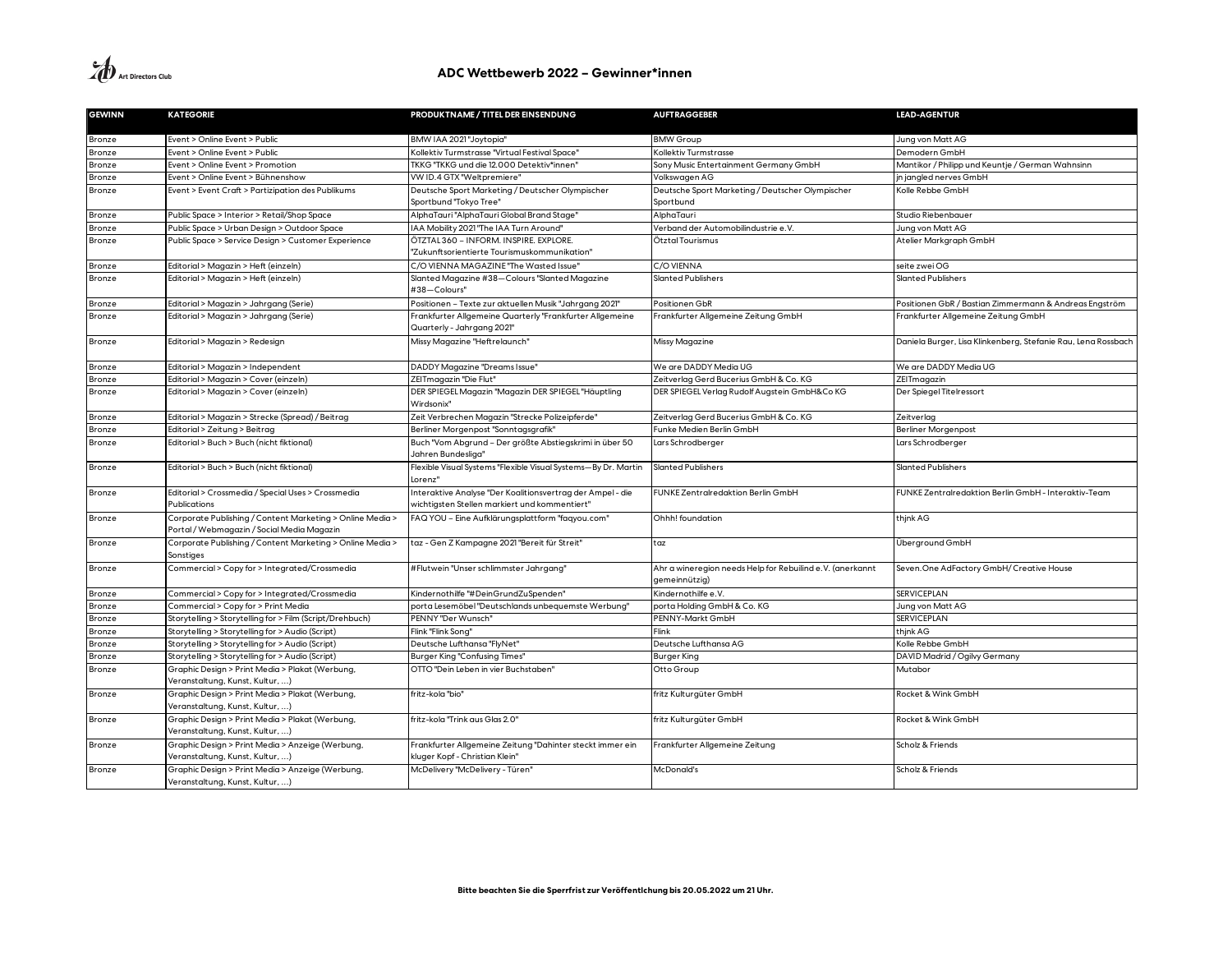| <b>GEWINN</b>    | <b>KATEGORIE</b>                                                  | PRODUKTNAME / TITEL DER EINSENDUNG                                                   | <b>AUFTRAGGEBER</b>                                        | <b>LEAD-AGENTUR</b>                              |
|------------------|-------------------------------------------------------------------|--------------------------------------------------------------------------------------|------------------------------------------------------------|--------------------------------------------------|
|                  |                                                                   |                                                                                      |                                                            |                                                  |
| Bronze           | Graphic Design > Print Media > Buch                               | <b>Electronic Beats "Buch"</b>                                                       | Deutsche Telekom AG / Electronic Beats                     | Meiré und Meiré GmbH & Co. KG                    |
| Bronze           | Graphic Design > Print Media > Collaterals                        | Freie Demokraten "Das Wahlprogramm als Floorgraphics."                               | Freie Demokraten                                           | HEIMAT, Berlin                                   |
| Bronze           | Graphic Design > Print Media > Collaterals                        | Internationale Gesellschaft für Menschenrechte (IGFM) "Very                          | Internationale Gesellschaft für Menschenrechte (IGFM)      | Kolle Rebbe GmbH                                 |
|                  |                                                                   | Important Stamps"                                                                    |                                                            |                                                  |
| Bronze           | Graphic Design > Print Media > Broschüre                          | Nada "Infobroschüren'                                                                | Nationale Anti Doping Agentur Deutschland                  | Rocket & Wink GmbH                               |
| Bronze           | Graphic Design > Print Media > Broschüre                          | Freie Demokraten "Das Wahlprogramm als Magazin."                                     | Freie Demokraten                                           | HEIMAT, Berlin                                   |
| Bronze           | Graphic Design > Public Space Media > Spatial Experience          | Deutsche Sport Marketing / Deutscher Olympischer                                     | Deutsche Sport Marketing / Deutscher Olympischer           | Kolle Rebbe GmbH                                 |
|                  | Media                                                             | Sportbund "Tokyo Tree"                                                               | Sportbund                                                  |                                                  |
| Bronze           | Graphic Design > Public Space Media > Spatial Experience          | Yieldstreet Art Equity Fund "Armory Show"                                            | Yieldstreet                                                | Optimist Germany                                 |
|                  | Media                                                             |                                                                                      |                                                            |                                                  |
| Bronze           | Graphic Design > Public Space Media > POS/POP                     | "das Plakat, das Leben rettet" "City Life Billboard"                                 | Hinz&Kunzt                                                 | Philipp und Keuntje GmbH                         |
| Bronze           | Graphic Design > Special Media > Logo                             | Kia Motors "Kia Logo"                                                                | Kia Motors Corporation                                     | <b>Blackspace GmbH</b>                           |
| Bronze           | Graphic Design > Special Media > Pictogram/Icon                   | Manufactum "Gegen das Wegwerfen"                                                     | Manufactum GmbH                                            | Rocket & Wink GmbH                               |
| Bronze           | Graphic Design > Special Media > Schrift/Typografie               | "Cotford" Cotford                                                                    | Monotype                                                   | Monotype Studio                                  |
| Bronze           | Graphic Design > Special Media > Schrift/Typografie               | OTTO "Dein Leben in vier Buchstaben"                                                 | Otto Group                                                 | Mutabor                                          |
| Bronze           | Graphic Design > Special Media > Merchandise                      | Hanfticket "Hanfticket"                                                              | Berliner Verkehrsbetriebe (BVG) - AöR                      | Jung von Matt AG                                 |
| Bronze           | Graphic Design > Special Media > Merchandise                      | Freie Demokraten "Der Wahlprogramm-Sweater"                                          | Freie Demokraten                                           | HEIMAT, Berlin                                   |
| Bronze           | Interface Design > Mobile Interactive Media > Web-/Microsite      | Why Are We (Not) Creative? "Why Are We (Not) Creative?"                              | <b>Emotional Network</b>                                   | denkwerk GmbH                                    |
| Bronze           | Interface Design > Mobile Interactive Media > App                 | The Bookcase For Tolerance "The Bookcase For Tolerance"                              | <b>Anne Frank House</b>                                    | <b>INNOCEAN Worldwide Europe GmbH</b>            |
| Bronze           | Motion Design > Motion Design for > Corporate Design              | DFL "Bundesliga Brand Refresh 2021"                                                  | DFL Deutsche Fußball Liga                                  | Mutabor                                          |
| Bronze           | Motion Design > Motion Design for > Spatial Experience            | #everynamecounts"#everynamecounts"                                                   | Arolsen Archives- International Center on Nazi Persecution | Urbanscreen GmbH & Co. KG                        |
| Bronze           | Motion Design > Motion Design for > Advertising                   | ADC Festival Kampagne 2021 "Superkraft Kreativität"                                  | Art Directors Club                                         | Überground GmbH                                  |
| Bronze           | Motion Design > Motion Design for > Advertising                   | Smart "Cable Words"                                                                  | Smart                                                      | HEIMAT, Berlin                                   |
| Bronze           | Motion Design > Motion Design for > Online/Social Media           | BMW IAA 2021 "Sustainability Animations"                                             | <b>BMW Group</b>                                           | Elastique.                                       |
| Bronze           | Motion Design > Motion Design for > Online/Social Media           | DB Employer Brand "#WasInDirSteckt"                                                  | Deutsche Bahn Personalmarketing                            | thjnk AG                                         |
| Bronze           | Motion Design > Motion Design for > Digital Out-of-Home           | Kia Brand "Kia Inspiring Billboards"                                                 | Kia Company                                                | INNOCEAN Worldwide Europe GmbH                   |
| Bronze           | Packaging Design > Packages > Verpackung                          | Horse with No Name – bourbon infused with habanero "Horse                            | The Horse's Spirit Co.                                     | Discodoener                                      |
|                  |                                                                   | with No Name – bourbon infused with habanero'                                        |                                                            |                                                  |
| Bronze           | Packaging Design > Packages > Verpackung                          | Vehappy "Produktrange"                                                               | EDEKA ZENTRALE Stiftung & Co. KG                           | Rocket & Wink GmbH                               |
| Bronze           | Packaging Design > Packages > Promotion-<br>Verpackung/Sonderform | Deutscher Olympischer Sportbund "#ShowUsEqual"                                       | Deutscher Olympischer Sportbund                            | Kolle Rebbe GmbH                                 |
|                  | Product Design > Products > Werbemittel                           | Hanfticket "Hanfticket"                                                              | Berliner Verkehrsbetriebe (BVG) - AöR                      | Jung von Matt AG                                 |
| Bronze<br>Bronze |                                                                   |                                                                                      |                                                            | INGO Hamburg / Ogilvy Germany                    |
|                  | Photography > Photography for > Brand an Product<br>Presentation  | Burger King "Proper Dining"                                                          | Burger King                                                |                                                  |
| Bronze           | Photography > Photography for > Brand an Product                  | Festspielhaus Baden-Baden "Mehr Festival"                                            | Festspielhaus Baden-Baden                                  | Jung von Matt AG                                 |
|                  | Presentation                                                      |                                                                                      |                                                            |                                                  |
| Bronze           | Photography > Photography for > Online/Social Media               | Mercedes-Benz Model Neutral "Shapes of Desire"                                       | Mercedes-Benz                                              | antoni Holding GmbH                              |
| Bronze           | Photography > Photography for > Free Works                        | Skin "Skin"                                                                          | buero butter / free work                                   | buero butter                                     |
| Bronze           | Illustration > Illustration for > Brand Building                  | MINI "MINImalism"                                                                    | MINI                                                       | <b>SERVICEPLAN</b>                               |
| Bronze           | Illustration > Illustration for > Brand Building                  | Beans Brothers "Friends"                                                             | Tchibo GmbH                                                | Rocket & Wink GmbH                               |
| Bronze           | Illustration > Illustration for > Brand Building                  | 72. Berlinale "Kinobär'                                                              | Internationale Filmfestspiele Berlin                       | Internationale Filmfestspiele Berlin             |
| Bronze           | Illustration > Illustration for > Activation                      | WWF "Non fungible animals"                                                           | <b>WWF</b>                                                 | Saatchi & Saatchi                                |
| Bronze           | Illustration > Illustration for > Spatial Experience              | MYRIAD. Where we connect. VR Experience "MYRIAD. Where<br>we connect. VR Experience' | Interactive Media Foundation / Filmtank                    | Miigo Studios, Artificial Rome                   |
| Bronze           | Illustration > Illustration for > Online/Social Media             | IWC Schaffhausen "The Perpetual Journey of Kurt Klaus"                               | WC Schaffhausen                                            | Scholz & Friends                                 |
| Bronze           | Illustration > Illustration for > Editorial                       | New York Times Kids Section - Cover "The Games Issue"                                | New York Times                                             | New York Times                                   |
| Bronze           | Illustration > Illustration for > Freie Arbeit / Eigenwerbung     | Starke Frauen "Blog"                                                                 | canvas&frame                                               | canvas&frame                                     |
| Bronze           | Post-Production / CGI > Post-Production / CGI for Illustration    | Förderpreis Helfende Hand "Projektfilme Helfende Hand 2021"                          | Bundesministerium des Innern und für Heimat Referat KM 2   | <b>SERVICEPLAN</b>                               |
|                  | Projekt                                                           |                                                                                      | (Zivil- und Bevölkerungsschutz)                            |                                                  |
| Bronze           | Radio / Online > Radio/Online Media > Radiospot (einzeln)         | Deutsche Lufthansa "FlyNet"                                                          | Deutsche Lufthansa AG                                      | Kolle Rebbe GmbH                                 |
| Bronze           | Radio / Online > Radio/Online Media > Radiospot (einzeln)         | E-Ducato "EH Ducato'                                                                 | iat Professional                                           | Leo Burnett Germany GmbH                         |
| Bronze           | Radio / Online > Radio/Online Media > Radiospot (Serie)           | Deutsche Lufthansa "FlyNet"                                                          | Deutsche Lufthansa AG                                      | Kolle Rebbe GmbH                                 |
| Bronze           | Publishing > Publishing Media > Hörbuch                           | TKKG "TKKG und die 12.000 Detektiv*innen"                                            | Sony Music Entertainment Germany GmbH                      | Mantikor / Philipp und Keuntje / German Wahnsinn |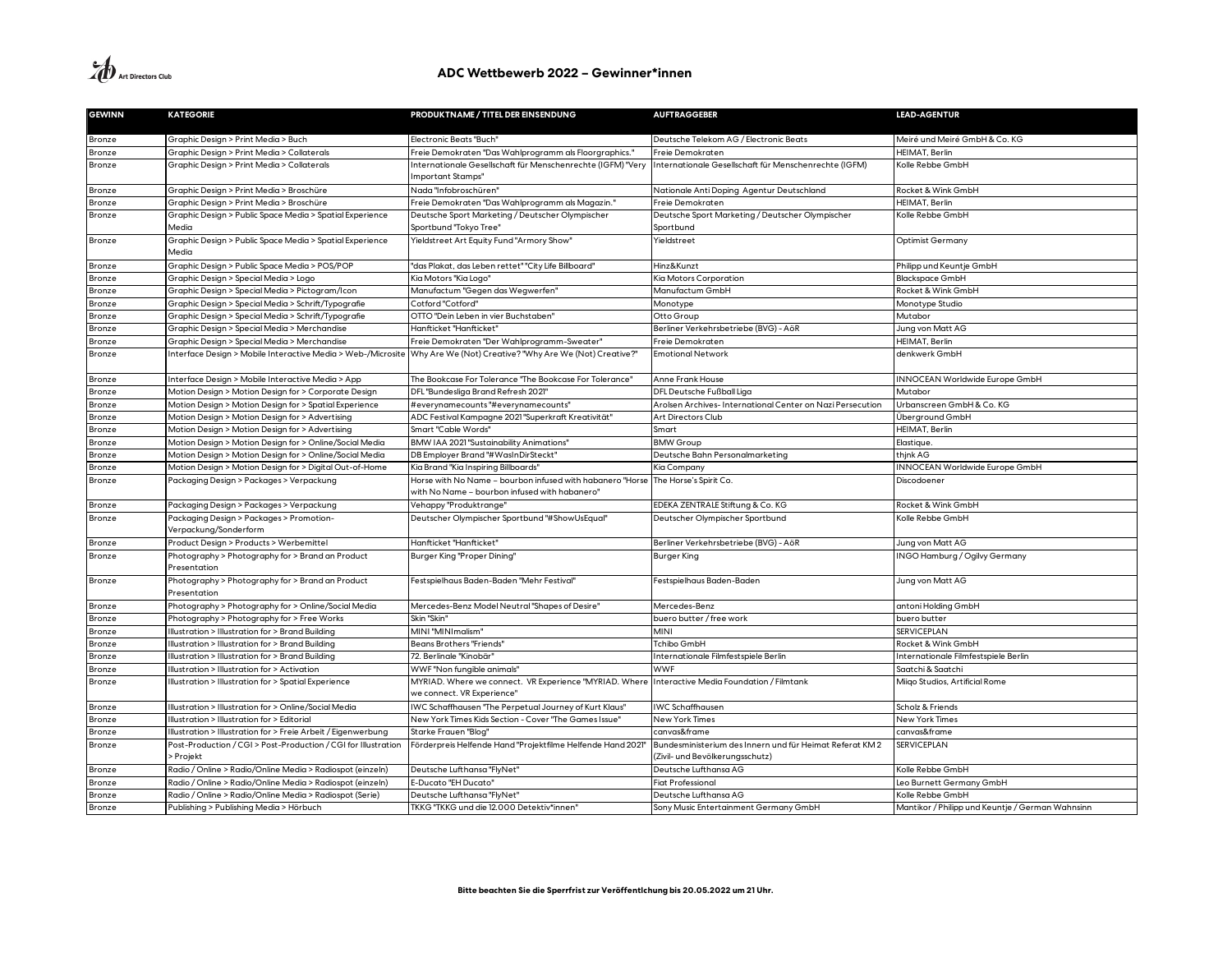| <b>GEWINN</b> | <b>KATEGORIE</b>                                                                     | PRODUKTNAME / TITEL DER EINSENDUNG                                                | <b>AUFTRAGGEBER</b>                                      | <b>LEAD-AGENTUR</b>                              |
|---------------|--------------------------------------------------------------------------------------|-----------------------------------------------------------------------------------|----------------------------------------------------------|--------------------------------------------------|
|               |                                                                                      |                                                                                   |                                                          |                                                  |
| Bronze        | Audio Design > Audio Design > Brand/Corporate Design                                 | Swiss Re Corporate Sound "Swiss Re Corporate Sound"                               | Swiss Re                                                 | why do birds                                     |
| Bronze        | Audio Design > Audio Design > Audio Logo                                             | FRI:DAY Autoversicherung "Erleichterung"                                          | FRI:DAY Versicherung                                     | Kolle Rebbe / part of Accenture Interactive      |
| Bronze        | Music > Music > New Composition for Advertising                                      | HORNBACH Baumarkt "Schaff dir Platz."                                             | <b>HORNBACH Baumarkt</b>                                 | <b>HEIMAT, Berlin</b>                            |
| Bronze        | Music > Music > New Composition for Advertising                                      | Vielfalt "SuperMarc"                                                              | <b>EDEKA</b>                                             | Jung von Matt AG                                 |
| Bronze        | Music > Music > New Composition for Advertising                                      | Segmüller Herbstkampagne 2021 "Ohne euch sind es nur<br>Möbel"                    | SEGMÜLLER                                                | Überground GmbH                                  |
| Bronze        | Music > Music > New Composition for Advertising                                      | Zalando "Zalando Pre-owned. Drama-free."                                          | Zalando                                                  | Kolle Rebbe GmbH                                 |
| Bronze        | Music > Music > Use of existing Music (Pick)                                         | Deutsche Bahn "Lonely Clients"                                                    | Deutsche Bahn                                            | Ogilvy Germany                                   |
| Bronze        | Music > Music > Use of existing Music (Pick)                                         | WhatsApp "Just Send It'                                                           | WhatsApp Inc.                                            | <b>BBDO Group Germany GmbH</b>                   |
| Bronze        | Music > Music > Brand Partnership Music                                              | Jägermeister "FNFZHN"                                                             | Mast-Jägermeister Deutschland GmbH                       | la red GmbH                                      |
| Bronze        | Music > Music > Brand Partnership Music                                              | Metamorphosis (Teekomposition und Musikkomposition)<br>"Metamorphosis"            | Sven Helbig x Hälssen & Lyon                             | häppy GmbH                                       |
| Bronze        | Audio Design and Music > Overall Audio Piece > Projekt                               | Concept EQG "EQG"                                                                 | Mercedes-Benz                                            | antoni Holding GmbH                              |
| Bronze        | Audio Design and Music > Overall Audio Piece > Projekt                               | Deutsche Bahn "The Way"                                                           | Deutsche Bahn                                            | Ogilvy Germany                                   |
| Bronze        | Audio Design and Music > Overall Audio Piece > Projekt                               | ZALANDO "HERE TO STAY"                                                            | ZALANDO                                                  | Anomaly Berlin                                   |
| Bronze        | Audio Design and Music > Overall Audio Piece > Projekt                               | PENNY "Der Wunsch"                                                                | PENNY-Markt GmbH                                         | <b>SERVICEPLAN</b>                               |
| Bronze        | Audio Design and Music > Overall Audio Piece > Projekt                               | Genesis "Designed For Your Mind"                                                  | Jung von Matt Neckar                                     | Jung von Matt AG                                 |
| Bronze        | Audio Design and Music > Overall Audio Piece > Projekt                               | The North Face NSE Collection Spring Summer 22 Campaign<br>"Never Stop Exploring" | The North Face x C41                                     | C41                                              |
| Bronze        | Audio Design and Music > Overall Audio Piece > Projekt                               | NOAH - Menschen für Tiere e.V., Deutsches Tierschutzbüro                          | NOAH – Menschen für Tiere e.V., Deutsches Tierschutzbüro | Preuss und Preuss GmbH                           |
|               |                                                                                      | e.V. "The Most Violent Time Of The Year"                                          | e.V.                                                     |                                                  |
| Bronze        | Audio Craft > Audio Craft > Regie                                                    | TKKG "TKKG und die 12.000 Detektiv*innen"                                         | Sony Music Entertainment Germany GmbH                    | Mantikor / Philipp und Keuntje / German Wahnsinn |
| Bronze        | Audio Craft > Audio Craft > Regie                                                    | <b>Burger King "Confusing Times"</b>                                              | <b>Burger King</b>                                       | DAVID Madrid / Ogilvy Germany                    |
| Bronze        | Audio Craft > Audio Craft > Audio Engineering                                        | Mission R "Launchkampagne Mission R"                                              | Dr. Ing. h.c. F. Porsche AG                              | Grabarz & Partner Werbeagentur GmbH              |
| Bronze        | Audio Craft > Audio Craft > Audio Engineering                                        | Samsung Galaxy S22 Ultra "Die Dunkelmunkler"                                      | Samsung Electronics GmbH                                 | Leo Burnett Germany GmbH                         |
| Bronze        | Audio Craft > Audio Craft > Casting                                                  | Flink "Flink Song"                                                                | Flink                                                    | thjnk AG                                         |
| Bronze        | Live Action Film > Film for TV/Cinema > TV-/Kinospot<br>(Einzelspot bis 30 Sekunden) | Smart "Cars can be good. (Monster)"                                               | Smart                                                    | HEIMAT, Berlin                                   |
| Bronze        | Live Action Film > Film for TV/Cinema > TV-/Kinospot<br>(Einzelspot ab 30 Sekunden)  | Betway Online Sportwetten "I bet it my way"                                       | Betway                                                   | David+Martin                                     |
| Bronze        | Live Action Film > Film for TV/Cinema > TV-/Kinospot (Serie)                         | HORNBACH Baumarkt "Es kann nicht schlecht sein. Denn es ist<br>von Dir."          | <b>HORNBACH Baumarkt</b>                                 | HEIMAT, Berlin                                   |
| Bronze        | Live Action Film > Film for Mobile/Online Media > Digital Pre-<br>Roll Ad (einzeln)  | Zalando "Zalando Pre-owned. Drama-free."                                          | Zalando                                                  | Kolle Rebbe GmbH                                 |
| Bronze        | Live Action Film > Film for Mobile/Online Media > Digital Pre-<br>Roll Ad (Serie)    | WhatsApp"One"                                                                     | WhatsApp Inc.                                            | <b>BBDO Group Germany GmbH</b>                   |
| Bronze        | Live Action Film > Film for Mobile/Online Media > Online-Film<br>(einzeln)           | Betway"  Bet It My Way"                                                           | David+Martin                                             | David+Martin                                     |
| Bronze        | Live Action Film > Film for Mobile/Online Media > Online-Film<br>(einzeln)           | #NotComingHome "#NotComingHome"                                                   | Newtown Action Alliance                                  | <b>SERVICEPLAN</b>                               |
| Bronze        | Live Action Film > Film for Mobile/Online Media > Online-Film<br>(einzeln)           | Innocence Project "Born Guilty"                                                   | Innocence Project                                        | Keine                                            |
| Bronze        | Live Action Film > Film for Mobile/Online Media > Online-Film<br>(Serie)             | Kärcher VC 4, VC 6, VC 7 "The Obviously Good VC"                                  | Alfred Kärcher SE & Co. KG                               | antoni Holding GmbH                              |
| Bronze        | Live Action Film > Music Video > Music Video                                         | Milka "Nimo x Milka - ZART"                                                       | Mondelez Deutschland Services GmbH & Co. KG              | Ogilvy Germany                                   |
| Bronze        | Live Action Film > Music Video > Music Video                                         | <b>BVG "Allein Allein"</b>                                                        | Berliner Verkehrsbetriebe (BVG) - AöR                    | Jung von Matt AG                                 |
| Bronze        | Live Action Film > Film Publishing > Film für<br>Unternehmensdarstellung             | Birkenstock "Birkenstory #28 Hermann Gerland"                                     | Birkenstock Group B.V. & Co.KG                           | keine                                            |
| Bronze        | Live Action Film > Film Publishing > Film für<br>Unternehmensdarstellung             | BVG "Allein Allein"                                                               | Berliner Verkehrsbetriebe (BVG) - AöR                    | Jung von Matt AG                                 |
| Bronze        | Live Action Film > Film Publishing > Public-Service-Film                             | Hanfticket "Hanfticket"                                                           | Berliner Verkehrsbetriebe (BVG) - AöR                    | Jung von Matt AG                                 |
| Bronze        | Live Action Film > Special Formats > Film für Point-of-Sale                          | MINI "MINImalism"                                                                 | <b>MINI</b>                                              | <b>SERVICEPLAN</b>                               |
| Bronze        | Live Action Film > Special Formats > Film für Point-of-Sale                          | Deutsche Bahn "Lonely Clients"                                                    | Deutsche Bahn                                            | Ogilvy Germany                                   |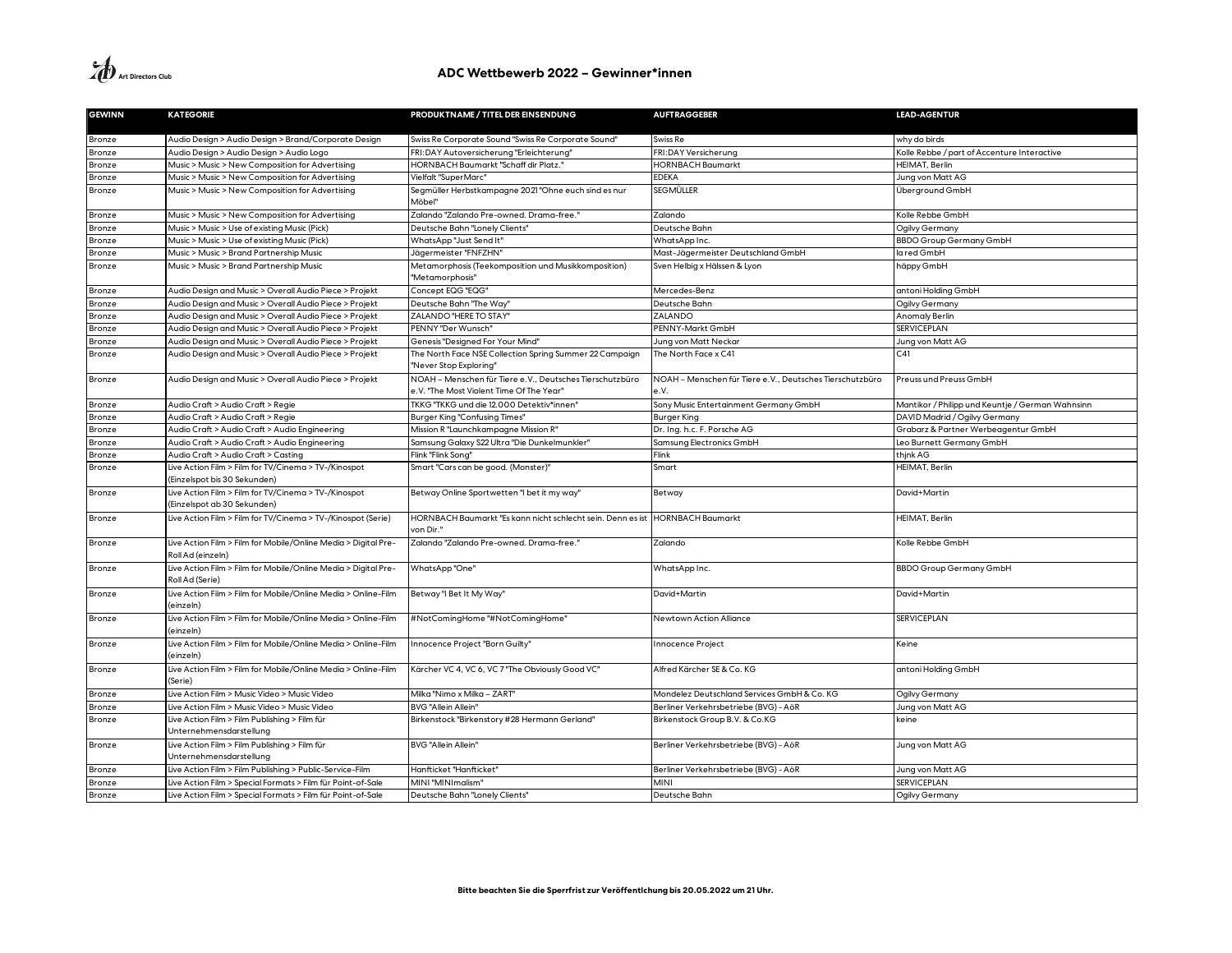| <b>GEWINN</b>       | <b>KATEGORIE</b>                                                                                                                                                           | PRODUKTNAME / TITEL DER EINSENDUNG                                       | <b>AUFTRAGGEBER</b>                          | <b>LEAD-AGENTUR</b>                              |
|---------------------|----------------------------------------------------------------------------------------------------------------------------------------------------------------------------|--------------------------------------------------------------------------|----------------------------------------------|--------------------------------------------------|
|                     |                                                                                                                                                                            |                                                                          |                                              |                                                  |
| Bronze              | Live Action Film > Film Skills > Regie                                                                                                                                     | #NotComingHome "#NotComingHome"                                          | Newtown Action Alliance                      | <b>SERVICEPLAN</b>                               |
| Bronze              | Live Action Film > Film Skills > Kamera                                                                                                                                    | <b>HORNBACH Baumarkt "Schaff dir Platz."</b>                             | <b>HORNBACH Baumarkt</b>                     | HEIMAT, Berlin                                   |
| Bronze              | Live Action Film > Film Skills > Kamera                                                                                                                                    | IWC Schaffhausen "Born of a Dream Campaign"                              | <b>IWC Schaffhausen</b>                      | Scholz & Friends                                 |
| Bronze              | Live Action Film > Film Skills > Schnitt                                                                                                                                   | PENNY "Der Wunsch"                                                       | PENNY-Markt GmbH                             | <b>SERVICEPLAN</b>                               |
| Bronze              | Live Action Film > Film Skills > Schnitt                                                                                                                                   | HORNBACH Baumarkt "Es kann nicht schlecht sein. Denn es ist              | <b>HORNBACH Baumarkt</b>                     | <b>HEIMAT, Berlin</b>                            |
|                     |                                                                                                                                                                            | von Dir."                                                                |                                              |                                                  |
| Bronze              | Live Action Film > Film Skills > Schnitt                                                                                                                                   | IWC Schaffhausen "Born of a Dream Campaign"                              | <b>IWC Schaffhausen</b>                      | Scholz & Friends                                 |
| Bronze              | Live Action Film > Film Skills > Casting                                                                                                                                   | S-Klasse "Valet Guys"                                                    | Mercedes-Benz                                | antoni Holding GmbH                              |
| Bronze              | Live Action Film > Film Skills > Casting                                                                                                                                   | ÄNGSLILJA, SANELA "IKEA - Endlich Zuhause"                               | KEA Deutschland GmbH & Co. KG                | thjnk AG                                         |
| Bronze              | Live Action Film > Film Skills > Casting                                                                                                                                   | PENNY "Der Wunsch'                                                       | PENNY-Markt GmbH                             | <b>SERVICEPLAN</b>                               |
| Bronze              | Live Action Film > Film Skills > Set/Production Design                                                                                                                     | HORNBACH Baumarkt "Es kann nicht schlecht sein. Denn es ist<br>von Dir." | <b>HORNBACH Baumarkt</b>                     | HEIMAT, Berlin                                   |
| Bronze              | Animated Film > Animation for TV/Cinema > TV/Kinospot<br>(Einzelspot ab 30 Sekunden)                                                                                       | Oreo "The Batman"                                                        | Mondelez Europe                              | Saatchi & Saatchi                                |
| Bronze              | Animated Film > Animation for TV/Cinema > TV/Kinospot<br>(Einzelspot ab 30 Sekunden)                                                                                       | Deutsche Bahn "The Way"                                                  | Deutsche Bahn                                | Ogilvy Germany                                   |
| Bronze              | Animated Film > Animation for TV/Cinema > TV/Kinospot<br>(Einzelspot ab 30 Sekunden)                                                                                       | PENNY "Klimaleicht"                                                      | PENNY-Markt GmbH                             | <b>SERVICEPLAN</b>                               |
| Bronze              | Animated Film > Animation Digital Experience > Online-Film<br>(einzeln)                                                                                                    | Weihnachten "Drip, der Schneetropfen"                                    | EDEKA                                        | Jung von Matt AG                                 |
| Bronze              | Animated Film > Animation Digital Experience > Online-Film<br>(Serie)                                                                                                      | Kikkoman "Sensei Kikk"                                                   | Kikkoman Trading Europe GmbH                 | taste                                            |
| Bronze              | Animated Film > Special Formats > Taktischer Film                                                                                                                          | Euro 2021 "Der Wagen der Fans"                                           | LIDL International                           | Leo Burnett Germany GmbH                         |
| Bronze              | Animated Film > Special Formats > Film für Point-of-Sale                                                                                                                   | McDonald's Desserts "Welcome to McFlurry Land"                           | McDonald's                                   | Scholz & Friends                                 |
| Bronze              | Animated Film > Animation Skills > Regie                                                                                                                                   | Weihnachten "Drip, der Schneetropfen"                                    | <b>EDEKA</b>                                 | Jung von Matt AG                                 |
| Bronze              | Animated Film > Animation Skills > Post-Production/CGI/VFX                                                                                                                 | L'Occitane Cosmetics "Little known secrets"                              | 'Occitane en Provence                        | L'Occitane Creative Studio                       |
| Bronze              | Mandate > Mandate > Projekt                                                                                                                                                | Gegen den Tod Couture "Gegen den Tod Couture"                            | Gegen den Tod auf der Organ-Warteliste e. V. | Proximity GmbH                                   |
| Bronze              | Independent > Independent > Projekt                                                                                                                                        | Rainbow Fantasy Popart Adventure "Rainbow Fantasy Popart<br>Adventure"   | Mr Wink                                      | Rocket & Wink GmbH                               |
| Bronze              | Digital Innovation > Concept > Concepts > Projekt                                                                                                                          | Antifascist Algorithms. "Hetzjaeger."                                    | Laut gegen Nazis e.V.                        | Philipp und Keuntje GmbH                         |
| Bronze              | Innovative Use of Media > Innovative Use of Media > Projekt                                                                                                                | Herzstillstand "Herzstillstand"                                          | Berliner Verkehrsbetriebe (BVG) - AöR        | Jung von Matt AG                                 |
| Bronze              | Innovative Use of Media > Innovative Use of Media > Projekt                                                                                                                | TKKG "TKKG und die 12.000 Detektiv*innen"                                | Sony Music Entertainment Germany GmbH        | Mantikor / Philipp und Keuntje / German Wahnsinn |
|                     |                                                                                                                                                                            |                                                                          |                                              |                                                  |
| <b>AUSZEICHNUNG</b> |                                                                                                                                                                            |                                                                          |                                              |                                                  |
| Auszeichnung        | Brand Identity / Brand Design > Unternehmen / Organisation Gorillas "Schwarz, Weiß, Logo, Schrift"<br>/Institution > Crossmediale Konzeption                               |                                                                          | Gorillas                                     | HEIMAT, Berlin                                   |
| Auszeichnung        | Brand Identity / Brand Design > Unternehmen / Organisation<br>/Institution > Crossmediale Konzeption                                                                       | Gegen den Tod "Bold against death"                                       | Gegen den Tod e.V.                           | Peter Schmidt Group                              |
| Auszeichnung        | Brand Identity / Brand Design > Unternehmen / Organisation RTL Corporate Brand + Entertainment Portfolio "RTL United"<br>/Institution > Crossmediale Konzeption (Redesign) |                                                                          | <b>RTL Deutschland</b>                       | RTL Deutschland GmbH                             |
| Auszeichnung        | Brand Identity / Brand Design > Produkt / Dienstleistung /<br>Event > Crossmediale Konzeption (neu)                                                                        | <b>Beans Brothers "Friends"</b>                                          | Tchibo GmbH                                  | Rocket & Wink GmbH                               |
| Auszeichnung        | Brand Identity / Brand Design > Produkt / Dienstleistung /<br>Event > Crossmediale Konzeption (neu)                                                                        | AAAREA Festival "Brand Design"                                           | AAAREA GmbH                                  | AAAREA GmbH                                      |
| Auszeichnung        | Brand Identity / Brand Design > Broadcasting (TV-Sender/<br>Streamingdienste) > Crossmediale Konzeption (Redesign)                                                         | DFL "Bundesliga Brand Refresh 2021"                                      | DFL Deutsche Fußball Liga                    | Mutabor                                          |
| Auszeichnung        | Brand Advertising > Integrated > Crossmediale Kampagne                                                                                                                     | Hanfticket "Hanfticket"                                                  | Berliner Verkehrsbetriebe (BVG) - AöR        | Jung von Matt AG                                 |
| Auszeichnung        | Brand Advertising > Integrated > Crossmediale Kampagne                                                                                                                     | Die Impfkampagne der BVG "Gelb sieht schwarz."                           | Berliner Verkehrsbetriebe (BVG)              | GUD.berlin GmbH                                  |
| Auszeichnung        | Brand Advertising > Integrated > Crossmediale Kampagne                                                                                                                     | HORNBACH Baumarkt "Erleben Sie HORNBACH."                                | <b>HORNBACH Baumarkt</b>                     | HEIMAT, Berlin                                   |
| Auszeichnung        | Brand Advertising > Integrated > Crossmediale Kampagne                                                                                                                     | Lidl Personalmarketing "Die Lidl HR-Kampagne Tillmann"                   | Lidl Dienstleistung                          | M&C Saatchi Advertising GmbH                     |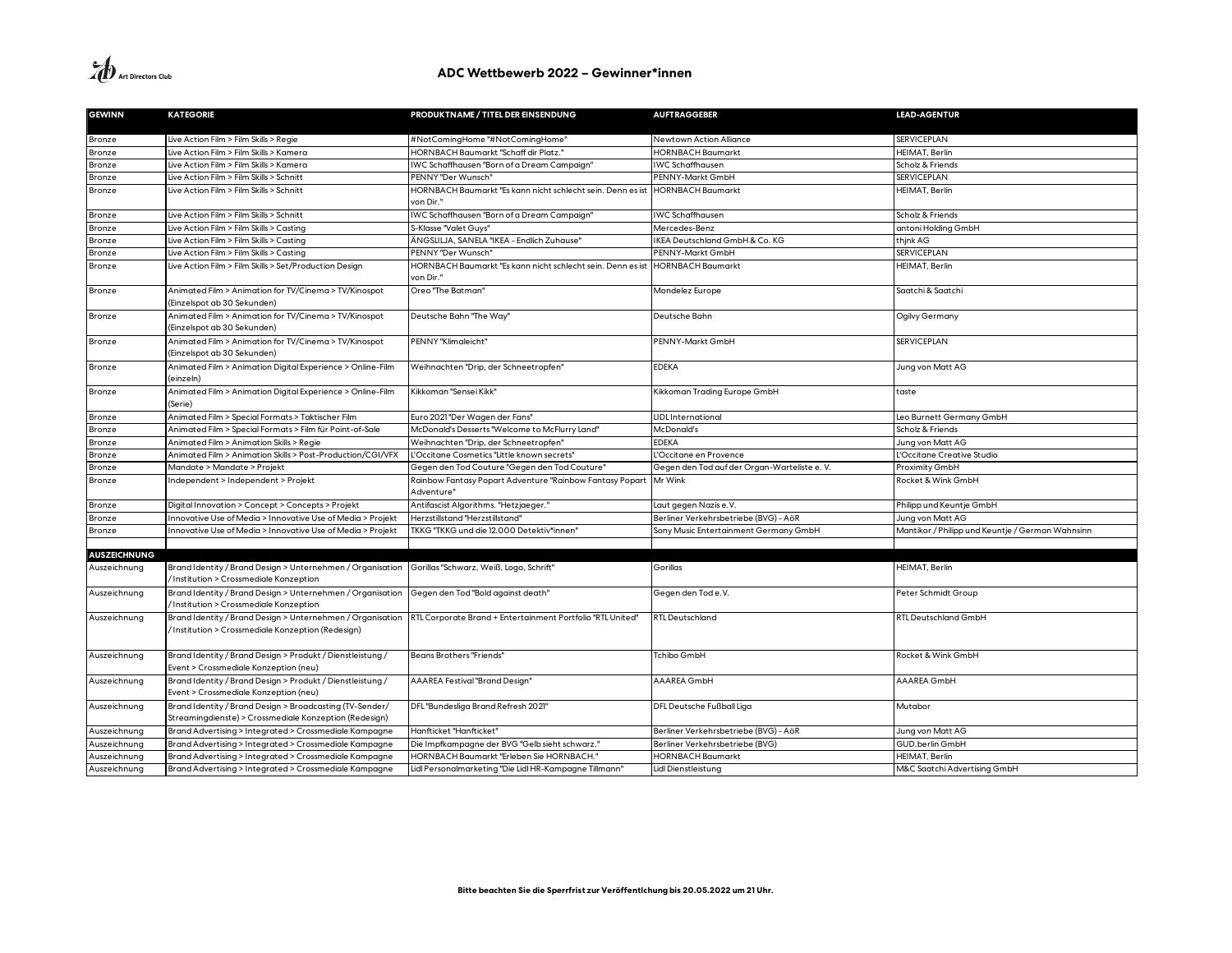

| <b>GEWINN</b> | <b>KATEGORIE</b>                                                                           | PRODUKTNAME / TITEL DER EINSENDUNG                                                                                                     | <b>AUFTRAGGEBER</b>                              | <b>LEAD-AGENTUR</b>                 |
|---------------|--------------------------------------------------------------------------------------------|----------------------------------------------------------------------------------------------------------------------------------------|--------------------------------------------------|-------------------------------------|
| Auszeichnung  | Brand Advertising > Integrated Online Only > Crossmediale<br>Online-/Social-Media-Kampagne | taz - Gen Z Kampagne 2021 "Bereit für Streit"                                                                                          | taz                                              | Überground GmbH                     |
| Auszeichnung  | Brand Advertising > Integrated Online Only > Crossmediale<br>Online-/Social-Media-Kampagne | Milka "Nimo x Milka - ZART"                                                                                                            | Mondelez Deutschland Services GmbH & Co. KG      | Ogilvy Germany                      |
| Auszeichnung  | Brand Advertising > Integrated Online Only > Crossmediale<br>Online-/Social-Media-Kampagne | Gorillas App "Rotkohl"                                                                                                                 | Gorillas                                         | Media.Monks                         |
| Auszeichnung  | Brand Advertising > Integrated Online Only > Crossmediale<br>Online-/Social-Media-Kampagne | E-Sport-Sponsoring "Sparkassen-Hänno - der League of<br>Legends Berater"                                                               | Deutscher Sparkassen- und Giroverband e.V        | Jung von Matt AG                    |
| Auszeichnung  | Brand Advertising > Mobile/Online Media > Web-/Microsite                                   | Bio Company Kampagne "Aus Berlin. Seit 1999."                                                                                          | <b>Bio Company SE</b>                            | GUD.berlin GmbH                     |
| Auszeichnung  | Brand Advertising > Mobile/Online Media > App                                              | IWC Schaffhausen "IWC App"                                                                                                             | <b>IWC Schaffhausen</b>                          | Scholz & Friends                    |
| Auszeichnung  | Brand Advertising > Mobile/Online Media > Plattform                                        | ASTRA "ASTRA auf Instagram – Schöne Grüße aus St. Pauli!'                                                                              | Carlsberg Deutschland                            | la red GmbH                         |
| Auszeichnung  | Brand Advertising > Mobile/Online Media > Plattform                                        | Vegane Mühlen Bratwurst "#rettetdieCurrywurst"                                                                                         | Rügenwalder Mühle Carl Müller GmbH & Co. KG      | häppy GmbH                          |
| Auszeichnung  | Brand Advertising > Mobile/Online Media > Plattform                                        | Die S-Bahn Reinigerin "Die S-Bahn Reinigerin'                                                                                          | S-Bahn Berlin GmbH                               | fischer Appelt, play                |
| Auszeichnung  | Brand Advertising > Mobile/Online Media > Display                                          | WWF Deutschland "N4TURE'S NUMB3R5"                                                                                                     | <b>WWF Deutschland</b>                           | Kolle Rebbe GmbH                    |
| Auszeichnung  | Brand Advertising > Print Media > Plakat (einzeln)                                         | Standortmarketing für die Wasserstoff-Metropole Ruhr "Wir<br>kochen auch nur mit Wasserstoff"                                          | Regionalverband Ruhr / thyssenkrupp Steel Europe | Scholz & Friends                    |
| Auszeichnung  | Brand Advertising > Print Media > Plakat (Serie)                                           | fritz-kola "Trink aus Glas 2.0"                                                                                                        | fritz Kulturgüter GmbH                           | Rocket & Wink GmbH                  |
| Auszeichnung  | Brand Advertising > Out-of-Home/Ambient Media > Out-of-<br>Home/Ambient Media (einzeln)    | Burger King "Kings & Clowns"                                                                                                           | Burger King                                      | INGO Hamburg / Ogilvy Germany       |
| Auszeichnung  | Brand Advertising > Out-of-Home/Ambient Media > Out-of-<br>Home/Ambient Media (Serie)      | Made to order "Not made yet"                                                                                                           | <b>Burger King Deutschland</b>                   | Grabarz & Partner Werbeagentur GmbH |
| Auszeichnung  | Brand Advertising > Out-of-Home/Ambient Media > Out-of-<br>Home/Ambient Media (Serie)      | Baden-Württemberg "THE LÄND"                                                                                                           | Staatsministerium Baden-Württemberg              | Jung von Matt AG                    |
| Auszeichnung  | Brand Advertising > Out-of-Home/Ambient Media > Out-of-<br>Home/Ambient Media (Serie)      | Das Ruhrgebiet "Metropole Ruhr"                                                                                                        | Regionalverband Ruhr                             | Scholz & Friends                    |
| Auszeichnung  | Brand Advertising > Out-of-Home/Ambient Media > Out-of-<br>Home/Ambient Media (Serie)      | OTTO "Dein Leben in vier Buchstaben"                                                                                                   | Otto Group                                       | Mutabor                             |
| Auszeichnung  | Brand Advertising > Out-of-Home/Ambient Media > Digital<br>Out-of-Home                     | Porsche Global Brand "Global Gallery"                                                                                                  | Dr. Ing. h.c. F. Porsche AG                      | Proximity GmbH                      |
| Auszeichnung  | Brand Advertising > Out-of-Home/Ambient Media > Digital<br>Out-of-Home                     | Deutsche Bahn "Zusammenbringen"                                                                                                        | Deutsche Bahn                                    | Ogilvy Germany                      |
| Auszeichnung  | Brand Advertising > Audio Media > Radiospot (einzeln)                                      | LVM / Digitaler Rechtsschutz-Assistent (App) "Unfall"                                                                                  | LVM Versicherung                                 | Kolle Rebbe GmbH                    |
| Auszeichnung  | Brand Advertising > Audio Media > Podcast/Webcast (Serie)                                  | West Lotto "Denkmale erzählen ihre Geschichte'                                                                                         | West Lotto                                       | Achtung! GmbH                       |
| Auszeichnung  | Brand Advertising > Audio Media > Podcast/Webcast (Serie)                                  | A BMW Original-Podcast "Hypnopolis II, Utopia in Progress"                                                                             | <b>BMW Group</b>                                 | Jung von Matt AG                    |
| Auszeichnung  | Brand Advertising > TV/Cinema Media > TV-/Kinospot<br>(Einzelspot ab 30 Sekunden)          | Das Ruhrgebiet als Investmentchance "Verpass es nicht noch<br>einmal"                                                                  | Regionalverband Ruhr                             | Scholz & Friends                    |
| Auszeichnung  | Brand Advertising > TV/Cinema Media > TV-/Kinospot<br>(Einzelspot ab 30 Sekunden)          | Deutsche Bahn "Lonely Clients"                                                                                                         | Deutsche Bahn                                    | Ogilvy Germany                      |
| Auszeichnung  | Brand Advertising > TV/Cinema Media > TV-/Kinospot (Serie)                                 | HORNBACH Baumarkt "Erleben Sie HORNBACH."                                                                                              | <b>HORNBACH Baumarkt</b>                         | HEIMAT, Berlin                      |
| Auszeichnung  | Brand Advertising > TV/Cinema Media > TV-/Kinospot (Serie)                                 | HORNBACH Baumarkt "Es kann nicht schlecht sein. Denn es ist<br>von Dir."                                                               | <b>HORNBACH Baumarkt</b>                         | HEIMAT, Berlin                      |
| Auszeichnung  | Brand Advertising > TV/Cinema Media > Digital Pre-Roll Ads<br>(Serie)                      | taz - Gen Z Kampagne 2021 "Bereit für Streit"                                                                                          | taz                                              | Überground GmbH                     |
| Auszeichnung  | Brand Advertising > TV/Cinema Media > Online-Film (einzeln)                                | Jägermeister "Save the Night - Ode to Nightlife"                                                                                       | Mast Jägermeister SE                             | la red GmbH                         |
| Auszeichnung  | Brand Advertising > TV/Cinema Media > Online-Film (einzeln)                                | WhatsApp "Just Send It"                                                                                                                | WhatsApp Inc.                                    | <b>BBDO Group Germany GmbH</b>      |
| Auszeichnung  | Brand Advertising > TV/Cinema Media > Online-Film (einzeln)                                | Smart "Cars can be good. (Monster)"                                                                                                    | Smart                                            | HEIMAT, Berlin                      |
| Auszeichnung  | Brand Advertising > TV/Cinema Media > Online-Film (einzeln)                                | SOLHETTA "IKEA "Knock Knock"                                                                                                           | IKEA Deutschland GmbH & Co. KG                   | thjnk AG                            |
| Auszeichnung  | Brand Advertising > TV/Cinema Media > Online-Film (einzeln)                                | Bosch Power Tools "Our Homes"                                                                                                          | Bosch Power Tools GmbH                           | Jung von Matt AG                    |
| Auszeichnung  | Brand PR > Influencer Marketing > Influencer Marketing<br>(Einzelaktion)                   | Internationale Gesellschaft für Menschenrechte (IGFM) "Very Internationale Gesellschaft für Menschenrechte (IGFM)<br>Important Stamps" |                                                  | Kolle Rebbe GmbH                    |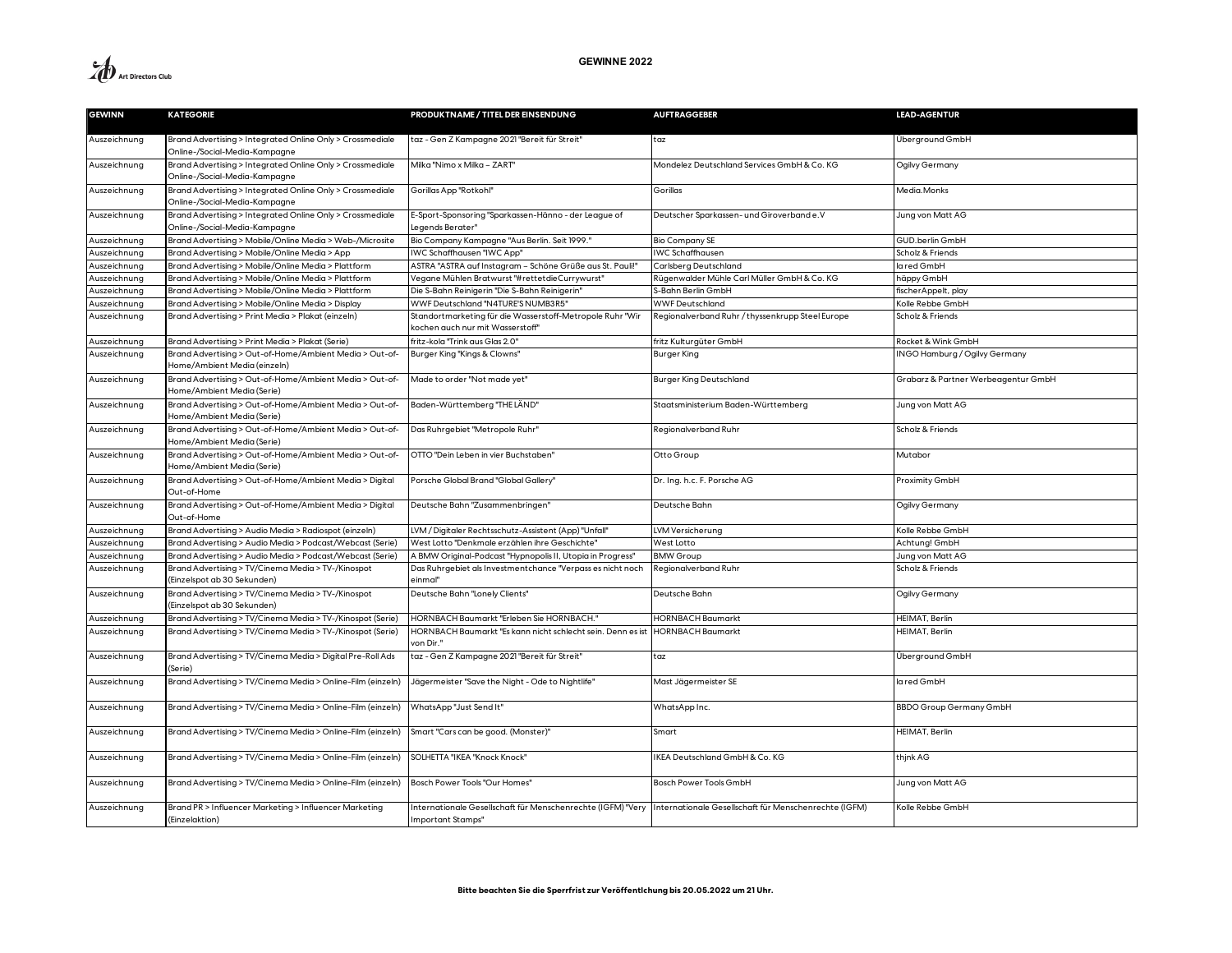| <b>GEWINN</b> | <b>KATEGORIE</b>                                                                           | PRODUKTNAME / TITEL DER EINSENDUNG                                                       | <b>AUFTRAGGEBER</b>                                           | <b>LEAD-AGENTUR</b>                              |
|---------------|--------------------------------------------------------------------------------------------|------------------------------------------------------------------------------------------|---------------------------------------------------------------|--------------------------------------------------|
| Auszeichnung  | Brand PR > Influencer Marketing > Influencer Marketing<br>(Einzelaktion)                   | Startpage Suchmaschine "Deine Daten sind es wert"                                        | Startpage                                                     | Foundry Berlin GmbH                              |
| Auszeichnung  | Brand PR > Crisis Communication > Crisis Communication<br>(Einzelaktion)                   | <b>BVG "Allein Allein"</b>                                                               | Berliner Verkehrsbetriebe (BVG) - AöR                         | Jung von Matt AG                                 |
| Auszeichnung  | Brand PR > Brand Partnership / Sponsoring > Brand<br>Partnership/Sponsoring (Einzelaktion) | Der erste Sponsoringvertrag über 50 Jahre "Der erste<br>Sponsoringvertrag über 50 Jahre" | McDonald's Deutschland LLC                                    | Jung von Matt AG                                 |
| Auszeichnung  | Brand PR > Brand Partnership / Sponsoring > Brand<br>Partnership/Sponsoring (Einzelaktion) | Porsche Global Brand "Global Gallery"                                                    | Dr. Ing. h.c. F. Porsche AG                                   | Proximity GmbH                                   |
| Auszeichnung  | Brand PR > Employer Branding > Employer Branding<br>(Einzelaktion)                         | Lidl Personalmarketing "Die Lidl HR-Kampagne Tillmann"                                   | Lidl Dienstleistung                                           | M&C Saatchi Advertising GmbH                     |
| Auszeichnung  | Brand PR > Branded Content/Entertainment > Publikation                                     | BMW Esports "Heroes of Rivalry - the Manga"                                              | <b>BMW Group</b>                                              | Jung von Matt AG                                 |
| Auszeichnung  | Brand PR > Branded Content/Entertainment > Publikation                                     | Dyslexia awairnes "Dyslexia Unetided"                                                    | Stern                                                         | Stern & SERVICEPLAN                              |
| Auszeichnung  | Brand PR > Branded Content/Entertainment > Event/Live<br>Experience                        | Deutsche Sport Marketing / Deutscher Olympischer<br>Sportbund "Tokyo Tree"               | Deutsche Sport Marketing / Deutscher Olympischer<br>Sportbund | Kolle Rebbe GmbH                                 |
| Auszeichnung  | Brand PR > Branded Content/Entertainment > Event/Live<br>Experience                        | Hanfticket "Hanfticket"                                                                  | Berliner Verkehrsbetriebe (BVG) - AöR                         | Jung von Matt AG                                 |
| Auszeichnung  | Brand PR > Branded Content/Entertainment > Video/Film                                      | Milka "Nimo x Milka - ZART'                                                              | Mondelez Deutschland Services GmbH & Co. KG                   | Ogilvy Germany                                   |
| Auszeichnung  | Brand PR > Branded Content/Entertainment > Game                                            | TKKG "TKKG und die 12.000 Detektiv*innen"                                                | Sony Music Entertainment Germany GmbH                         | Mantikor / Philipp und Keuntje / German Wahnsinn |
| Auszeichnung  | Brand PR > Branded Content/Entertainment > Social Media<br>Activation                      | Deutsche Sport Marketing / Deutscher Olympischer<br>Sportbund "Tokyo Tree"               | Deutsche Sport Marketing / Deutscher Olympischer<br>Sportbund | Kolle Rebbe GmbH                                 |
| Auszeichnung  | Brand PR > Branded Content/Entertainment > Social Media<br>Activation                      | WWF "Non fungible animals"                                                               | <b>WWF</b>                                                    | Saatchi & Saatchi                                |
| Auszeichnung  | Brand Dialog > B2C > Mailing/Postsendung                                                   | Internationale Gesellschaft für Menschenrechte (IGFM) "Very<br>Important Stamps"         | Internationale Gesellschaft für Menschenrechte (IGFM)         | Kolle Rebbe GmbH                                 |
| Auszeichnung  | Brand Dialog > B2C > Crossmediale Kampagne                                                 | TERRE DE FEMME "Streicht §219a"                                                          | TERRE DE FEMME - Menschenrechte für die Frau                  | <b>Grey Germany</b>                              |
| Auszeichnung  | Brand Dialog > B2C > Social Media                                                          | Xbox "Xbox Equality Controller"                                                          | Microsoft                                                     | <b>SERVICEPLAN</b>                               |
| Auszeichnung  | Brand Dialog > B2C > Social Media                                                          | TKKG "TKKG und die 12.000 Detektiv*innen"                                                | Sony Music Entertainment Germany GmbH                         | Mantikor / Philipp und Keuntje / German Wahnsinn |
| Auszeichnung  | Advertising > Integrated > Crossmediale Kampagne                                           | HORNBACH Baumarkt "Überall kann Garten sein.'                                            | <b>HORNBACH Baumarkt</b>                                      | HEIMAT, Berlin                                   |
| Auszeichnung  | Advertising > Integrated > Crossmediale Kampagne                                           | Hanfticket "Hanfticket"                                                                  | Berliner Verkehrsbetriebe (BVG) - AöR                         | Jung von Matt AG                                 |
| Auszeichnung  | Advertising > Integrated > Crossmediale Kampagne                                           | Alle "#ZusammenGegenCorona"                                                              | Alle #ZusammenGegenCorona                                     | Alle #ZusammenGegenCorona                        |
| Auszeichnung  | Advertising > Integrated > Crossmediale Kampagne                                           | Gegen den Tod Couture "Gegen den Tod Couture"                                            | Gegen den Tod auf der Organ-Warteliste e.V.                   | Proximity GmbH                                   |
| Auszeichnung  | Advertising > Integrated Online Only > Crossmediale<br>Online/Social Media Kampagne        | Gegen den Tod Couture "Gegen den Tod Couture"                                            | Gegen den Tod auf der Organ-Warteliste e.V.                   | Proximity GmbH                                   |
| Auszeichnung  | Advertising > Integrated Online Only > Crossmediale<br>Online/Social Media Kampagne        | TERRE DE FEMME "Streicht §219a"                                                          | TERRE DE FEMME - Menschenrechte für die Frau                  | Grey Germany                                     |
| Auszeichnung  | Advertising > Mobile/Online Media > Plattform                                              | TKKG "TKKG und die 12.000 Detektiv*innen"                                                | Sony Music Entertainment Germany GmbH                         | Mantikor / Philipp und Keuntje / German Wahnsinn |
| Auszeichnung  | Advertising > Mobile/Online Media > Plattform                                              | eBay Gewaltanzeigen "Violent classifieds"                                                | TERRE DES FEMMES - Menschenrechte für die Frau e.V.           | Jung von Matt AG                                 |
| Auszeichnung  | Advertising > Mobile/Online Media > Plattform                                              | Universal Music / CRO "The Spotify Charthack"                                            | <b>Universal Music</b>                                        | Ogilvy Germany                                   |
| Auszeichnung  | Advertising > Print Media > Anzeige (einzeln)                                              | Felix Burda Stiftung "Nächste Woche"                                                     | Felix Burda Stiftung                                          | <b>SERVICEPLAN</b>                               |
| Auszeichnung  | Advertising > Print Media > Plakat (Serie)                                                 | nucao "Neue Regeln. Neue Riegel."                                                        | the nu company GmbH                                           | Kastner Frankfurt GmbH                           |
| Auszeichnung  | Advertising > Out-of-Home/Ambient Media > Out-of-<br>Home/Ambient Media (einzeln)          | MINI "MINImalism"                                                                        | MINI                                                          | <b>SERVICEPLAN</b>                               |
| Auszeichnung  | Advertising > Out-of-Home/Ambient Media > Out-of-<br>Home/Ambient Media (einzeln)          | STRANDMON "IKEA - Merkel"                                                                | KEA Deutschland GmbH & Co. KG                                 | thjnk AG                                         |
| Auszeichnung  | Advertising > Out-of-Home/Ambient Media > Out-of-<br>Home/Ambient Media (Serie)            | Made to order "Not made yet"                                                             | <b>Burger King Deutschland</b>                                | Grabarz & Partner Werbeagentur GmbH              |
| Auszeichnung  | Advertising > Out-of-Home/Ambient Media > Out-of-<br>Home/Ambient Media (Serie)            | Petition C190 "Mit Sexismus gegen Sexismus."                                             | Ursula Karven/Frauen100/hell & karrer communications<br>GmbH  | thjnk AG                                         |
| Auszeichnung  | Advertising > Out-of-Home/Ambient Media > Out-of-<br>Home/Ambient Media (Serie)            | OTTO "Dein Leben in vier Buchstaben"                                                     | Otto Group                                                    | Mutabor                                          |
| Auszeichnung  | Advertising > Out-of-Home/Ambient Media > Out-of-<br>Home/Ambient Media (Serie)            | Plant-based Whopper, Plant-based Long Chicken<br>Verwechslungsgefahr"                    | <b>Burger King Deutschland</b>                                | Grabarz & Partner Werbeagentur GmbH              |
| Auszeichnung  | Advertising > Out-of-Home/Ambient Media > Out-of-<br>Home/Ambient Media (Serie)            | Red Notice "Gelegenheit macht Kunstdiebe"                                                | Netflix                                                       | Agentur XY GmbH                                  |
| Auszeichnung  | Advertising > Out-of-Home/Ambient Media > Digital Out-of-<br>Home                          | Deutsche Bahn Business Travel "Unfreeze your Business"                                   | Deutsche Bahn                                                 | Ogilvy Germany                                   |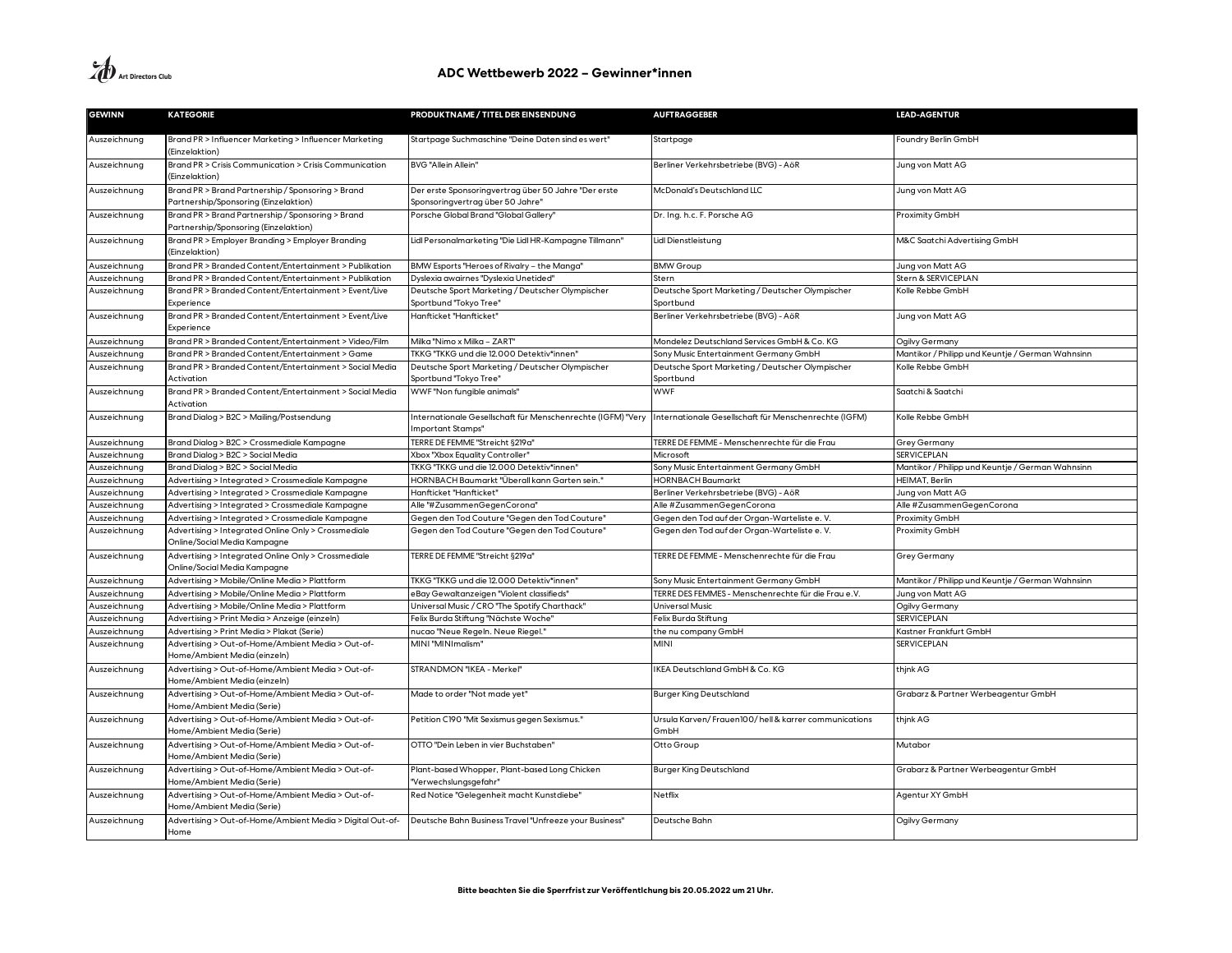| <b>GEWINN</b> | <b>KATEGORIE</b>                                                              | PRODUKTNAME / TITEL DER EINSENDUNG                                              | <b>AUFTRAGGEBER</b>                                           | <b>LEAD-AGENTUR</b>                              |
|---------------|-------------------------------------------------------------------------------|---------------------------------------------------------------------------------|---------------------------------------------------------------|--------------------------------------------------|
| Auszeichnung  | Advertising > Out-of-Home/Ambient Media > Digital Out-of-<br>Home             | Deutsche Bahn "Zusammenbringen"                                                 | Deutsche Bahn                                                 | Ogilvy Germany                                   |
| Auszeichnung  | Advertising > Audio Media > Radiospot (einzeln)                               | LVM / Digitaler Rechtsschutz-Assistent (App) "Unfall"                           | LVM Versicherung                                              | Kolle Rebbe GmbH                                 |
| Auszeichnung  | Advertising > Audio Media > Radiospot (Serie)                                 | McDelivery "McDelivery Doorbells"                                               | McDonald's                                                    | Scholz & Friends                                 |
| Auszeichnung  | Advertising > TV/Cinema Media > TV-/Kinospot (Einzelspot ab<br>30 Sekunden)   | Deutsche Bahn "Lonely Clients"                                                  | Deutsche Bahn                                                 | Ogilvy Germany                                   |
| Auszeichnung  | Advertising > TV/Cinema Media > TV-/Kinospot (Einzelspot ab<br>30 Sekunden)   | HORNBACH Baumarkt "Es kann nicht schlecht sein. Denn es ist<br>von Dir."        | <b>HORNBACH Baumarkt</b>                                      | HEIMAT, Berlin                                   |
| Auszeichnung  | Advertising > TV/Cinema Media > TV-/Kinospot (Einzelspot ab<br>30 Sekunden)   | Deutsche Bahn "The Way"                                                         | Deutsche Bahn                                                 | Ogilvy Germany                                   |
| Auszeichnung  | Advertising > TV/Cinema Media > TV-/Kinospot (Serie)                          | HORNBACH Baumarkt "Erleben Sie HORNBACH."                                       | <b>HORNBACH Baumarkt</b>                                      | <b>HEIMAT, Berlin</b>                            |
| Auszeichnung  | Promotion > B2C Aktionen > B2C-Aktion (einzeln)                               | Petition C190 "Mit Sexismus gegen Sexismus."                                    | Ursula Karven/Frauen100/hell & karrer communications<br>GmbH  | thjnk AG                                         |
| Auszeichnung  | Promotion > B2C Aktionen > B2C-Aktion (einzeln)                               | McDonald's "Sub Bomb Delivery"                                                  | McDonald's Deutschland LLC                                    | Jung von Matt AG                                 |
| Auszeichnung  | Promotion > B2C Aktionen > B2C-Aktion (einzeln)                               | Herzstillstand "Herzstillstand"                                                 | Berliner Verkehrsbetriebe (BVG) - AöR                         | Jung von Matt AG                                 |
| Auszeichnung  | Promotion > B2C Aktionen > B2C-Aktion (einzeln)                               | Wien Tourismus "Vienna strips on OnlyFans"                                      | Vienna Tourist Board                                          | Jung von Matt AG                                 |
| Auszeichnung  | Promotion > B2C Aktionen > B2C-Aktion (Serie)                                 | eBay Gewaltanzeigen "Violent classifieds"                                       | TERRE DES FEMMES - Menschenrechte für die Frau e.V.           | Jung von Matt AG                                 |
| Auszeichnung  | Promotion > B2C Werbemittel > B2C-Werbemittel                                 | Deutscher Olympischer Sportbund "#ShowUsEqual"                                  | Deutscher Olympischer Sportbund                               | Kolle Rebbe GmbH                                 |
| Auszeichnung  | Promotion > B2C Werbemittel > B2C-Werbemittel                                 | NIVEA SUN "Das Melanom-Pflaster"                                                | Beiersdorf AG                                                 | Jung von Matt AG                                 |
| Auszeichnung  | Promotion > B2C Werbemittel > B2C-Werbemittel                                 | PENNY "Der Organspende-Kassenzettel"                                            | PENNY-Markt GmbH                                              | <b>SERVICEPLAN</b>                               |
| Auszeichnung  | Promotion > User Generated Content > User-Generated<br>Content                | Deutsche Sport Marketing / Deutscher Olympischer<br>Sportbund "Tokyo Tree"      | Deutsche Sport Marketing / Deutscher Olympischer<br>Sportbund | Kolle Rebbe GmbH                                 |
| Auszeichnung  | PR Activation > Product PR > Product PR (Einzelaktion)                        | Curtice Brothers Ketchup "The Ketchup Ban"                                      | Curtice Brothers GmbH                                         | Ogilvy Germany                                   |
| Auszeichnung  | PR Activation > Product PR > Product PR (Einzelaktion)                        | Jägermeister "FNFZHN"                                                           | Mast-Jägermeister Deutschland GmbH                            | la red GmbH                                      |
| Auszeichnung  | PR Activation > Product PR > Product PR (Einzelaktion)                        | Sea Eye e.V. "Ein Geschenk für Horst"                                           | Sea Eye e.V.                                                  | Grabarz & Partner Werbeagentur GmbH              |
| Auszeichnung  | PR Activation > Product PR > Product PR (Einzelaktion)                        | nucao "Neue Regeln. Neue Riegel."                                               | the nu company GmbH                                           | Kastner Frankfurt GmbH                           |
| Auszeichnung  | PR Activation > Product PR > Product PR (Serie)                               | Die Optimistin (Roman) "Die Optmistin"                                          | Timo Blunck                                                   | <b>FAKTOR3 AG</b>                                |
| Auszeichnung  | PR Activation > Cause Related Marketing > Cause-Related<br>(Einzelaktion)     | PENNY "Der Organspende-Kassenzettel"                                            | PENNY-Markt GmbH                                              | SERVICEPLAN                                      |
| Auszeichnung  | PR Activation > Cause Related Marketing > Cause-Related<br>(Einzelaktion)     | Antifascist Algorithms. "Hetzjaeger."                                           | Laut gegen Nazis e.V.                                         | Philipp und Keuntje GmbH                         |
| Auszeichnung  | PR Activation > Cause Related Marketing > Cause-Related<br>(Einzelaktion)     | Dyslexia awairnes "Dyslexia Unetided"                                           | Stern                                                         | Stern & SERVICEPLAN                              |
| Auszeichnung  | PR Activation > Cause Related Marketing > Cause-Related<br>(Einzelaktion)     | Hamburger SV "HSV Trikot-Panne'                                                 | Hamburger SV                                                  | Jung von Matt AG                                 |
| Auszeichnung  | PR Activation > Agenda Surfing > Agenda Surfing                               | #NotComingHome "#NotComingHome"                                                 | Newtown Action Alliance                                       | <b>SERVICEPLAN</b>                               |
| Auszeichnung  | PR Activation > Agenda Surfing > Agenda Surfing                               | /egane Mühlen Bratwurst "#rettetdieCurrywurst"                                  | Rügenwalder Mühle Carl Müller GmbH & Co. KG                   | häppy GmbH                                       |
| Auszeichnung  | PR Activation > Public Affairs > Public Affairs                               | TERRE DE FEMME "Streicht §219a"                                                 | TERRE DE FEMME - Menschenrechte für die Frau                  | <b>Grey Germany</b>                              |
| Auszeichnung  | Dialog Activation > B2C > Dialog Mailing/Postsendung                          | Deutscher Olympischer Sportbund "#ShowUsEqual"                                  | Deutscher Olympischer Sportbund                               | Kolle Rebbe GmbH                                 |
| Auszeichnung  | Dialog Activation > B2C > Dialog Mailing/Postsendung                          | Internationale Gesellschaft für Menschenrechte (IGFM) "Very<br>mportant Stamps" | Internationale Gesellschaft für Menschenrechte (IGFM)         | Kolle Rebbe GmbH                                 |
| Auszeichnung  | Dialog Activation > B2C > Dialog Online/Social Media                          | Sea Eye e.V. "Ein Geschenk für Horst"                                           | Sea Eye e.V.                                                  | Grabarz & Partner Werbeagentur GmbH              |
| Auszeichnung  | Dialog Activation > B2C > Dialog Online/Social Media                          | DB Employer Brand "#WasInDirSteckt"                                             | Deutsche Bahn Personalmarketing                               | thjnk AG                                         |
| Auszeichnung  | Dialog Activation > B2C > Dialog Online/Social Media                          | Gorillas App "Rotkohl"                                                          | Gorillas                                                      | Media.Monks                                      |
| Auszeichnung  | Dialog Activation > B2C > Dialog Online/Social Media                          | TKKG "TKKG und die 12.000 Detektiv*innen"                                       | Sony Music Entertainment Germany GmbH                         | Mantikor / Philipp und Keuntje / German Wahnsinn |
| Auszeichnung  | Dialog Activation > B2C > Dialog Content Marketing                            | TKKG "TKKG und die 12.000 Detektiv*innen'                                       | Sony Music Entertainment Germany GmbH                         | Mantikor / Philipp und Keuntje / German Wahnsinn |
| Auszeichnung  | Digital Product/Service > Applications > Web-/Microsite                       | Why Are We (Not) Creative? "Why Are We (Not) Creative?"                         | <b>Emotional Network</b>                                      | denkwerk GmbH                                    |
| Auszeichnung  | Digital Product/Service > Applications > App                                  | WC Schaffhausen "IWC App"                                                       | <b>WC Schaffhausen</b>                                        | Scholz & Friends                                 |
| Auszeichnung  | Digital Product/Service > Applications > App                                  | Runtime by Ochsner Sport "Runtime"                                              | Ochsner Sport                                                 | thjnk AG                                         |
| Auszeichnung  | Digital Product/Service > Applications > App                                  | Corona-Warn-App "User Experience Design"                                        | Bundesgesundheitsministerium (BMG)                            | SAP New Ventures and Technologies                |
| Auszeichnung  | Digital Product/Service > Applications > Digitaler Bericht                    | Ariadne Pathfinder "Deutschland auf dem Weg zur<br>Klimaneutralität 2045"       | Potsdam Institut für Klimafolgenforschung                     | Scholz & Volkmer GmbH                            |
| Auszeichnung  | Digital Product/Service > Applications > Targeting / Real-Time<br>Advertising | TKKG "TKKG und die 12.000 Detektiv*innen"                                       | Sony Music Entertainment Germany GmbH                         | Mantikor / Philipp und Keuntje / German Wahnsinn |
| Auszeichnung  | Digital Product/Service > Games > Game                                        | Nature Detectives Mania App "3D Detektiv-Abenteuer App"                         | Migros                                                        | MUTABOR Management GmbH                          |
| Auszeichnung  | Digital Product/Service > Games > Game                                        | Organspende "Angel's Souls'                                                     | Save One Person                                               | <b>BBDO Group Germany GmbH</b>                   |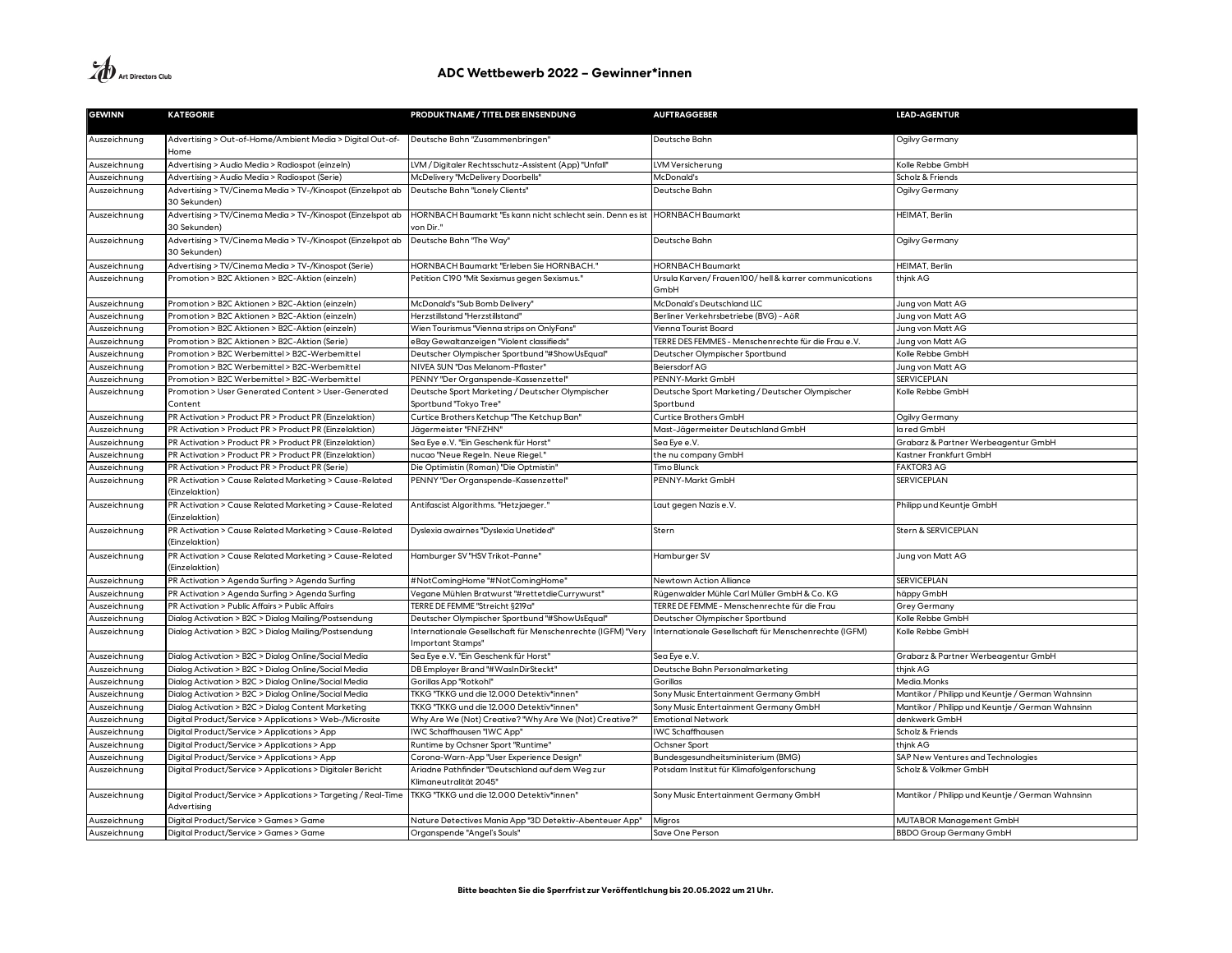

| <b>GEWINN</b> | <b>KATEGORIE</b>                                                                                                      | PRODUKTNAME / TITEL DER EINSENDUNG                                                   | <b>AUFTRAGGEBER</b>                                                      | <b>LEAD-AGENTUR</b>                                                |
|---------------|-----------------------------------------------------------------------------------------------------------------------|--------------------------------------------------------------------------------------|--------------------------------------------------------------------------|--------------------------------------------------------------------|
| Auszeichnung  | Digital Product/Service > Augmented Reality > AR Experience   The Bookcase For Tolerance "The Bookcase For Tolerance" |                                                                                      | Anne Frank House                                                         | INNOCEAN Worldwide Europe GmbH                                     |
| Auszeichnung  | Digital Product/Service > Augmented Reality > AR Experience   AR Poster Campaign "FAB vs. Reality"                    |                                                                                      | FAB - Festival of Animation Berlin                                       | dyrdee Media GmbH & Co. KG                                         |
| Auszeichnung  | Hardware/Software Systems > Consumer Products > Digital<br><b>Consumer Product</b>                                    | MyPiggy "Deutschlands erstes smartes Sparschwein"                                    | Volks- und Raiffeisenbanken                                              | Cheil Germany                                                      |
| Auszeichnung  | Digital Skills > Creative Use of UX > UX                                                                              | Why Are We (Not) Creative? "Why Are We (Not) Creative?'                              | <b>Emotional Network</b>                                                 | denkwerk GmbH                                                      |
| Auszeichnung  | Digital Skills > Creative Use of UX > UX                                                                              | Telekom Electronic Beats - The Cube "The Cube"                                       | Deutsche Telekom AG                                                      | WAF GMBH                                                           |
| Auszeichnung  | Digital Skills > Creative Use of Code > Code                                                                          | 3D Portfolio Website "WebGL Experience"                                              | <b>DES</b>                                                               | Demodern GmbH                                                      |
| Auszeichnung  | Digital Skills > Creative Use of Code > Code                                                                          | The Waitingroom Experience "Demodern Plays Tricks on<br>Twitch"                      | Demodern                                                                 | Demodern GmbH                                                      |
| Auszeichnung  | Digital Skills > Creative Use of Data > Data                                                                          | o2 Deutschland "The Visible Net"                                                     | Telefónica Germany                                                       | SERVICEPLAN                                                        |
| Auszeichnung  | Digital Skills > Creative Use of Data > Data                                                                          | Kia Brand "Kia Inspiring Billboards"                                                 | Kia Company                                                              | INNOCEAN Worldwide Europe GmbH                                     |
| Auszeichnung  | Digital Skills > Creative Use of Technology > Technology                                                              | Runtime by Ochsner Sport "Runtime"                                                   | Ochsner Sport                                                            | think AG                                                           |
| Auszeichnung  | Digital Skills > Creative Use of Technology > Technology                                                              | o2 Deutschland "The Visible Net'                                                     | Telefónica Germany                                                       | SERVICEPLAN                                                        |
| Auszeichnung  | Digital Skills > Creative Use of Technology > Technology                                                              | SUSE IPO Experiences "SUSE IPO Experiences"                                          | <b>SUSE Group</b>                                                        | ACNE - a Deloitte Business                                         |
| Auszeichnung  | Digital Skills > Creative Use of Technology > Technology                                                              | The Bookcase For Tolerance "The Bookcase For Tolerance"                              | Anne Frank House                                                         | <b>INNOCEAN Worldwide Europe GmbH</b>                              |
| Auszeichnung  | Digital Skills > Creative Use of Voice > Voice/Conversational<br>Experience                                           | A BMW Original-Podcast "Hypnopolis II, Utopia in Progress"                           | <b>BMW Group</b>                                                         | Jung von Matt AG                                                   |
| Auszeichnung  | Exhibition > Exhibition for Brand > Messeauftritt                                                                     | Hyundai "IAA Mobility Booth"                                                         | Hyundai Motor Company                                                    | Uniplan GmbH & Co. KG                                              |
| Auszeichnung  | Exhibition > Exhibition for Brand > Exponat/Installation                                                              | Egger-Lohner C.2 Phaeton "Future Heritage Portal"                                    | Dr. Ing. h.c. PORSCHEAG                                                  | HERREN DER SCHÖPFUNG GmbH                                          |
| Auszeichnung  | Exhibition > Exhibition for Brand > Räumliche Intervention                                                            | Porsche Global Brand "Global Gallery"                                                | Dr. Ing. h.c. F. Porsche AG                                              | Proximity GmbH                                                     |
| Auszeichnung  | Exhibition > Exhibition for Subject > Ausstellung                                                                     | DOKUMENTATIONSZENTRUM FLUCHT, VERTREIBUNG,<br>VERSÖHNUNG '                           | Bundesstiftung Flucht, Vertreibung, Versöhnung                           | ATELIER BRÜCKNER                                                   |
| Auszeichnung  | Exhibition > Exhibition for Subject > Ausstellung                                                                     | Dauerausstellung "EXPEDITION MÄRKISCHE SCHWEIZ"                                      | Landesamt für Umwelt Brandenburg, Schweizer Haus                         | BOK + Gärtner GmbH                                                 |
| Auszeichnung  | Exhibition > Exhibition for Subject > Ausstellung                                                                     | Humboldt Forum Berlin "Ausstellung BERLIN GLOBAL"                                    | Kulturprojekte Berlin und Stadtmuseum Berlin                             | facts and fiction                                                  |
| Auszeichnung  | Exhibition > Exhibition for Subject > Ausstellung                                                                     | Ausstellung im Pavillon des Landes Luxemburg auf der EXPO<br>2020 in Dubai           | LE GOUVERNEMENT DU GRAND-DUCHÉ DE LUXEMBOURG,<br>Ministère de l'Économie | jn jangled nerves GmbH                                             |
| Auszeichnung  | Exhibition > Exhibition for Subject > Räumliche Intervention                                                          | #everynamecounts"#everynamecounts"                                                   | Arolsen Archives-International Center on Nazi Persecution                | Urbanscreen GmbH & Co. KG                                          |
| Auszeichnung  | Exhibition > Online/Hybrid Exhibition for Brand > Räumliche<br>Intervention                                           | Porsche Global Brand "Global Gallery"                                                | Dr. Ing. h.c. F. Porsche AG                                              | Proximity GmbH                                                     |
| Auszeichnung  | Exhibition > Online/Hybrid Exhibition for Subject ><br>Messeauftritt                                                  | munis "Häfele Discoveries 2021"                                                      | Häfele SE & Co KG                                                        | Bruce B. corporate communication GmbH                              |
| Auszeichnung  | Exhibition > Online/Hybrid Exhibition for Subject > Räumliche<br>Intervention                                         | The Bookcase For Tolerance "The Bookcase For Tolerance"                              | Anne Frank House                                                         | INNOCEAN Worldwide Europe GmbH                                     |
| Auszeichnung  | Exhibition > Online/Hybrid Exhibition for Subject > Immersive<br>Welt                                                 | The Bookcase For Tolerance "The Bookcase For Tolerance"                              | Anne Frank House                                                         | INNOCEAN Worldwide Europe GmbH                                     |
| Auszeichnung  | Exhibition > Exhibition Craft > Art Direction / Dramaturgie                                                           | JvM Academy "Taping a Mindset"                                                       | Jung von Matt AG                                                         | Jung von Matt AG                                                   |
| Auszeichnung  | Exhibition > Exhibition Craft > Architektur                                                                           | Kasakhstan Pavilion "Gateway to tomorrow"                                            | Kasachstan                                                               | insglück Gesellschaft für Markeninszenierung mbH; NÜSSLI<br>Gruppe |
| Auszeichnung  | Exhibition > Exhibition Craft > Rauminszenierung                                                                      | Main Show "Unlimited Space"                                                          | Kazakhstan Pavilion                                                      | insglück Gesellschaft für Markeninszenierung mbH                   |
| Auszeichnung  | Exhibition > Exhibition Craft > Mediennutzung                                                                         | BMW IAA 2021 "Circular Hub"                                                          | <b>BMW Group</b>                                                         | Elastique                                                          |
| Auszeichnung  | Exhibition > Exhibition Craft > Mediennutzung                                                                         | Ausstellung BERLIN GLOBAL "Eine humboldtsche Klangreise"                             | Kulturprojekte Berlin und Stadtmuseum Berlin                             | Klangerfinder GmbH & Co KG, Stuttgart                              |
| Auszeichnung  | Exhibition > Exhibition Craft > Partizipation des Publikums                                                           | Humboldt Forum Berlin "Ausstellung BERLIN GLOBAL"                                    | Kulturprojekte Berlin und Stadtmuseum Berlin                             | facts and fiction                                                  |
| Auszeichnung  | Event > Online Event > PR                                                                                             | SUSE IPO Experiences "SUSE IPO Experiences"                                          | SUSE Group                                                               | ACNE - a Deloitte Business                                         |
| Auszeichnung  | Event > Online Event > Bühnenshow                                                                                     | BMW IAA 2021 "Keynote Intro - Gemma Styles as MetaHuman BMW Group<br>& Oliver Zipse" |                                                                          | Elastique.                                                         |
| Auszeichnung  | Event > Online Event > Bühnenshow                                                                                     | Kollektiv Turmstrasse "Virtual Festival Space"                                       | Kollektiv Turmstrasse                                                    | Demodern GmbH                                                      |
| Auszeichnung  | Public Space > Interior > Retail/Shop Space                                                                           | Samsung Galaxy Z Series "The Butterfly Effect"                                       | Samsung Electronics Germany                                              | <b>Cheil Germany</b>                                               |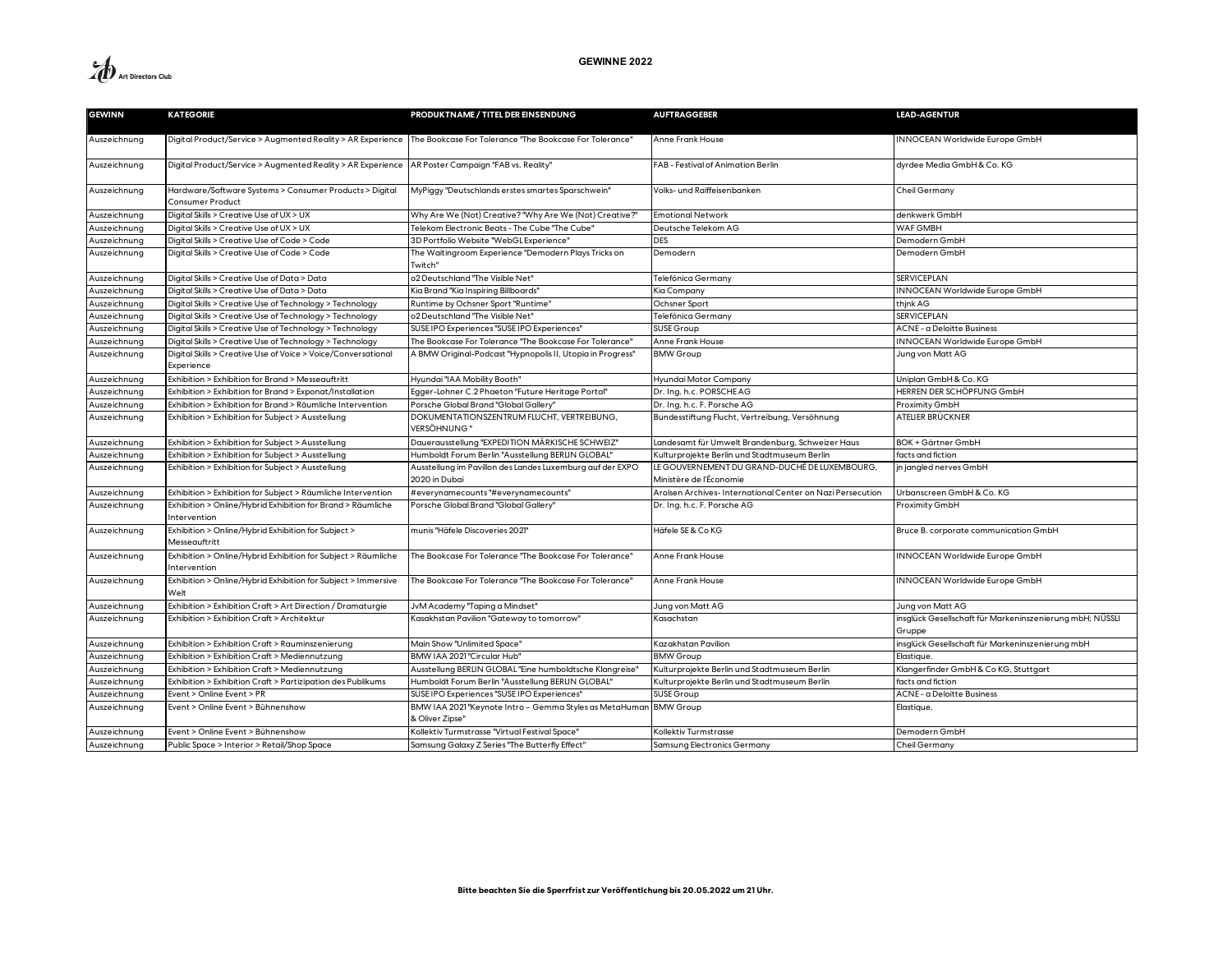| <b>GEWINN</b> | <b>KATEGORIE</b>                                                                                  | PRODUKTNAME / TITEL DER EINSENDUNG                                                     | <b>AUFTRAGGEBER</b>                            | <b>LEAD-AGENTUR</b>                                  |
|---------------|---------------------------------------------------------------------------------------------------|----------------------------------------------------------------------------------------|------------------------------------------------|------------------------------------------------------|
| Auszeichnung  | Editorial > Magazin > Heft (einzeln)                                                              | dreizehn + 13 Gedichte "dreizehn + 13 Gedichte"                                        | Oliver Wurm / Medienbüro                       | Neubau Editorial Design                              |
| Auszeichnung  | Editorial > Magazin > Heft (einzeln)                                                              | Frankfurter Allgemeine Quarterly "Frankfurter Allgemeine<br>Quarterly Ausgabe 04/2021" | Frankfurter Allgemeine Zeitung GmbH            | rankfurter Allgemeine Zeitung GmbH                   |
| Auszeichnung  | Editorial > Magazin > Heft (einzeln)                                                              | A-Z Das Deutschlandmagazin "A-Z Das<br>Deutschlandmagazin, Ausgabe B"                  | A-Z Verlag Jakob Weber & Marcel Heise GbR      | A-Z Verlag Jakob Weber & Marcel Heise GbR            |
| Auszeichnung  | Editorial > Magazin > Heft (einzeln)                                                              | Die Kanzerlin "10 Jahre Angela Merkel"                                                 | Oliver Wurm Medienbüro                         | Neubau Editorial Design                              |
| Auszeichnung  | Editorial > Magazin > Heft (einzeln)                                                              | GO - Das Reportagemagazin "Mann beißt Hund 12<br>Reportagen"                           | Reportageschule Reutlingen                     | Behnken, Becker + Partner                            |
| Auszeichnung  | Editorial > Magazin > Independent                                                                 | THE DORF THE MAG "THE DORF THE MAG #5"                                                 | Eigenpublikation                               | THE DORF Husemann & Holtkamp GbR                     |
| Auszeichnung  | Editorial > Magazin > Independent                                                                 | C/O VIENNA MAGAZINE "The Wasted Issue"                                                 | C/O VIENNA                                     | seite zwei OG                                        |
| Auszeichnung  | Editorial > Magazin > Newcomer                                                                    | High Level Zero Dining Club "High Level Zero Dining Club<br>Magazin"                   | High Level Zero Dining Club                    | Studio Schwarzwald                                   |
| Auszeichnung  | Editorial > Magazin > Newcomer                                                                    | ZEITmagazin Wochenmarkt "Vom Einfachen das Beste"                                      | Zeitverlag Gerd Bucerius GmbH & Co. KG         | ZEITmagazin                                          |
| Auszeichnung  | Editorial > Magazin > Newcomer                                                                    | Grafikmagazin "Grafikmagazin 06.21 »Information Design«'                               | Phoenix Verlag für Grafikdesign UG             | Phoenix Verlag für Grafikdesign UG                   |
| Auszeichnung  | Editorial > Magazin > Cover (einzeln)                                                             | ZEITmagazin "Vegane Tiere'                                                             | Zeitverlag Gerd Bucerius GmbH & Co. KG         | ZEITmagazin                                          |
| Auszeichnung  | Editorial > Zeitung > Ausgabe (einzeln)                                                           | der Freitag - Die Wochenzeitung "Du wirst auch mal alt - Du<br>warst auch mal jung"    | der Freitag Mediengesellschaft mbH & Co. KG    | der Freitag Mediengesellschaft mbH & Co. KG          |
| Auszeichnung  | Editorial > Zeitung > Titelseite/Cover (einzeln)                                                  | Berliner Illustrirte Zeitung "Sonntagsbeilage der Berliner<br>Morgenpost"              | Funke Medien Berlin GmbH                       | Berliner Morgenpost                                  |
| Auszeichnung  | Editorial > Buch > Buch (nicht fiktional)                                                         | <b>Buch "Fairies'</b>                                                                  | Kathrin Linkersdorff                           | Kollektiv Scrollan                                   |
| Auszeichnung  | Editorial > Buch > Buch (nicht fiktional)                                                         | STONES OF BEIRUT "Das erste Buch aus Trümmern"                                         | Gruner + Jahr                                  | <b>TERRITORY GmbH</b>                                |
| Auszeichnung  | Editorial > Buch > Buch (nicht fiktional)                                                         | Architekur "Against and for Method"                                                    | gta Verlag, Zürich                             | <b>Brighten the Corners</b>                          |
| Auszeichnung  | Editorial > Mobile/Online Media > Sonstiges                                                       | Daten-Bilanz "Angela Merkel in Zahlen"                                                 | FUNKE Zentralredaktion Berlin GmbH             | FUNKE Zentralredaktion Berlin GmbH - Interaktiv-Team |
| Auszeichnung  | Corporate Publishing / Content Marketing > Magazin > Heft<br>(einzeln)                            | Bookazine "Change is Chance"                                                           | CSMM - architecture matters                    | Keine Agentur                                        |
| Auszeichnung  | Corporate Publishing / Content Marketing > Magazin ><br>Sonderausgabe                             | 20 Jahre WestLicht "20 Jahre WestLicht"                                                | WESTLICHT. SCHAUPLATZ FÜR FOTOGRAFIE           | Merlicek & Partner Werbegesellschaft m.b.H.          |
| Auszeichnung  | Corporate Publishing / Content Marketing > Magazin > Cover<br>(einzeln)                           | Think: Act Magazin "Think: Act #33 "Nachhaltigkeit"                                    | Roland Berger GmbH                             | Thuy Lan Mai                                         |
| Auszeichnung  | Corporate Publishing / Content Marketing > Buch > Buch<br>(fiktional)                             | BMW Esports "Heroes of Rivalry - the Manga"                                            | <b>BMW Group</b>                               | Jung von Matt AG                                     |
| Auszeichnung  | Corporate Publishing / Content Marketing > Online Media ><br>Plattform                            | The Bookcase For Tolerance "The Bookcase For Tolerance'                                | Anne Frank House                               | <b>INNOCEAN Worldwide Europe GmbH</b>                |
| Auszeichnung  | Corporate Publishing / Content Marketing > Online Media ><br>Dokumentation                        | ALDI NORD "A TASTE OF"                                                                 | <b>ALDI NORD</b>                               | Kolle Rebbe GmbH                                     |
| Auszeichnung  | Corporate Publishing / Content Marketing > Crossmedia /<br>Special Uses > Crossmedia Publications | About Trust "21 Fragen und Antworten"                                                  | TÜV Süd                                        | muehlhausmoers                                       |
| Auszeichnung  | Commercial > Copy for > Print Media                                                               | 20 Jahre Leopold Museum "Was wirst Du fühlen?"                                         | Leopold Museum                                 | Jung von Matt AG                                     |
| Auszeichnung  | Commercial > Copy for > Print Media                                                               | Berliner Morgenpost "Imagekampagne"                                                    | Berliner Morgenpost / FUNKE Medien Berlin GmbH | Römer Wildberger Werbeagentur GmbH                   |
| Auszeichnung  | Commercial > Copy for > Print Media                                                               | Nachhaltigkeit "IKEA - Kein Plural"                                                    | <b>IKEA Deutschland GmbH &amp; Co. KG</b>      | thjnk AG                                             |
| Auszeichnung  | Commercial > Copy for > Print Media                                                               | digitales Bestattungshaus "Geschichten, die das Ableben<br>schreibt."                  | mymoria GmbH                                   | THEO Werbeagentur GmbH                               |
| Auszeichnung  | Commercial > Copy for > Print Media                                                               | Nachhaltigkeit "IKEA - Mül-I"                                                          | IKEA Deutschland GmbH & Co. KG                 | thjnk AG                                             |
| Auszeichnung  | Commercial > Copy for > Print Media                                                               | Landesbank Baden-Württemberg "Ihr Business ist unser<br>Business"                      | Landesbank Baden-Württemberg                   | Scholz & Friends                                     |
| Auszeichnung  | Commercial > Copy for > Online/Social Media                                                       | Grabarz & Partner Werbeagentur GmbH<br>"#allesdichtmachen"                             | Grabarz & Partner Werbeagentur GmbH            | Grabarz & Partner Werbeagentur GmbH                  |
| Auszeichnung  | Commercial > Copy for > Online/Social Media                                                       | Frauenaufspodium.org "Gender Gaps"                                                     | Frauen aufs Podium e.V.                        | <b>+KNAUSS</b>                                       |
| Auszeichnung  | Commercial > Copy for > Online/Social Media                                                       | taz - Gen Z Kampagne 2021 "Bereit für Streit"                                          | taz                                            | Überground GmbH                                      |
| Auszeichnung  | Commercial > Copy for > Online/Social Media                                                       | LOTTO HH "Winning hearts"                                                              | LOTTO Hamburg GmbH                             | SERVICEPLAN / SAINT ELMO'S                           |
| Auszeichnung  | Commercial > Copy for > Online/Social Media                                                       | Laut gegen Nazis "Hashtags gegen Hass."                                                | Laut gegen Nazis                               | HEIMAT, Berlin                                       |
| Auszeichnung  | Storytelling > Storytelling for > Film (Script/Drehbuch)                                          | HORNBACH Baumarkt "Erleben Sie HORNBACH."                                              | <b>HORNBACH Baumarkt</b>                       | HEIMAT, Berlin                                       |
| Auszeichnung  | Storytelling > Storytelling for > Film (Script/Drehbuch)                                          | <b>BVG "Allein Allein"</b>                                                             | Berliner Verkehrsbetriebe (BVG) - AöR          | Jung von Matt AG                                     |
| Auszeichnung  | Storytelling > Storytelling for > Film (Script/Drehbuch)                                          | Telekom Mobilfunk / 5G "Telekom T5G Speedrap"                                          | Telekom Deutschland GmbH                       | <b>DDB Group Germany</b>                             |
| Auszeichnung  | Storytelling > Storytelling for > Audio (Script)                                                  | Frauenaufspodium.org "Gender Gaps"                                                     | Frauen aufs Podium e.V.                        | <b>+KNAUSS</b>                                       |
| Auszeichnung  | Storytelling > Storytelling for > Audio (Script)                                                  | McDonald's "Stell dir vor "                                                            | McDonald's                                     | Scholz & Friends                                     |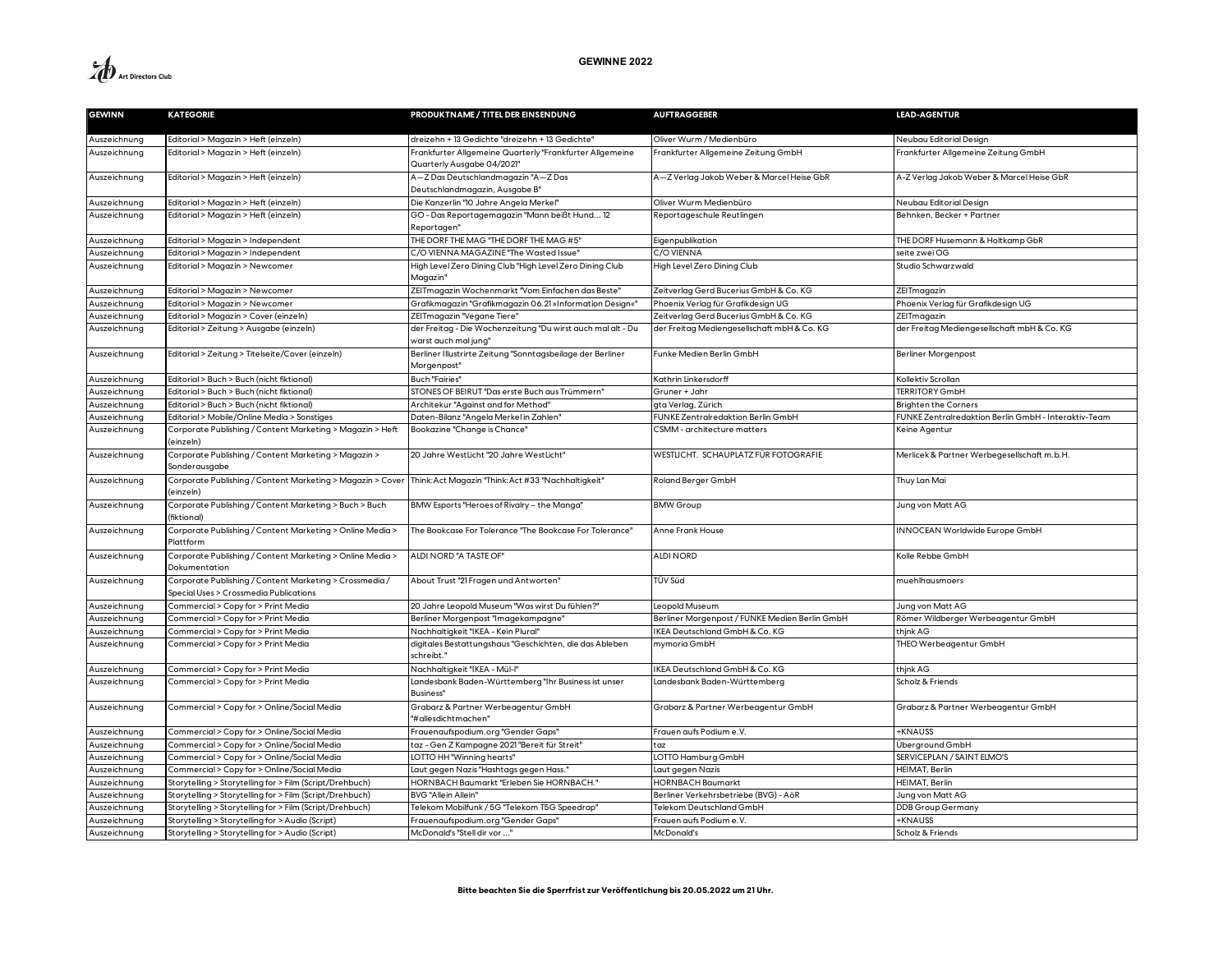| <b>GEWINN</b> | <b>KATEGORIE</b>                                                                           | PRODUKTNAME / TITEL DER EINSENDUNG                                                          | <b>AUFTRAGGEBER</b>                                  | <b>LEAD-AGENTUR</b>                             |
|---------------|--------------------------------------------------------------------------------------------|---------------------------------------------------------------------------------------------|------------------------------------------------------|-------------------------------------------------|
| Auszeichnung  | Graphic Design > Print Media > Plakat (Werbung,<br>Veranstaltung, Kunst, Kultur, )         | mama matters "MOM = WOW"                                                                    | mama matters                                         | Heimat Wien - HMT Marketing GmbH                |
| Auszeichnung  | Graphic Design > Print Media > Buch                                                        | Abschiedsgeschenk zur Rente Deneke von Weltzien "Was<br>nun, Herr von Weltzien?"            | Philipp und Keuntje                                  | Philipp und Keuntje GmbH                        |
| Auszeichnung  | Graphic Design > Public Space Media > Spatial Experience<br>Media                          | HORNBACH Baumarkt "Überall kann Garten sein."                                               | <b>HORNBACH Baumarkt</b>                             | HEIMAT, Berlin                                  |
| Auszeichnung  | Graphic Design > Public Space Media > Spatial Experience<br>Media                          | AAAREA "Marken Gala 3D Runway"                                                              | AAAREA GmbH                                          | AAAREA GmbH                                     |
| Auszeichnung  | Graphic Design > Special Media > Logo                                                      | Mey Bodywear "Speaking Quality'                                                             | Mey Bodywear                                         | Peter Schmidt Group                             |
| Auszeichnung  | Graphic Design > Special Media > Key Visual                                                | ADC Festival Kampagne 2021 "Superkraft Kreativität"                                         | Art Directors Club                                   | Überground GmbH                                 |
| Auszeichnung  | Graphic Design > Special Media ><br>Infografik/Datenvisualisierung                         | Freie Demokraten "Das Wahlprogramm als Insta-Story."                                        | Freie Demokraten                                     | HEIMAT, Berlin                                  |
| Auszeichnung  | Graphic Design > Special Media ><br>Infografik/Datenvisualisierung                         | o2 Deutschland "The Visible Net"                                                            | <b>Felefónica Germany</b>                            | SERVICEPLAN                                     |
| Auszeichnung  | Graphic Design > Special Media ><br>Infografik/Datenvisualisierung                         | Laut gegen Nazis "Hashtags gegen Hass.                                                      | Laut gegen Nazis                                     | HEIMAT, Berlin                                  |
| Auszeichnung  | Graphic Design > Special Media > Schrift/Typografie                                        | Smart "Cable Words"                                                                         | Smart                                                | HEIMAT, Berlin                                  |
| Auszeichnung  | Graphic Design > Special Media > Schrift/Typografie                                        | Telekom TeleNeo "Typeface"                                                                  | Deutsche Telekom AG                                  | MetaDesign GmbH                                 |
| Auszeichnung  | Interface Design > Mobile Interactive Media > Web-/Microsite                               | Achtung! "Aufmerksamkeit integriert"                                                        | Achtung!                                             | Mutabor                                         |
| Auszeichnung  | Interface Design > Mobile Interactive Media > Web-/Microsite                               | Das Ruhrgebiet "Explore Ruhr - Die neue digitale Art, das<br>Ruhrgebiet zu entdecken.'      | Regionalverband Ruhr                                 | Scholz & Friends                                |
| Auszeichnung  | Interface Design > Stationary Interactive Media > Terminal                                 | Die 360° EXPLORER "Touristische Highlights interaktiv und<br>intuitiv erleben"              | Ötztal Tourismus                                     | Atelier Markgraph GmbH                          |
| Auszeichnung  | Motion Design > Motion Design for > Corporate Design                                       | ADC Festival Kampagne 2021 "Superkraft Kreativität"                                         | Art Directors Club                                   | Überground GmbH                                 |
| Auszeichnung  | Motion Design > Motion Design for > Corporate Design                                       | Die Techniker "Motion Design"                                                               | Techniker Krankenkasse                               | <b>MOIN MOTION</b>                              |
| Auszeichnung  | Motion Design > Motion Design for > Corporate Design                                       | ZDF "The new ZDF Promotion Design"                                                          | Zweites Deutsches Fernsehen                          | <b>SERVICEPLAN</b>                              |
| Auszeichnung  | Motion Design > Motion Design for > Spatial Experience                                     | Kia Brand Vision "Living Totem IAA'                                                         | Kia Deutschland                                      | Jazzunique GmbH                                 |
| Auszeichnung  | Motion Design > Motion Design for > Spatial Experience                                     | BMW IAA 2021 "iDrive Immersive Space"                                                       | <b>BMW Group</b>                                     | Elastique.                                      |
| Auszeichnung  | Motion Design > Motion Design for > Spatial Experience                                     | AAAREA "Marken Gala 3D Runway"                                                              | AAAREA GmbH                                          | Jazzunique GmbH                                 |
| Auszeichnung  | Motion Design > Motion Design for > Advertising                                            | taz - Gen Z Kampagne 2021 "Bereit für Streit"                                               | taz                                                  | Überground GmbH                                 |
| Auszeichnung  | Motion Design > Motion Design for > Web-/Microsite                                         | Experience "Groz-Beckert Experience"                                                        | Groz-Beckert                                         | Saatchi & Saatchi Pro, Berlin & Artificial Rome |
| Auszeichnung  | Motion Design > Motion Design for > Online/Social Media                                    | ADC Festival Kampagne 2021 "Superkraft Kreativität"                                         | Art Directors Club                                   | Überground GmbH                                 |
| Auszeichnung  | Motion Design > Motion Design for > Online/Social Media                                    | BMW IAA 2021 "Keynote Intro – Gemma Styles as MetaHuman<br>& Oliver Zipse"                  | <b>BMW Group</b>                                     | Elastique.                                      |
| Auszeichnung  | Motion Design > Motion Design for > Online/Social Media                                    | FC Bayern Away Jersey "Launchfilm"                                                          | adidas                                               | <b>UFOMAMMOOT</b>                               |
| Auszeichnung  | Motion Design > Motion Design for > Digital Out-of-Home                                    | McDonald's Desserts "Welcome to McFlurry Land"                                              | McDonald's                                           | Scholz & Friends                                |
| Auszeichnung  | Packaging Design > Packages > Verpackung                                                   | Natural Doze "Natural Doze Packaging Design"                                                | Natural Doze GmbH                                    | Studio Oeding GmbH                              |
| Auszeichnung  | Product Design > Products > Consumer Goods                                                 | Internationale Gesellschaft für Menschenrechte (IGFM) "Very<br>mportant Stamps'             | nternationale Gesellschaft für Menschenrechte (IGFM) | Kolle Rebbe GmbH                                |
| Auszeichnung  | Photography > Photography for > Brand an Product<br>Presentation                           | Frankfurter Allgemeine Zeitung "Dahinter steckt immer ein<br>kluger Kopf - Malaika Mihambo" | Frankfurter Allgemeine Zeitung                       | Scholz & Friends                                |
| Auszeichnung  | Photography > Photography for > Brand an Product<br>Presentation                           | eBay "eBay. Das seid ihr."                                                                  | eBay GmbH                                            | Achtung! GmbH                                   |
| Auszeichnung  | Photography > Photography for > Brand an Product<br>Presentation                           | Berliner Philharmoniker "Nachklang"                                                         | Berliner Philharmonie                                | Scholz & Friends                                |
| Auszeichnung  | Photography > Photography for > Brand an Product<br>Presentation                           | o2 Deutschland "The Visible Net"                                                            | Telefónica Germany                                   | <b>SERVICEPLAN</b>                              |
| Auszeichnung  | Photography > Photography for > Online/Social Media                                        | Laureus Sport for Good "BoxGirls"                                                           | Laureus                                              | Optimist Germany                                |
| Auszeichnung  | Photography > Photography for > Editorial                                                  | ZEITmagazin "Die Flut"                                                                      | Zeitverlag Gerd Bucerius GmbH & Co. KG               | ZEITmagazin                                     |
| Auszeichnung  | Photography > Photography for > Free Works                                                 | Doggystyle 2022 Kalender "Doggystyle 2022"                                                  | KOEKKOEK                                             | KOEKKOEK                                        |
| Auszeichnung  | Photography > Cinemagraphs / Single Image Montage ><br>Cinemagraphs / Single Image Montage | ADC Festival Kampagne 2021 "Superkraft Kreativität"                                         | Art Directors Club                                   | Überground GmbH                                 |
| Auszeichnung  | Photography > Cinemagraphs / Single Image Montage ><br>Cinemagraphs / Single Image Montage | Carbon Neutrality Campaign "The Bigger Crash"                                               | Hyundai Global                                       | Jung von Matt AG                                |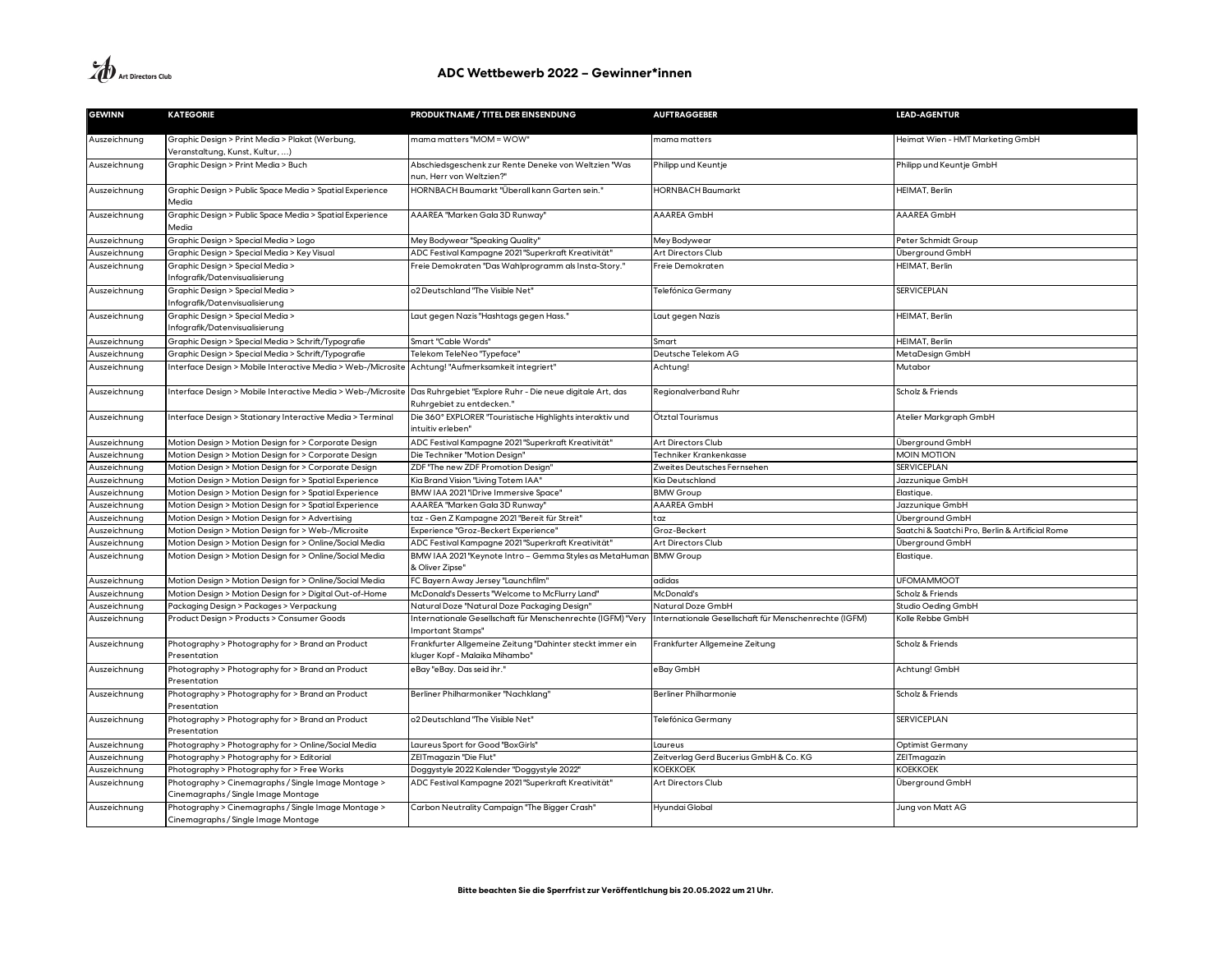**A**<br>Art Directors Club

| <b>GEWINN</b> | <b>KATEGORIE</b>                                                                    | PRODUKTNAME / TITEL DER EINSENDUNG                                           | <b>AUFTRAGGEBER</b>                                | <b>LEAD-AGENTUR</b>                    |
|---------------|-------------------------------------------------------------------------------------|------------------------------------------------------------------------------|----------------------------------------------------|----------------------------------------|
| Auszeichnung  | Illustration > Illustration for > Brand Building                                    | Schatten & Licht e.V. "unHAPPY MOTHERHOOD"                                   | ichatten & Licht e.V.                              | think AG                               |
| Auszeichnung  | Illustration > Illustration for > Brand Building                                    | Deutsches Schauspielhaus Hamburg "Spielzeit 21/22"                           | Deutsches Schauspielhaus Hamburg                   | Rocket & Wink GmbH                     |
| Auszeichnung  | Ilustration > Illustration for > Brand Building                                     | WC Schaffhausen "The Perpetual Journey of Kurt Klaus"                        | <b>WC Schaffhausen</b>                             | Scholz & Friends                       |
| Auszeichnung  | Illustration > Illustration for > Brand Building                                    | Bunte Wein "Grüße aus Göttlesbrunn"                                          | Hanna Glatzer                                      | HFA-Studio                             |
| Auszeichnung  | Ilustration > Illustration for > Spatial Experience                                 | "Yieldstreet Art Equity Fund "Armory Show                                    | Yieldstreet                                        | <b>Optimist Germany</b>                |
| Auszeichnung  | Ilustration > Illustration for > Online/Social Media                                | WWF "Non fungible animals"                                                   | <b>WWF</b>                                         | Saatchi & Saatchi                      |
| Auszeichnung  | Illustration > Illustration for > Freie Arbeit / Eigenwerbung                       | b.a.c.H.-Taschenkalender XX22 "Wir feiern Frauen"                            | b.a.cH. - book art center Halle                    | Petra Reichenbach Grafik und Buchkunst |
| Auszeichnung  | Radio / Online > Radio/Online Media > Radiospot (einzeln)                           | LVM / Digitaler Rechtsschutz-Assistent (App) "Unfall"                        | LVM Versicherung                                   | Kolle Rebbe GmbH                       |
| Auszeichnung  | Radio / Online > Radio/Online Media > Radiospot (einzeln)                           | McDonald's "Stell dir vor  - Wurst"                                          | McDonald's                                         | Scholz & Friends                       |
| Auszeichnung  | Publishing > Publishing Media > Podcast/Webcast (Serie)                             | A BMW Original-Podcast "Hypnopolis II, Utopia in Progress"                   | <b>BMW Group</b>                                   | Jung von Matt AG                       |
| Auszeichnung  | Audio Design > Audio Design > Film                                                  | Mission R "Launchkampagne Mission R"                                         | Dr. Ing. h.c. F. Porsche AG                        | Grabarz & Partner Werbeagentur GmbH    |
| Auszeichnung  | Audio Design > Audio Design > Film                                                  | BMW M5 CS "In your Head"                                                     | <b>BMW Group</b>                                   | Keine Agentur                          |
| Auszeichnung  | Audio Design > Audio Design > Film                                                  | Cayenne Coupé GT "The Ghost"                                                 | Dr. Ing. h.c. F. Porsche AG                        | Grabarz & Partner Werbeagentur GmbH    |
| Auszeichnung  | Audio Design > Audio Design > Spatial Experience                                    | MYRIAD. Where we connect. VR Experience "MYRIAD. Where                       | Interactive Media Foundation / Filmtank            | Miigo Studios, Artificial Rome         |
|               |                                                                                     | we connect. VR Experience"                                                   |                                                    |                                        |
| Auszeichnung  | Music > Music > New Composition for Advertising                                     | SOLHETTA "Knock Knock"                                                       | KEA Deutschland GmbH & Co. KG                      | think AG                               |
| Auszeichnung  | Music > Music > New Composition for Advertising                                     | Concept EQG "Future 2021: Die G-Klasse wird elektrisch"                      | Mercedes-Benz                                      | antoni Holding GmbH                    |
| Auszeichnung  | Music > Music > Use of existing Music (Pick)                                        | BVG "Völlig kontaktlos"                                                      | Berliner Verkehrsbetriebe (BVG) in Kooperation mit | <b>SERVICEPLAN</b>                     |
|               |                                                                                     |                                                                              | Mastercard                                         |                                        |
| Auszeichnung  | Music > Music > Use of existing Music (Pick)                                        | HORNBACH Baumarkt "Es kann nicht schlecht sein. Denn es ist<br>von Dir."     | <b>HORNBACH Baumarkt</b>                           | HEIMAT, Berlin                         |
| Auszeichnung  | Music > Music > Brand Partnership Music                                             | Volkswagen Taigo "GHEIST - Featuring Volkswagen Taigo"                       | Volkswagen AG                                      | <b>DDB Group Germany</b>               |
| Auszeichnung  | Audio Design and Music > Overall Audio Piece > Projekt                              | Samsung Galaxy S22 Ultra "Die Dunkelmunkler"                                 | Samsung Electronics GmbH                           | Leo Burnett Germany GmbH               |
| Auszeichnung  | Live Action Film > Film for TV/Cinema > TV-/Kinospot                                | TOFTLUND, HEROISK, STJÄRNBRÄCKA, TORARED "IKEA -                             | KEA Deutschland GmbH & Co. KG                      | thjnk AG                               |
|               | (Einzelspot ab 30 Sekunden)                                                         | Unglaublich <sup>'</sup>                                                     |                                                    |                                        |
| Auszeichnung  | Live Action Film > Film for TV/Cinema > TV-/Kinospot<br>(Einzelspot ab 30 Sekunden) | WhatsApp"One"                                                                | WhatsApp Inc.                                      | <b>BBDO Group Germany GmbH</b>         |
| Auszeichnung  | Live Action Film > Film for TV/Cinema > TV-/Kinospot (Serie)                        | Smart "Cars can be good."                                                    | Smart                                              | HEIMAT, Berlin                         |
| Auszeichnung  | Live Action Film > Film for TV/Cinema > TV-/Kinospot (Serie)                        | Präventions- und Vorsorgeangebote der AOK "Wir müssen<br>reden"              | <b>AOK Bundesverband</b>                           | Scholz & Friends                       |
| Auszeichnung  | Live Action Film > Film for Mobile/Online Media > Digital Mobile<br>Only (Serie)    | Beratungsstelle Frauennotruf München "SPEAKUP"                               | Beratungsstelle Frauennotruf München               | <b>MENSCH Kreativagentur</b>           |
| Auszeichnung  | Live Action Film > Film for Mobile/Online Media > Digital Mobile<br>Only (Serie)    | Wick "Geile Abwehrkräfte. Geiles Leben."                                     | Katjes Fassin GmbH & Co. KG                        | antoni Holding GmbH                    |
| Auszeichnung  | Live Action Film > Film for Mobile/Online Media > Digital Pre-<br>Roll Ad (Serie)   | TOFTLUND, HEROISK, STJÄRNBRÄCKA, TORARED "IKEA -<br>Unglaublich <sup>'</sup> | KEA Deutschland GmbH & Co. KG                      | thjnk AG                               |
| Auszeichnung  | Live Action Film > Film for Mobile/Online Media > Online-Film<br>(einzeln)          | WhatsApp "Just Send It"                                                      | WhatsApp Inc.                                      | <b>BBDO Group Germany GmbH</b>         |
| Auszeichnung  | Live Action Film > Film for Mobile/Online Media > Online-Film<br>(einzeln)          | Vielfalt "SuperMarc"                                                         | <b>EDEKA</b>                                       | Jung von Matt AG                       |
| Auszeichnung  | Live Action Film > Film for Mobile/Online Media > Online-Film<br>(einzeln)          | S-Klasse "Valet Guys"                                                        | Mercedes-Benz                                      | antoni Holding GmbH                    |
| Auszeichnung  | Live Action Film > Film for Mobile/Online Media > Online-Film<br>(einzeln)          | SOLHETTA "IKEA "Knock Knock"                                                 | KEA Deutschland GmbH & Co. KG                      | thjnk AG                               |
| Auszeichnung  | Live Action Film > Film for Mobile/Online Media > Online-Film<br>(einzeln)          | Smart "Cars can be good. (Monster)"                                          | Smart                                              | HEIMAT, Berlin                         |
| Auszeichnung  | Live Action Film > Film for Mobile/Online Media > Online-Film<br>(einzeln)          | Eigenmarke "Nächste Generation"                                              | toom Baumarkt GmbH                                 | WE-ARE-OPEN.NET                        |
| Auszeichnung  | Live Action Film > Film for Mobile/Online Media > Online-Film<br>(einzeln)          | Herzstillstand "Herzstillstand"                                              | Berliner Verkehrsbetriebe (BVG) - AöR              | Jung von Matt AG                       |
| Auszeichnung  | Live Action Film > Film for Mobile/Online Media > Online-Film<br>(einzeln)          | Weihnachten "Drip, der Schneetropfen"                                        | <b>EDEKA</b>                                       | Jung von Matt AG                       |
| Auszeichnung  | Live Action Film > Film for Mobile/Online Media > Online-Film<br>(einzeln)          | <b>BVG "Allein Allein"</b>                                                   | Berliner Verkehrsbetriebe (BVG) - AöR              | Jung von Matt AG                       |
| Auszeichnung  | Live Action Film > Film for Mobile/Online Media > Online-Film<br>(einzeln)          | Jägermeister "Save the Night - Ode to Nightlife"                             | Mast Jägermeister SE                               | la red GmbH                            |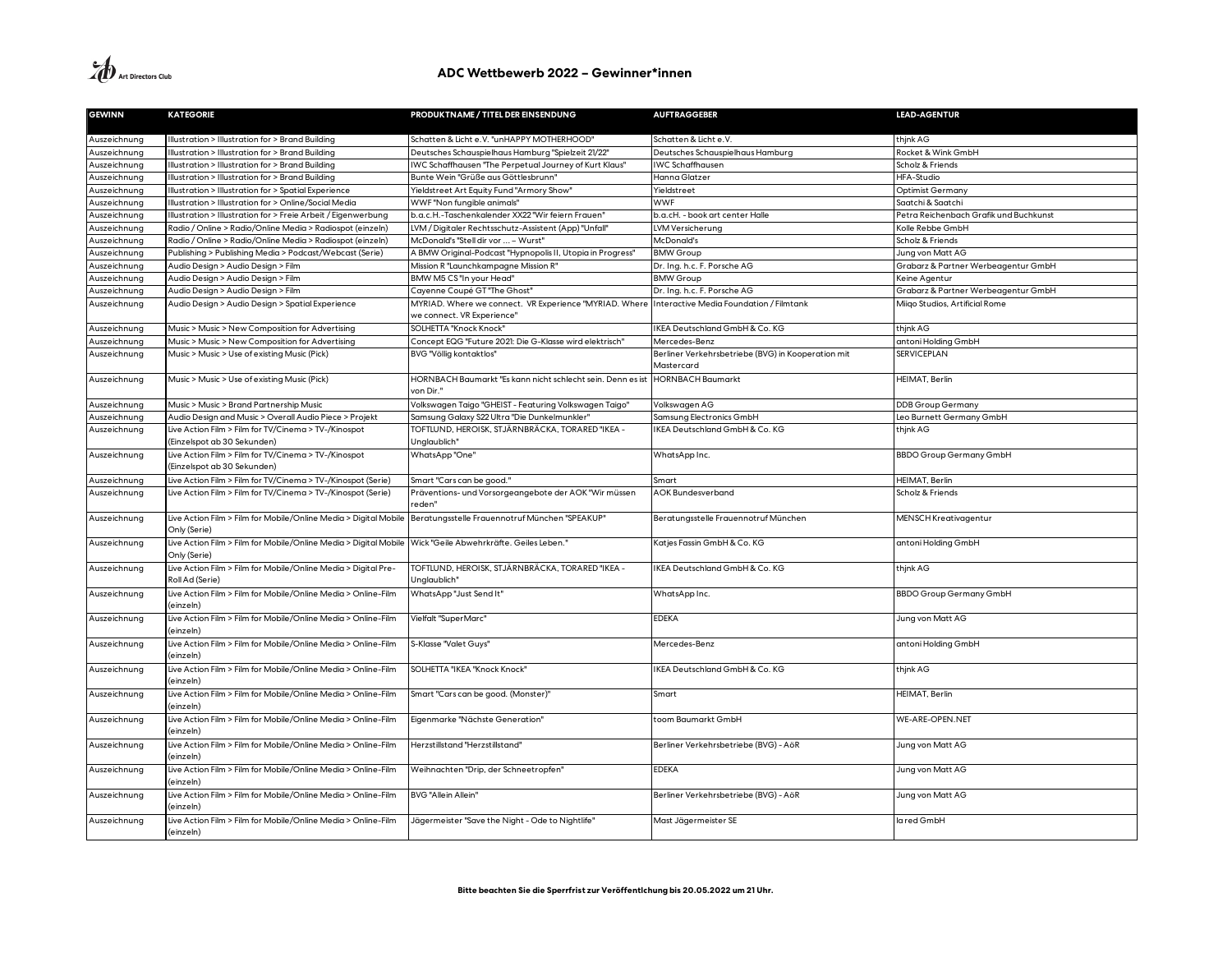

| <b>GEWINN</b> | <b>KATEGORIE</b>                                                               | PRODUKTNAME / TITEL DER EINSENDUNG                                                    | <b>AUFTRAGGEBER</b>                   | <b>LEAD-AGENTUR</b>                                          |
|---------------|--------------------------------------------------------------------------------|---------------------------------------------------------------------------------------|---------------------------------------|--------------------------------------------------------------|
| Auszeichnung  | Live Action Film > Film for Mobile/Online Media > Online-Film<br>(Serie)       | Deutsche Bahn Business Travel "Unfreeze your Business"                                | Deutsche Bahn                         | Ogilvy Germany                                               |
| Auszeichnung  | Live Action Film > Film Publishing > Film für<br>Unternehmensdarstellung       | HORNBACH Baumarkt "Erleben Sie HORNBACH."                                             | <b>HORNBACH Baumarkt</b>              | HEIMAT, Berlin                                               |
| Auszeichnung  | Live Action Film > Film Publishing > Dokumentation                             | ALDI NORD "A TASTE OF"                                                                | <b>ALDINORD</b>                       | Kolle Rebbe GmbH                                             |
| Auszeichnung  | Live Action Film > Film Publishing > Dokumentation                             | Porsche - The Art of Dreams "Remember your Dreams"                                    | Porsche AG                            | gravity x PEAK                                               |
| Auszeichnung  | Live Action Film > Film Publishing > Public-Service-Film                       | Das Ruhrgebiet als Investmentchance "Verpass es nicht noch<br>einmal"                 | Regionalverband Ruhr                  | Scholz & Friends                                             |
| Auszeichnung  | Live Action Film > Special Formats > Kurzfilm/Sonderformat                     | IWC Schaffhausen "A Boy from San Mateo"                                               | <b>WC Schaffhausen</b>                | Scholz & Friends                                             |
| Auszeichnung  | Live Action Film > Special Formats > Kurzfilm/Sonderformat                     | IWC Schaffhausen "Born of a Dream"                                                    | <b>WC Schaffhausen</b>                | Scholz & Friends                                             |
| Auszeichnung  | Live Action Film > Special Formats > Taktischer Film                           | <b>BVG "Allein Allein"</b>                                                            | Berliner Verkehrsbetriebe (BVG) - AöR | Jung von Matt AG                                             |
| Auszeichnung  | Live Action Film > Special Formats > Taktischer Film                           | "WHY ARE WE (NOT) CREATIVE?" Kinofilm "WHY ARE WE (NOT)<br><b>CREATIVE?" Trailer"</b> | Celluloid Dreams                      | Emotional Network GmbH                                       |
| Auszeichnung  | Live Action Film > Special Formats > Film für Point-of-Sale                    | Portugieser Perpetual Calendar "A Smart Watch. And A Half.'                           | <b>WC Schaffhausen</b>                | Scholz & Friends                                             |
| Auszeichnung  | Live Action Film > Film Skills > Regie                                         | HORNBACH Baumarkt "Schaff dir Platz."                                                 | <b>IORNBACH Baumarkt</b>              | HEIMAT, Berlin                                               |
| Auszeichnung  | Live Action Film > Film Skills > Regie                                         | Betway" Bet It My Way'                                                                | David+Martin                          | David+Martin                                                 |
| Auszeichnung  | Live Action Film > Film Skills > Regie                                         | WhatsApp "Just Send It"                                                               | WhatsApp Inc.                         | <b>BBDO Group Germany GmbH</b>                               |
| Auszeichnung  | Live Action Film > Film Skills > Kamera                                        | Laureus Sport for Good "Opponents - LostBoyz"                                         | Laureus                               | Optimist Germany                                             |
| Auszeichnung  | Live Action Film > Film Skills > Kamera                                        | Betway "I Bet It My Way'                                                              | David+Martin                          | David+Martin                                                 |
| Auszeichnung  | Live Action Film > Film Skills > Kamera                                        | WhatsApp "Just Send It"                                                               | WhatsApp Inc.                         | <b>BBDO Group Germany GmbH</b>                               |
| Auszeichnung  | Live Action Film > Film Skills > Schnitt                                       | HORNBACH Baumarkt "Schaff dir Platz."                                                 | <b>HORNBACH Baumarkt</b>              | HEIMAT, Berlin                                               |
| Auszeichnung  | Live Action Film > Film Skills > Schnitt                                       | Laureus Sport for Good "Opponents - LostBoyz"                                         | Laureus                               | Optimist Germany                                             |
| Auszeichnung  | Live Action Film > Film Skills > Schnitt                                       | ÄNGSLILJA, SANELA "IKEA - Endlich Zuhause'                                            | KEA Deutschland GmbH & Co. KG         | thjnk AG                                                     |
| Auszeichnung  | Live Action Film > Film Skills > Casting                                       | HORNBACH Baumarkt "Es kann nicht schlecht sein. Denn es ist<br>von Dir."              | <b>HORNBACH Baumarkt</b>              | HEIMAT, Berlin                                               |
| Auszeichnung  | Live Action Film > Film Skills > Casting                                       | S21 Brand Moment "Here To Stay'                                                       | Zalando                               | Anomaly                                                      |
| Auszeichnung  | Live Action Film > Film Skills > Casting                                       | Zalando "Zalando Pre-owned. Drama-free.'                                              | Zalando                               | Kolle Rebbe GmbH                                             |
| Auszeichnung  | Live Action Film > Film Skills > Casting                                       | Wick "Geile Abwehrkräfte. Geiles Leben."                                              | Katjes Fassin GmbH & Co. KG           | antoni Holding GmbH                                          |
| Auszeichnung  | Live Action Film > Film Skills > Casting                                       | IWC Schaffhausen "A Boy from San Mateo"                                               | <b>WC Schaffhausen</b>                | Scholz & Friends                                             |
| Auszeichnung  | Live Action Film > Film Skills > Casting                                       | WhatsApp "Just Send It"                                                               | WhatsApp Inc.                         | <b>BBDO Group Germany GmbH</b>                               |
| Auszeichnung  | Live Action Film > Film Skills > Post-Production/CGI/VFX                       | Ford Kuga Plug-In Hybrid "The Game'                                                   | Ford Europe GmbH                      | <b>BBDO Group Germany GmbH</b>                               |
| Auszeichnung  | Live Action Film > Film Skills > Post-Production/CGI/VFX                       | O2 Deutschland "Jedes Zuhause'                                                        | Telefónica Germany / O2 Deutschland   | <b>SERVICEPLAN</b>                                           |
| Auszeichnung  | Live Action Film > Film Skills > Post-Production/CGI/VFX                       | Genesis "designed for your mind"                                                      | Genesis                               | Jung von Matt AG                                             |
| Auszeichnung  | Live Action Film > Film Skills > Set/Production Design                         | HORNBACH Baumarkt "Schaff dir Platz."                                                 | <b>HORNBACH Baumarkt</b>              | HEIMAT, Berlin                                               |
| Auszeichnung  | Live Action Film > Film Skills > Set/Production Design                         | O <sub>2</sub> Deutschland "Jedes Zuhause'                                            | Telefónica Germany / O2 Deutschland   | <b>SERVICEPLAN</b>                                           |
| Auszeichnung  | Live Action Film > Film Skills > Set/Production Design                         | Betway" Bet It My Way'                                                                | David+Martin                          | David+Martin                                                 |
| Auszeichnung  | Live Action Film > Film Skills > Set/Production Design                         | Giga TV "Netflix - Behind the scenes"                                                 | Vodafone                              | antoni Holding GmbH                                          |
| Auszeichnung  | Live Action Film > Film Skills > Set/Production Design                         | #GlaubanMorgen "Miniatures"                                                           | Erste Bank und Sparkasse              | Jung von Matt AG                                             |
| Auszeichnung  | Animated Film > Animation Digital Experience > Digital Pre-<br>Roll Ad (Serie) | WWF Deutschland "N4TURE'S NUMB3R5"                                                    | <b>WWF Deutschland</b>                | Kolle Rebbe GmbH                                             |
| Auszeichnung  | Animated Film > Animation Digital Experience > Online-Film<br>(einzeln)        | Dash "Dash Vision Plasticfree"                                                        | Dash                                  | <b>SERVICEPLAN</b>                                           |
| Auszeichnung  | Animated Film > Animation Music Video > Music Video                            | Upon You Records "Animated Artworks Video"                                            | Upon You Records                      | Eat, Sleep + Design                                          |
| Auszeichnung  | Animated Film > Animation Publishing > Film für<br>Unternehmensdarstellung     | Markenfilm "Groz-Beckert Markenfilm"                                                  | Groz-Beckert                          | Saatchi & Saatchi pro - eine Unit der Digitas Pixelpark GmbH |
| Auszeichnung  | Animated Film > Animation Publishing > Film für<br>Unternehmensdarstellung     | Deutsche Bahn "The Way"                                                               | Deutsche Bahn                         | Ogilvy Germany                                               |
| Auszeichnung  | Animated Film > Special Formats > Film für Point-of-Sale                       | MINI "MINImalism"                                                                     | <b>MINI</b>                           | <b>SERVICEPLAN</b>                                           |
| Auszeichnung  | Animated Film > Animation Skills > Character Development                       | PENNY "Klimaleicht"                                                                   | PENNY-Markt GmbH                      | <b>SERVICEPLAN</b>                                           |
| Auszeichnung  | Animated Film > Animation Skills > Character Development                       | Weihnachten "Drip, der Schneetropfen"                                                 | <b>EDEKA</b>                          | Jung von Matt AG                                             |
| Auszeichnung  | Animated Film > Animation Skills > Background Design                           | Weihnachten "Drip, der Schneetropfen"                                                 | <b>EDEKA</b>                          | Jung von Matt AG                                             |